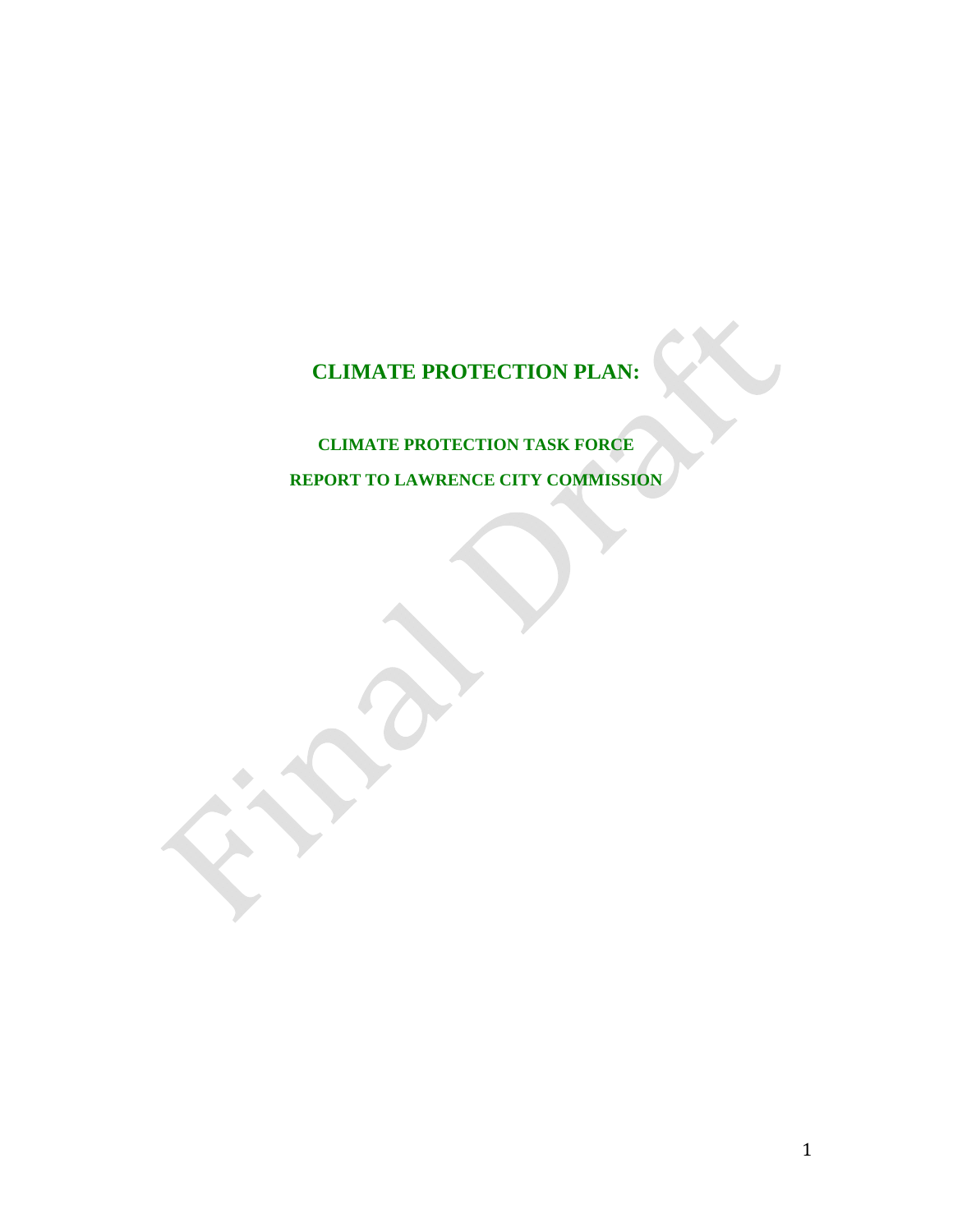## **TABLE OF CONTENTS**

| $\label{eq:1} \textbf{INTRODUCTION}.\textcolor{red}{\textbf{1}}\textbf{N} \textbf{T} \textbf{R} \textbf{O} \textbf{D} \textbf{U} \textbf{C} \textbf{T} \textbf{I} \textbf{O} \textbf{N} \textbf{.} \textcolor{red}{\textbf{1} \textbf{1} \textbf{1} \textbf{2} \textbf{3} \textbf{3} \textbf{4} \textbf{4} \textbf{5} \textbf{5} \textbf{6} \textbf{6} \textbf{6} \textbf{7} \textbf{1} \textbf{2} \textbf{1} \textbf{2} \textbf{3} \textbf$ | - 5 |
|----------------------------------------------------------------------------------------------------------------------------------------------------------------------------------------------------------------------------------------------------------------------------------------------------------------------------------------------------------------------------------------------------------------------------------------------|-----|
|                                                                                                                                                                                                                                                                                                                                                                                                                                              |     |
| STRATEGY #1: PROVIDE DEDICATED STAFFING AND ADEQUATE FUNDING TO<br>SUPPORT CLIMATE PROTECTION AND SUSTAINABILITY INITIATIVES                                                                                                                                                                                                                                                                                                                 | 11  |
| STRATEGY #2: STRENGTHEN ENERGY CONSERVATION POLICIES AND BUILDING                                                                                                                                                                                                                                                                                                                                                                            | -13 |
| STRATEGY #3: INCORPORATE THE GOAL OF REDUCING GREENHOUSE GAS                                                                                                                                                                                                                                                                                                                                                                                 | 15  |
| STRATEGY #4: DEVELOP TRANSPORTATION POLICIES AND PROGRAMS TO                                                                                                                                                                                                                                                                                                                                                                                 | 16  |
| STRATEGY #5: ESTABLISH OUTREACH AND EDUCATION PROGRAMS ON                                                                                                                                                                                                                                                                                                                                                                                    | 18  |
| STRATEGY #6: EXPAND SOURCE REDUCTION AND WASTE REDUCTION                                                                                                                                                                                                                                                                                                                                                                                     | 20  |
| STRATEGY #7: EXERCISE LEADERSHIP BY PRIORITIZING EFFORTS TO REDUCE                                                                                                                                                                                                                                                                                                                                                                           | 22  |
|                                                                                                                                                                                                                                                                                                                                                                                                                                              | 24  |
|                                                                                                                                                                                                                                                                                                                                                                                                                                              | 25  |
|                                                                                                                                                                                                                                                                                                                                                                                                                                              |     |
| APPENDIX C: FUNDING STRATEGIES FOR MUNICIPAL SUSTAINABILITY                                                                                                                                                                                                                                                                                                                                                                                  | 40  |
| APPENDIX D: LAND USE PLANNING STRATEGIES FOR REDUCING                                                                                                                                                                                                                                                                                                                                                                                        |     |
| APPENDIX E: EXAMPLES OF TRANSPORTATION POLICIES AND PROGRAMS 43                                                                                                                                                                                                                                                                                                                                                                              |     |
|                                                                                                                                                                                                                                                                                                                                                                                                                                              | 44  |
|                                                                                                                                                                                                                                                                                                                                                                                                                                              |     |
| APPENDIX H: MITIGATION AND ADAPTATION STRATEGIES FOR MUNICIPAL AND                                                                                                                                                                                                                                                                                                                                                                           |     |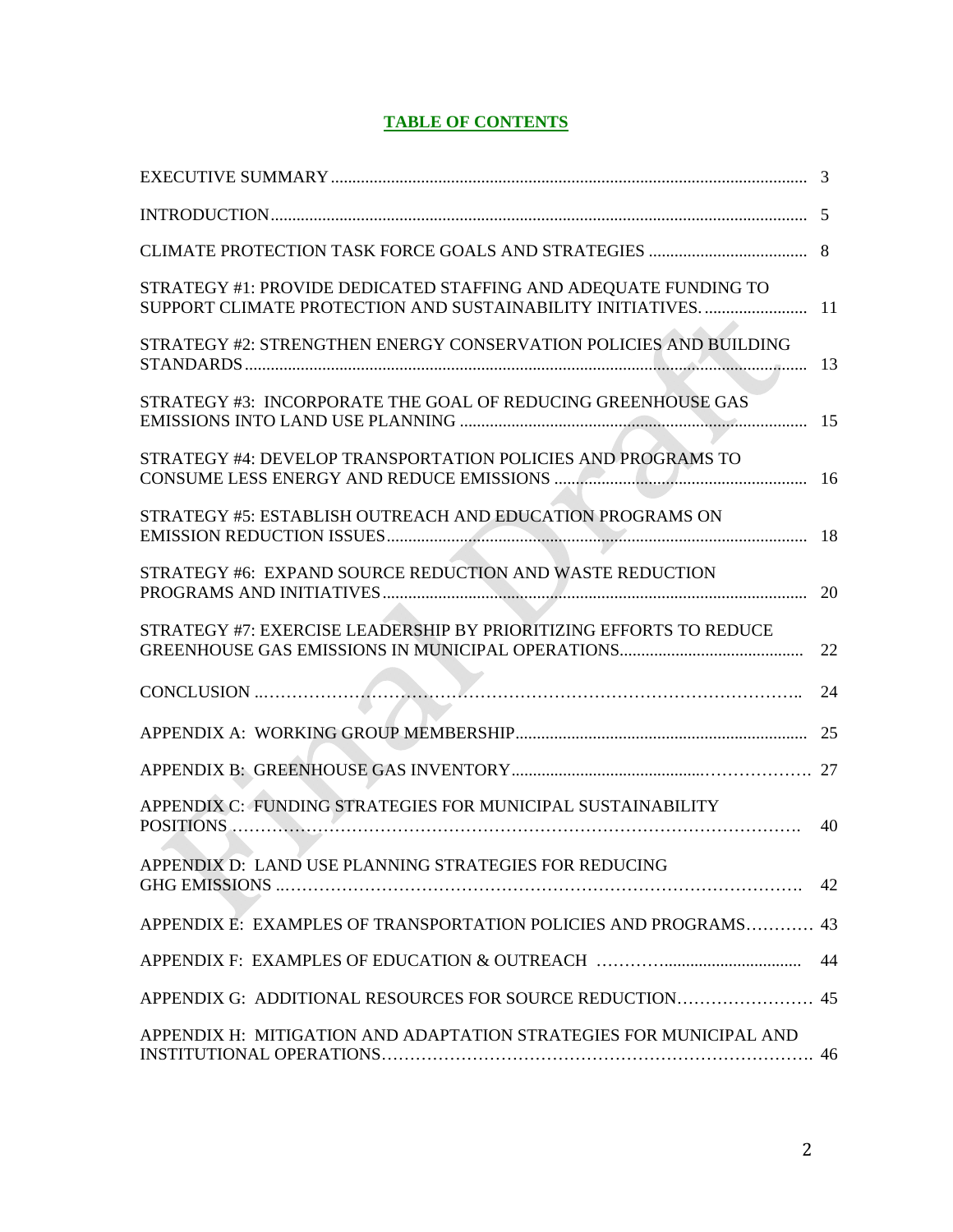#### **EXECUTIVE SUMMARY**

<span id="page-2-0"></span>The United Nations Intergovernmental Panel on Climate Change (IPCC), a global consortium of scientists, has determined that the warming of our climate system is "unequivocal" and is most likely due to the increase in greenhouse gas concentrations generated by human activity.<sup>[1](#page-2-1)</sup> Assuming greenhouse gas emissions increase on a moderate trajectory, risks to the state of Kansas by 2100 may include: increased temperatures, fewer frost days, and more heat waves; lower heating costs and higher air-conditioning costs; more intense and less predictable storm cycles (precipitation intensity increases, while frequency decreases); a higher probability of flooding; higher rates of evaporation and transpiration, and decreases in soil moisture and annual moisture surplus; and an overall need for more water in the state, with less total moisture available. $2 \text{ In addition to impacts on agriculture, water resources, and our local ecosystem, these}$  $2 \text{ In addition to impacts on agriculture, water resources, and our local ecosystem, these}$ climate fluctuations may stunt economic growth, jeopardize tourism and manufacturing, and have adverse consequences for human health.

Recognizing a need for action, former Mayor Dennis "Boog" Highberger signed on to the U.S. Conference of Mayors Climate Protection Agreement on behalf of the City of Lawrence, Kansas in March 2006.<sup>[3](#page-2-3)</sup> Under the Agreement, participating cities commit to:

1) Strive to meet or beat the Kyoto Protocol targets in their own communities, through actions ranging from anti-sprawl land-use policies to bike path development to public information campaigns;

2) Urge their state governments and the federal government to enact policies and programs to meet or beat the greenhouse gas emission reduction target suggested for the United States in the Kyoto Protocol—7% reduction from 1990 levels by 2012; and

3) Encourage the U.S. Congress to pass the bipartisan greenhouse gas reduction legislation, which would establish a national emissions trading system.

In order to advance these goals, the Mayor's Task Force on Climate Protection (also known as the Climate Protection Task Force, or CPTF) was appointed in February 2008 to create a Climate Protection Plan for the City of Lawrence.

In conjunction with Mayor Michael Dever, CPTF has developed the following climate mitigation goal for the City of Lawrence: **An 80% reduction in greenhouse gas emissions measured in carbon dioxide equivalence (CDE) by 2050, using baseline data from 2005.** 

CPTF suggests the following timeline for achieving incremental reductions goals:

- 1) 30% reductions by 2020
- 2) 50% reductions by 2030
- 3) 70% reductions by 2040
- 4) 80% reductions by 2050

<sup>&</sup>lt;sup>1</sup> IPCC Fourth Assessment Report: Climate Change 2007, http://www.ipcc.ch/ipccreports/assessments-reports.htm <sup>2</sup> <http://www.globalcarbonproject.org/misc/carbontrends.htm> 3 http://www.usmayors.org/climateprotection/list.a

<span id="page-2-3"></span><span id="page-2-2"></span><span id="page-2-1"></span>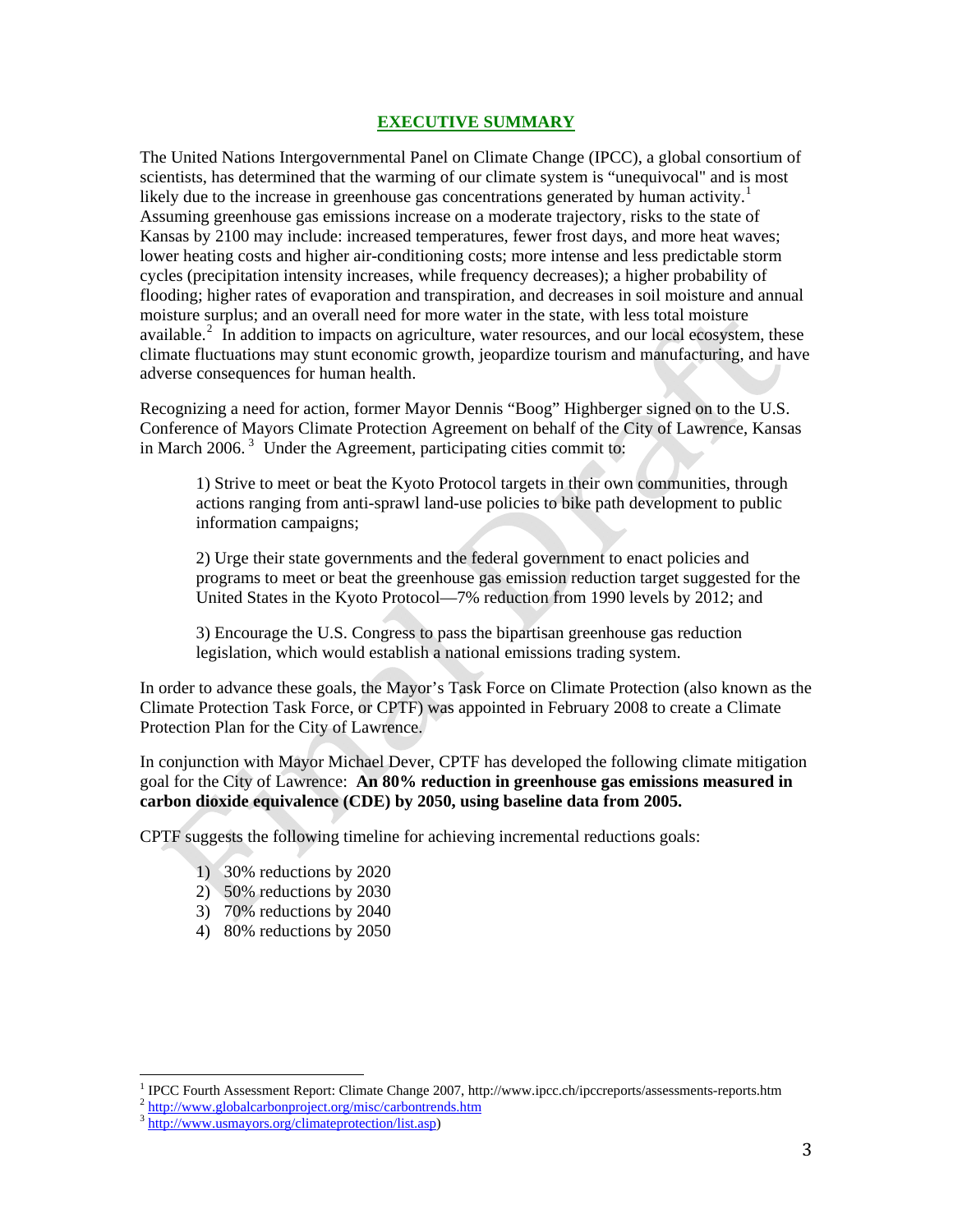**Recognizing many actions are needed to achieve these emissions reduction goals, CPTF has, over the last 11 months, worked diligently with significant community stakeholders to develop the following seven strategies:**

- **1) Provide dedicated staffing and adequate funding to support climate protection and sustainability initiatives.**
- **2) Strengthen energy conservation policies and building standards.**
- **3) Incorporate the goal of reducing greenhouse gas emissions into land use planning.**
- **4) Develop transportation policies and programs to consume less energy and reduce emissions.**
- **5) Establish outreach and education programs on emission reduction issues.**
- **6) Expand source reduction and waste reduction programs and initiatives.**
- **7) Exercise leadership by prioritizing efforts to reduce greenhouse gas emissions in municipal operations.**

These recommended strategies have been prioritized based on their potential impact to the goal of greenhouse gas reduction. Each strategy will have an immediate impact and can help the City of Lawrence effectively reduce GHG emissions from both government operations and the community as a whole. They are not linear, and can be undertaken concurrently. However, the amount of time required to implement these strategies effectively will depend on the implementation of Strategy #1 (the application of appropriate human and financial resources) and the priority City government gives to achieving these goals. CPTF recognizes the importance of leadership in implementing the seven strategies. Based on the success factors of like programs in similar communities, CPTF strongly recommends providing dedicated staffing and adequate funding as the highest priority.

Through the reduction of local GHG emissions, the City of Lawrence can recognize cost savings, attract environmentally friendly businesses to the area, and help Lawrence establish a leadership role in climate risk mitigation in Kansas.

 $\mathcal{L}$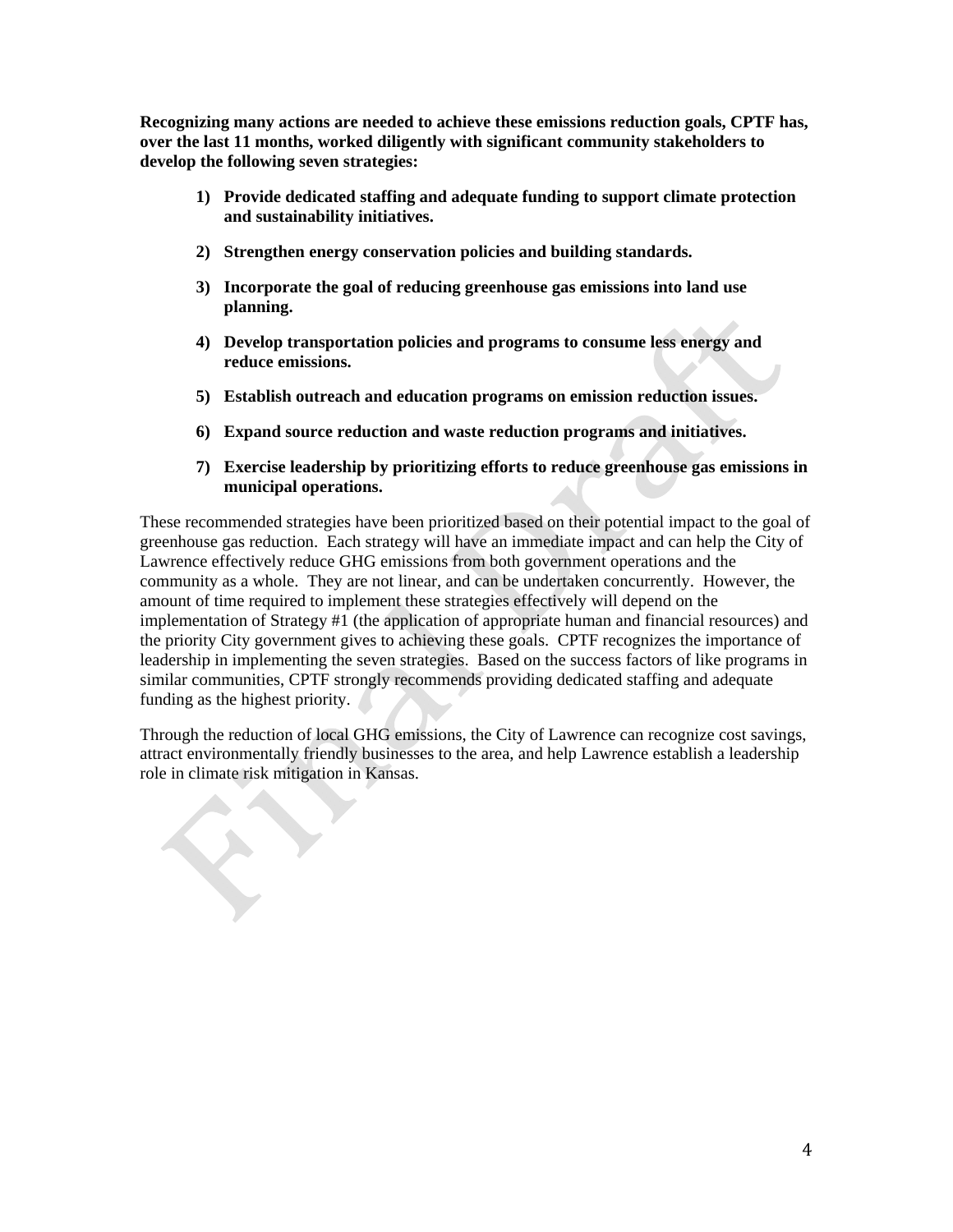## **INTRODUCTION**

## <span id="page-4-0"></span>**BACKGROUND**

In March 2006, former Mayor Dennis "Boog" Highberger signed on to the U.S. Conference of Mayors Climate Protection Agreement on behalf of the City of Lawrence, Kansas.<sup>[4](#page-4-0)</sup>

Under the Agreement, participating cities commit to take the following three actions:

1) Strive to meet or beat the Kyoto Protocol targets in their own communities, through actions ranging from anti-sprawl land-use policies to bike path development to public information campaigns;

2) Urge their state governments and the federal government to enact policies and programs to meet or beat the greenhouse gas emission reduction target suggested for the United States in the Kyoto Protocol—7% reduction from 1990 levels by 2012; and

3) Encourage the U.S. Congress to pass the bipartisan greenhouse gas reduction legislation, which would establish a national emissions trading system.

In order to advance these goals, the Mayor's Task Force on Climate Protection (also known as the Climate Protection Task Force, or CPTF) was appointed in February 2008 to create a Climate Protection Plan for the City of Lawrence.

The task force is chaired by Mayor Michael Dever and includes community members representing significant stakeholder groups within the City of Lawrence. CPTF group members are: Æ.

| Michael Dever, Chair            | Mayor, City of Lawrence                                                                      |
|---------------------------------|----------------------------------------------------------------------------------------------|
| Carey Maynard-Moody, Vice-Chair | Sierra Club                                                                                  |
| Dr. Bridget Chapin              | Campus Coordinator & Associate Professor<br>of Biology, Haskell Indian Nations<br>University |
| David Dunfield                  | <b>Treanor Architects</b>                                                                    |
| John Geist                      | Energy Manager, USD 497                                                                      |
| <b>Charles Gruber</b>           | <b>Hedges Real Estate</b>                                                                    |
| <b>Steve Hughes</b>             | President, Hughes Consulting Engineering,<br><b>PA</b>                                       |
| Chad Luce                       | Manager, Customer and Community<br>Relations, Westar                                         |
| <b>Jeff Novorr</b>              | Lawrence Memorial Hospital                                                                   |
| <b>Susan Rodgers</b>            | Environmental Administrator, Hallmark<br>Cards                                               |

<sup>&</sup>lt;sup>4</sup> <http://www.usmayors.org/climateprotection/list.asp>)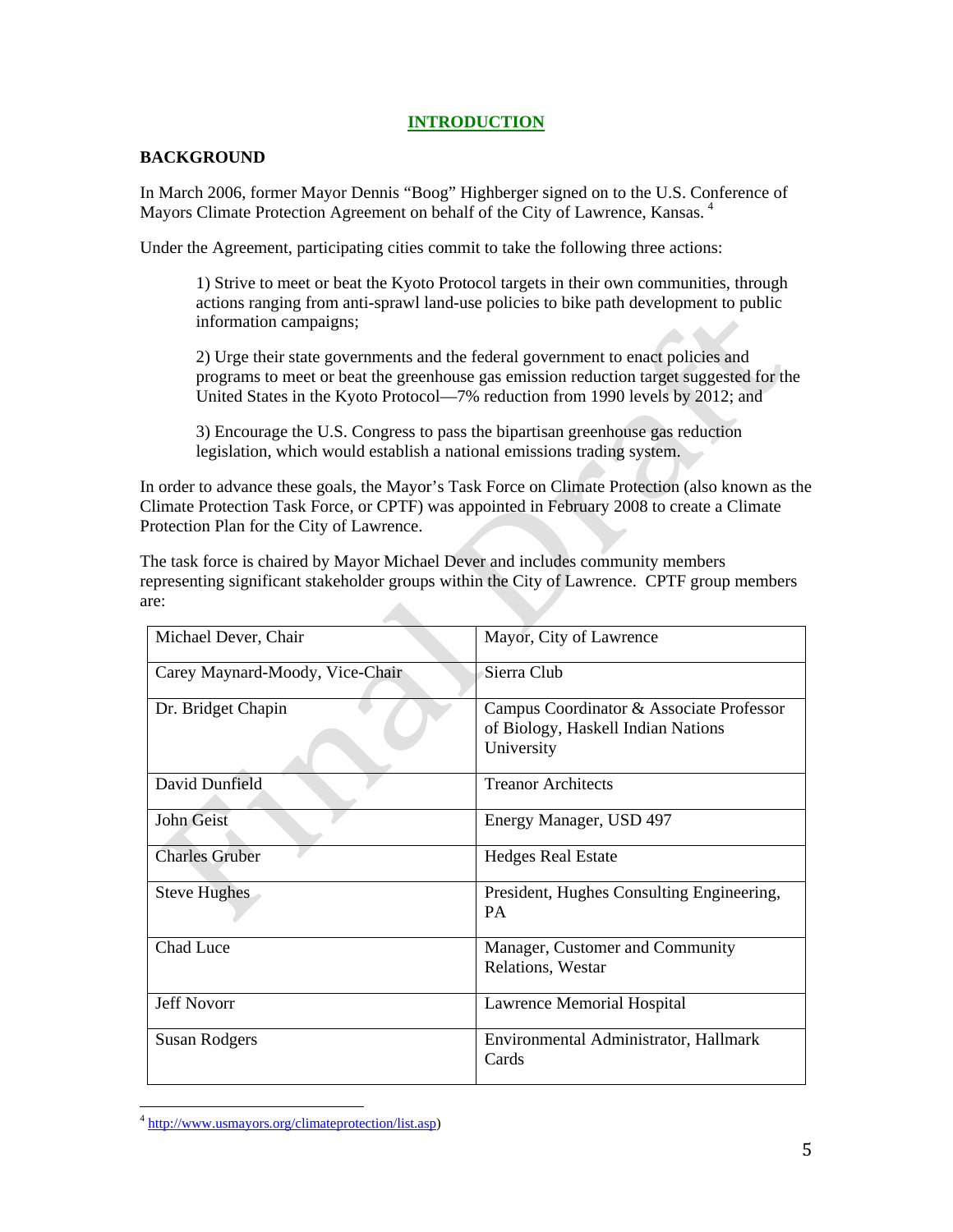<span id="page-5-0"></span>

| Simran Sethi | Sustainability Advisory Board member,<br>Journalist, and University of Kansas School<br>of Journalism Visiting Professional Chair |
|--------------|-----------------------------------------------------------------------------------------------------------------------------------|
| Jeff Severin | Director, University of Kansas Center for<br>Sustainability                                                                       |

The effort is supported by Assistant City Manager Cynthia Boecker, Assistant Public Works Director Tammy Bennett, and City Communications Manager Lisa Patterson. This report is further supported by Bowersock Mills Owner/ Operator and Co-Chair of the Lawrence Chamber of Commerce's Growing Green Task Force Sarah Hill-Nelson and KU Graduate Candidate and Sustainability Advisory Board member Brian Sifton.

The explicit goals of this group are as follows:

- 1) Report greenhouse gas emissions baseline data for city operations and the community;
- 2) Recommend greenhouse gas emission reduction goals and target timeframes; and
- 3) Develop suggested strategies to meet the goals while preserving economic development, transportation options, and the ability of responsible producers of energy to provide a stable and cost effective energy supply.

The following report is a proposed plan of action to be presented to the Lawrence City Commission on March 31, 2009.

## **CLIMATE CHANGE**

Two leading federal climate science agencies—the National Aeronautics and Space Administration<sup>[5](#page-5-0)</sup> and the National Oceanic and Atmospheric Administration<sup>[6](#page-5-0)</sup>—recently confirmed 2008 is one of the ten warmest years on record. Overall, the 10 warmest years (since records began in 1850) have all occurred since 1997. Climate scientist Melanie Fitzpatrick with the Union of Concerned Scientists states: "This year's data show that global warming continues to increase our climate's baseline temperature. Even some moderate cooling effects from cyclical weather patterns in the Pacific Ocean failed to dampen the impact global warming had this year. Heat-trapping emissions from human activity have caused most of the increase in global average temperature since the middle of the twentieth century. . . The scientific evidence shows that the window of opportunity to act is still open, but that further delay will only lead to excessive warming."<sup>[7](#page-5-0)</sup> (See Figure A.)

  $^{5}$  http://data.giss.nasa.gov/gistemp/2008/

<sup>%</sup> http://www.noaanews.noaa.gov/stories2009/20090113\_ncdcstats.html  $^7$  [http://www.ucsusa.org/news/press\\_release/federal-science-agencies-1077.html](http://www.ucsusa.org/news/press_release/federal-science-agencies-1077.html)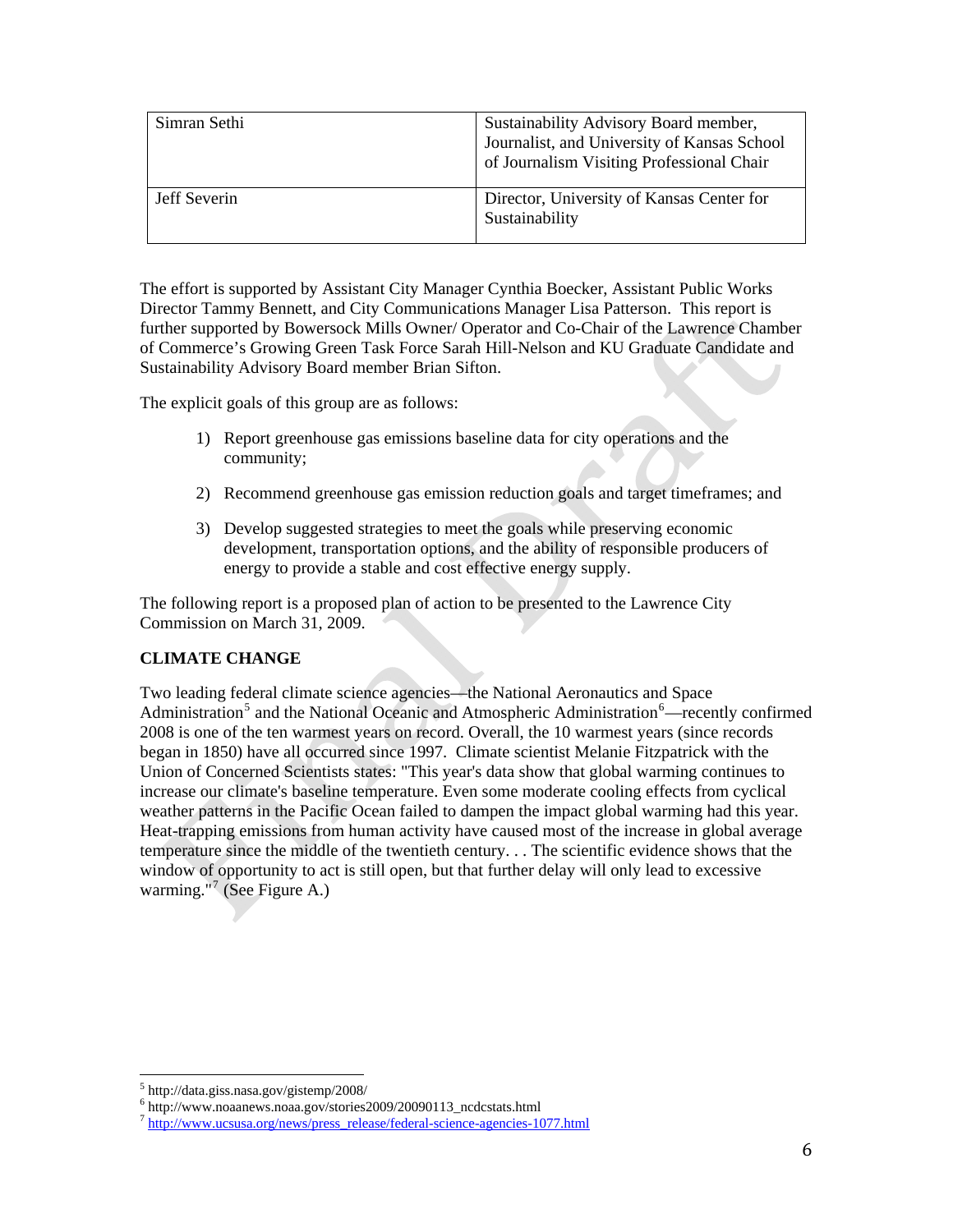## <span id="page-6-0"></span>**Figure A – Left: Annual-means of global-mean temperature anomaly Right: Global map of surface temperature anomalies, in degrees Celsius, for 2008.[8](#page-6-0)**



## **CLIMATE CHANGE IN KANSAS**

The November 2008 Climate and Energy Project report "Climate Change Hits Home: The Risks of Climate Change for Kansas" (developed with the support of University of Kansas climatologist and United Nations Intergovernmental Panel on Climate Change member Johannes Feddema) indicates global warming will impact the eastern and western portions of our state in varying and significant ways.<sup>[9](#page-6-0)</sup> The report asserts that, assuming greenhouse gas (GHG) emissions increase on a moderate trajectory, risks to Kansas by 2100 include:

- Increased temperatures, fewer frost days, and more heat waves;
- Lower heating costs, higher air-conditioning costs;
- More intense and less predictable storm cycles (precipitation intensity increases, while frequency decreases);
- Higher probability of flooding;
- Higher rates of evaporation and transpiration, and decreases in soil moisture and annual moisture surplus; and
- An overall need for more water in the state, with less total moisture available.<sup>[10](#page-6-0)</sup>

In addition to impacts on agriculture, water resources, and our local ecosystem, these climate fluctuations may stunt economic growth, jeopardize tourism and manufacturing, and have adverse consequences for human health.

This information is corroborated by the Environmental Protection Agency (EPA) report "Climate Change and Kansas,"[11](#page-6-0) and the report "State Economic and Environmental Costs of Climate Change," compiled by the Center for Integrative Environmental Research (CIER) and National Conference of State Legislators (NCSL). The July 2008 NCSL report attributes potential economic losses of \$1 billion to the state of Kansas due to climate change. It also projects an increase in legal battles as a result of water decline and an exacerbation of health issues including asthma due to temperature rise.<sup>12</sup>

 <sup>8</sup> http://data.giss.nasa.gov/gistemp/2008/

<http://www.climateandenergy.org/LearnMore/InTheNews/ClimateStudy.htm><br>
<sup>10</sup> http://www.<u>clobalcarbonproject.org/misc/carbontrends.htm</u>

<sup>&</sup>lt;sup>11</sup> [http://yosemite.epa.gov/oar/globalwarming.nsf/UniqueKeyLookup/SHSU5BUQME/\\$File/ks\\_impct.pdf](http://yosemite.epa.gov/oar/globalwarming.nsf/UniqueKeyLookup/SHSU5BUQME/$File/ks_impct.pdf)<br><sup>12</sup> http://www.ncsl.org/programs/environ/ClimateChange.htm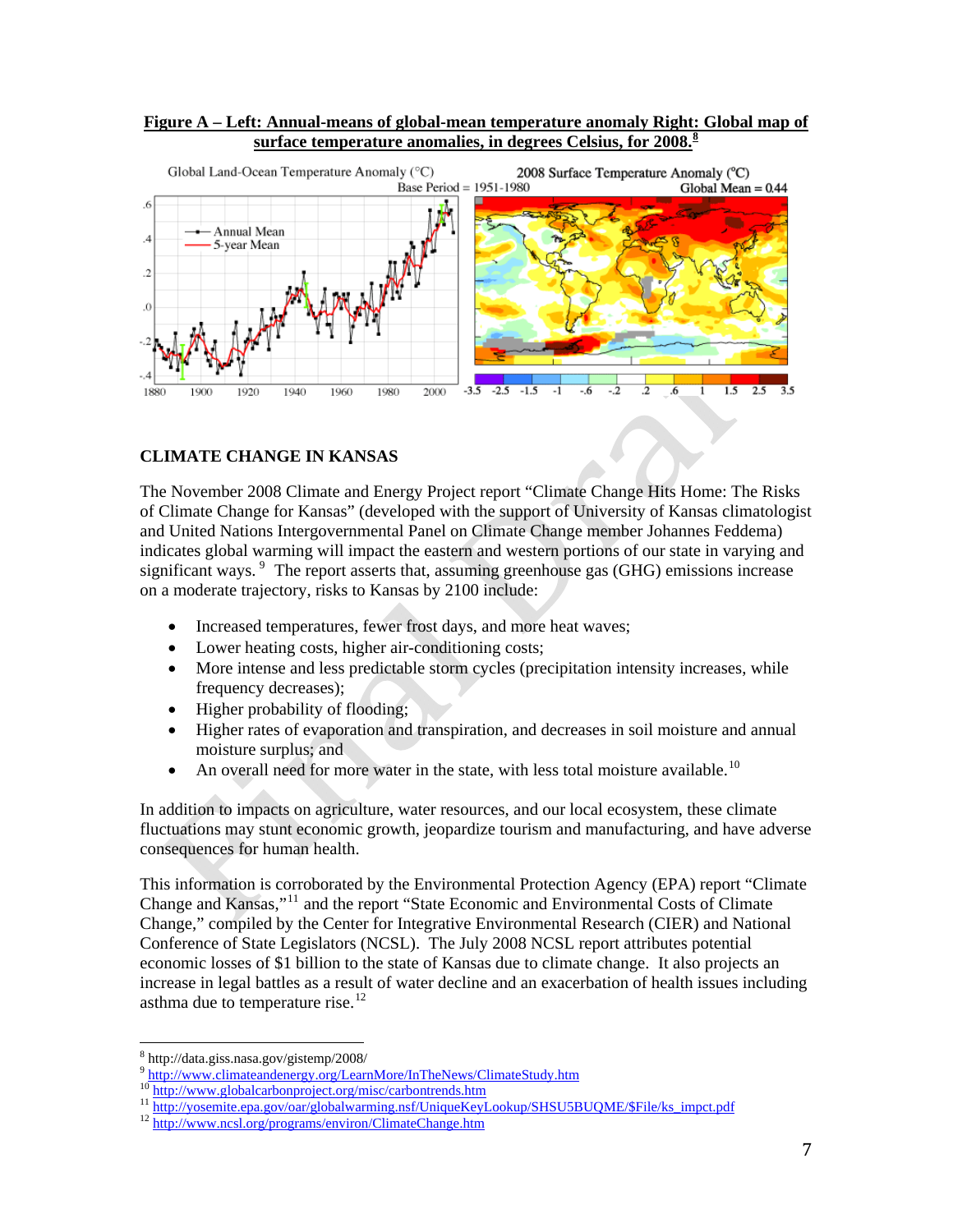## **CLIMATE PROTECTION TASK FORCE GOALS AND STRATEGIES**

<span id="page-7-0"></span>On March 21, 2008, Governor Kathleen Sebelius issued Executive Order No. 08-03 establishing the Kansas Energy and Environmental Planning Advisory Group (KEEP) to identify opportunities for Kansans to respond to the challenge of global climate change while becoming more energy efficient and energy independent, and spurring economic growth.<sup>[13](#page-7-0)</sup> Like Governor Sebelius and the leaders of many other states and cities, representatives of the City of Lawrence feel compelled to respond to the issue of climate change, as well. The creation of CPTF acknowledges the urgent need for action at the local level and will enable the City of Lawrence to take a leadership role in climate risk mitigation in Kansas.

**The Climate Protection Task Force's overarching goal is to achieve an 80% reduction in greenhouse gas (GHG) emissions measured in carbon dioxide equivalence (CDE) by 2050, using baseline data from 2005.** 

**CPTF suggests the following timeline for achieving incremental GHG reductions:** 

- **30% reductions by 2020**
- **50% reductions by 2030**
- **70% reductions by 2040**
- **80% reductions by 2050**

**Many actions are needed to achieve this emissions reduction goal. CPTF believes the following seven strategies can have an immediate impact and will help the City of Lawrence effectively reduce GHG emissions from both government operations and the community as a whole:** 

**#1 Provide dedicated staffing and adequate funding to support climate protection and sustainability initiatives.** 

**#2 Strengthen energy conservation policies and building standards.** 

**#3 Incorporate the goal of reducing greenhouse gas emissions into land use planning.** 

**#4 Develop transportation policies and programs to consume less energy and reduce emissions.** 

**#5 Establish outreach and education programs on emissions reduction issues.** 

**#6 Expand source reduction and waste reduction programs and initiatives.** 

**#7 Exercise leadership by prioritizing efforts to reduce greenhouse gas emissions in municipal operations.** 

These strategies are not linear, and can be undertaken concurrently. The amount of time required to successfully implement these strategies will depend on the implementation of Strategy #1 (providing appropriate human and financial resources) and the priority City government gives to achieving these goals. CPTF recognizes the importance of leadership in implementing the seven strategies. Based on the success factors of like programs in similar communities, CPTF strongly recommends dedicated staffing and adequate funding as the highest priority.

 <sup>13</sup> <http://www.ksclimatechange.us/>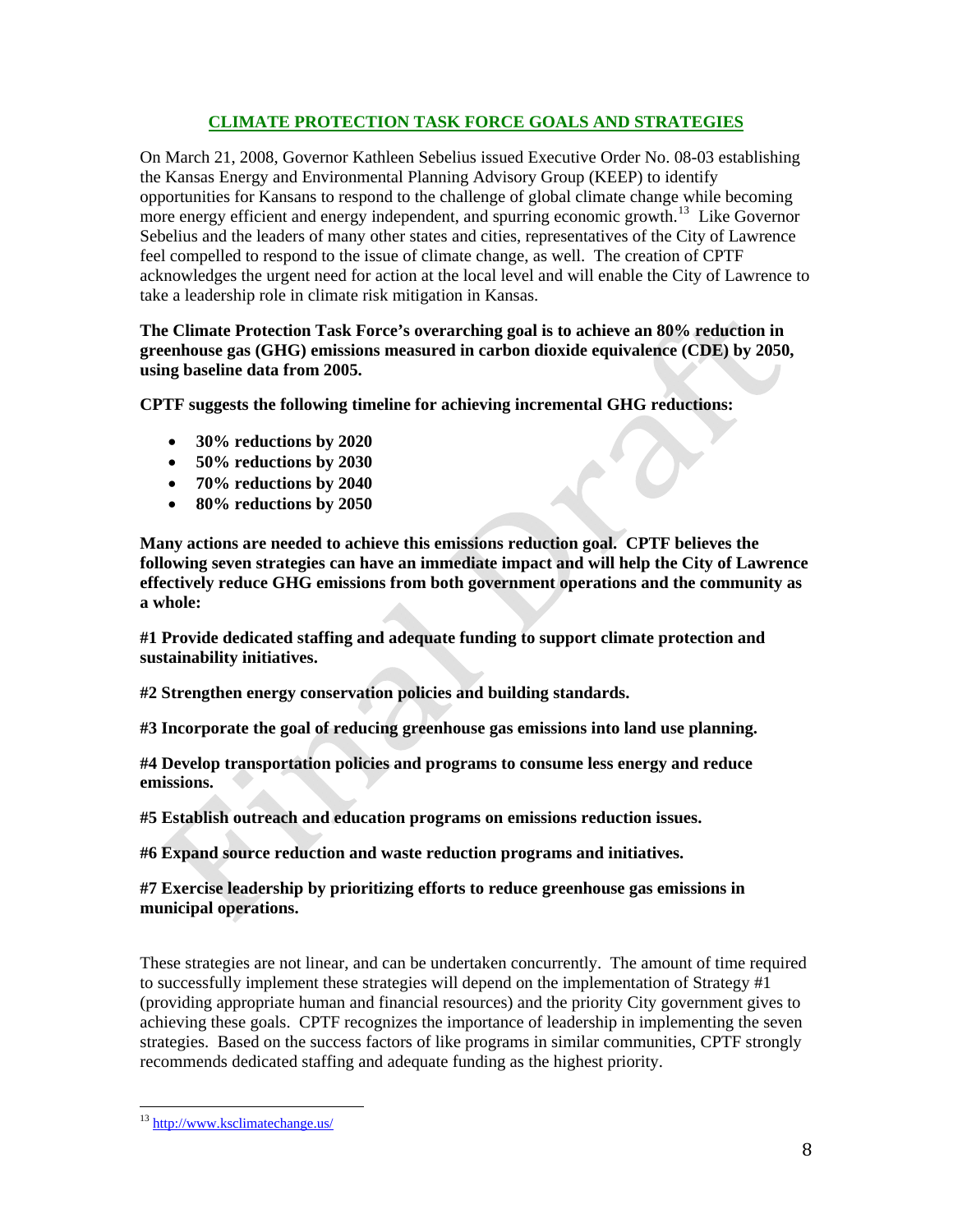## **CONTEXT**

The strategies of the CPTF were forged through careful consideration and counsel. This report represents the efforts of the core CPTF as well as the following working groups comprised of significant community stakeholders listed below and detailed in Appendix A.

- Energy Efficiency, & Conservation: Steve Hughes (Chair), Steve Bennett, David Dunfield, James Dunn, Ron Durflinger, John Geist, Joe King, Larissa Long, Chad Luce, Barry Walthall.
- Policy, Education, & Outreach: Simran Sethi (Chair), Marty Birrell, Cynthia Boecker, Phil Cauthon, Robert Glicksman, Derek Helms, Sarah Hill-Nelson, Nancy Jackson, Gwendolyn Klingenberg, Lisa Patterson, Jeff Severin, Brian Sifton, Daniel Wildcat.
- Transportation: Carey-Maynard Moody (Chair), Karen Clawson, Marc Epard, Todd Girdler, Charles Gruber, Marian Hukle, Lisa Pool, Bart Rudolph, Kyle Schneweis, Steve Stewart.
- Waste Management: Susan Rodgers (Chair), Tammy Bennett, Dwayne Fuhlhage, Kathy Richardson, Chris Scafe, Charlie Sedlock, Bob Yoos.

Working group discussions and subsequent strategy recommendations were informed by our understanding of GHG emissions sources by source and type, as determined by the City of Lawrence Greenhouse Gas Inventory of March 17, 2008. (See Appendix B.)

The following data and graphs summarize the GHG inventory for 1990, 1995, 2000, and 2005. The year 2005 is the baseline year to which we refer. (See Figure B.)

| Year                                            | 1990      | 1995      | 2000      | 2005      |
|-------------------------------------------------|-----------|-----------|-----------|-----------|
| Equivalent $CO2$<br>Tonnes                      | 2,241,690 | 2,400,703 | 2,431,863 | 1,661,047 |
| Equivalent CO <sub>2</sub><br>Tonnes per capita | 34.17     | 32.70     | 30.36     | 18.76     |

**Figure B – Equivalent Tons of CO2 & Tons Per Capita for Lawrence, KS**

In 2005, the City of Lawrence's GHG emissions reflected patterns of energy consumption reflective of similar cities across the nation. Electricity use in Lawrence accounts for the majority (64%) of the community's GHG emissions, with transportation and natural gas accounting for the bulk of the remaining emissions. By sector, commercial and residential use account for approximately 2/3 of emissions (34% and 32% respectively). (See Figures C and D.)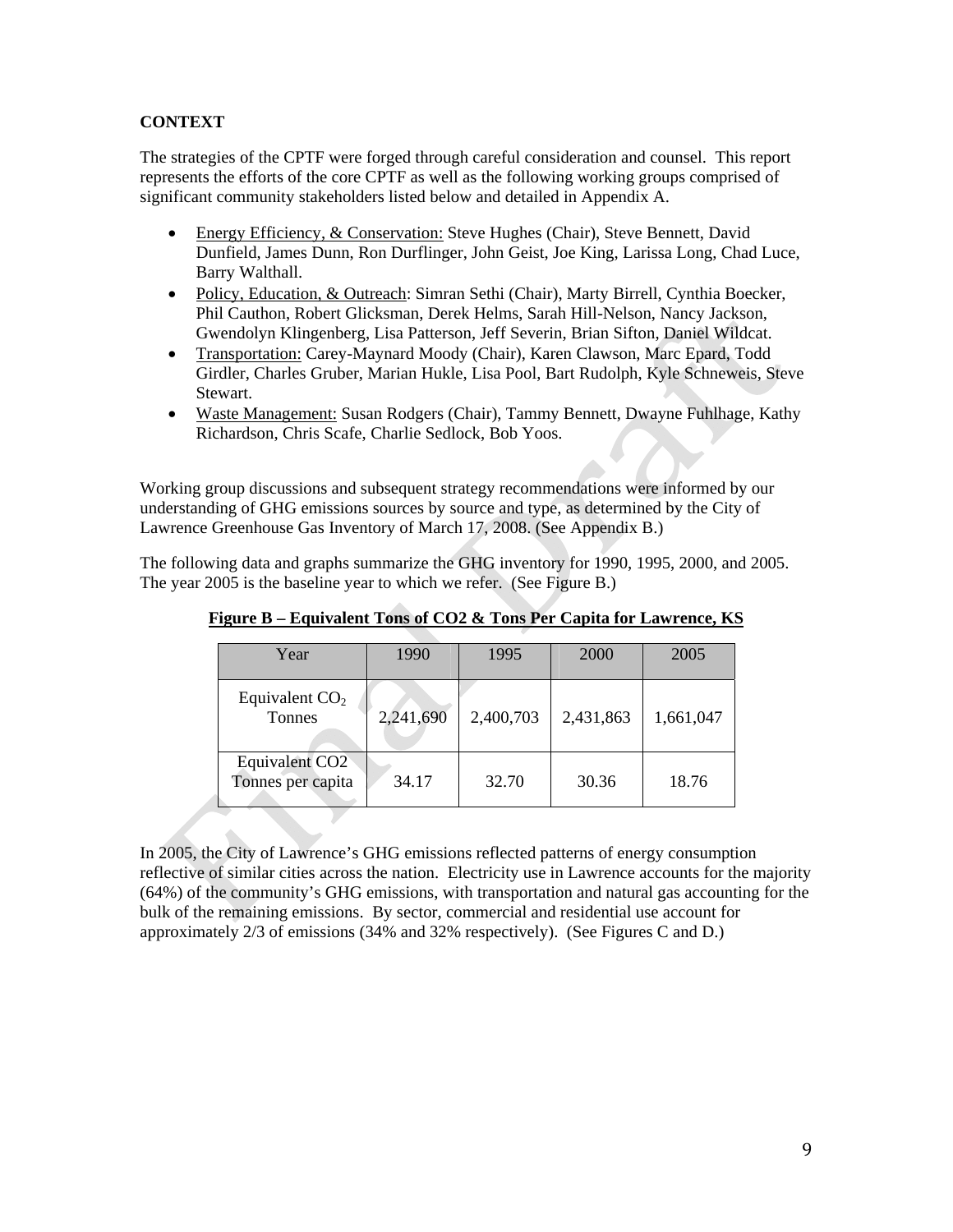

**Figure C - 2005 Greenhouse Gas Emissions by Source for Lawrence, KS.**





The remainder of this document addresses and describes the Recommended Strategies outlined above. CPTF has distilled this information into short synopses. Each synopsis includes background information about the subject, the benefits and need for adaptation, strategy applicability to Lawrence, and specific recommendations.

Working groups spent 11 months researching and gathering information, intending that this document may serve as a viable tool for directing future efforts. Due to their engagement in this effort and their familiarity with the subject, the Task Force proposes that select members of CPTF work groups remain active in the strategic implementation of these efforts and participate in future climate change strategies.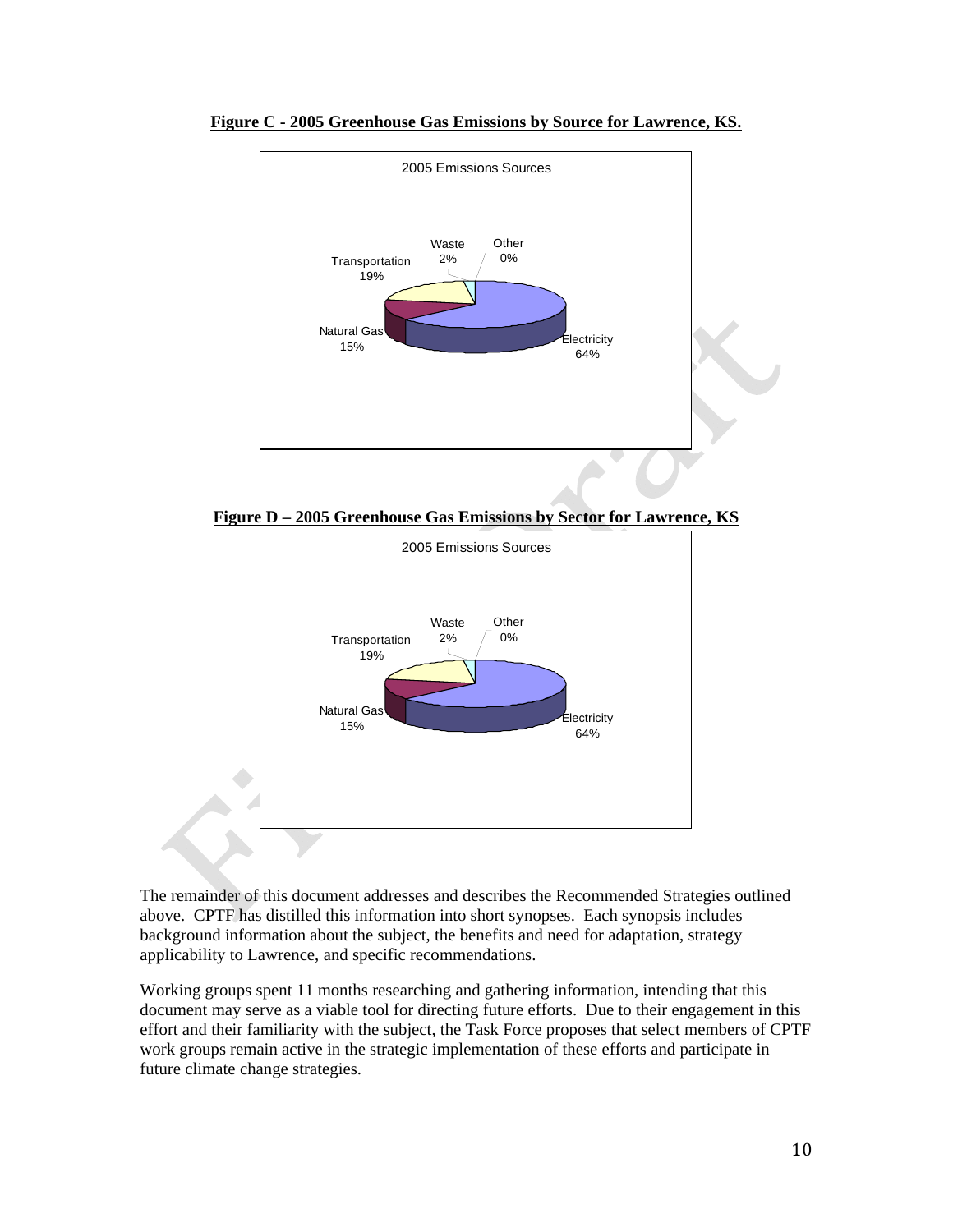## <span id="page-10-0"></span>**STRATEGY #1: PROVIDE DEDICATED STAFFING AND ADEQUATE FUNDING TO SUPPORT CLIMATE PROTECTION AND SUSTAINABILITY INITIATIVES.**

## **INTRODUCTION**

Over the last several years, City departments, community businesses, educational institutions, and volunteer organizations have worked to address the challenges of climate change through various methods, including investing in energy efficient technologies and raising awareness about this critical issue. While there are many key components in place to begin working towards the recommendations in this plan, the effort will require centralized coordination and oversight as well as financial backing. Currently, Lawrence lacks an overarching structure to coordinate and effectively implement a climate plan.

## **BENEFITS AND NEEDS**

Natural resource stewardship is vital to the sustenance of individuals, communities, and businesses. At various times and for a variety of reasons, government, city departments, advisory boards, advocacy groups, and citizens have addressed environmental concerns. City departments including Waste Reduction and Recycling, Solid Waste and Water, and Sewer Divisions have addressed their respective areas of concern and impact, but there has been little coordination and no overarching goals or oversight for efforts.

Successful and meaningful responses to concerns about climate change at the municipal level will necessarily include all of these stakeholders, and more. Volunteer efforts will remain an essential component of this program, but successful execution of a plan will require the City to provide continuity and oversight, and to exercise the authority required to coordinate and sanction a community-wide GHG reduction program. In order to follow through with the commitment the City of Lawrence has made to reduce GHG emissions, a dedicated full-time staff position must be created to ensure the recommendations in this report are executed within City operations and throughout the community.

## **APPLICABILITY TO LAWRENCE**

Citizen and government groups in Lawrence have made numerous efforts since Earth Day, 1970 to encourage environmentally friendly or "green" development and community action. Yet the community has never come to a consensus and executed policies that promoted sustainable development (an integrated commitment to economic growth, social development, and environmental protection).

Politically and economically, this moment may prove appropriate for gathering the support necessary to develop a city that can grow sustainably into the next century. Sustainable development "meets the needs of the present without compromising the ability of future generations to meet their own needs."<sup>[14](#page-10-0)</sup> It implies economic growth together with the protection of environmental quality and does not diminish the prospects for future generations to enjoy a quality of life at least as good as our own.

The threat of climate change and the attendant negative economic impacts related to GHG generation, as well as the urgent need for economic growth, may allow community members to achieve consensus on this issue.

 14 http://www.un.org/documents/ga/res/42/ares42-187.htm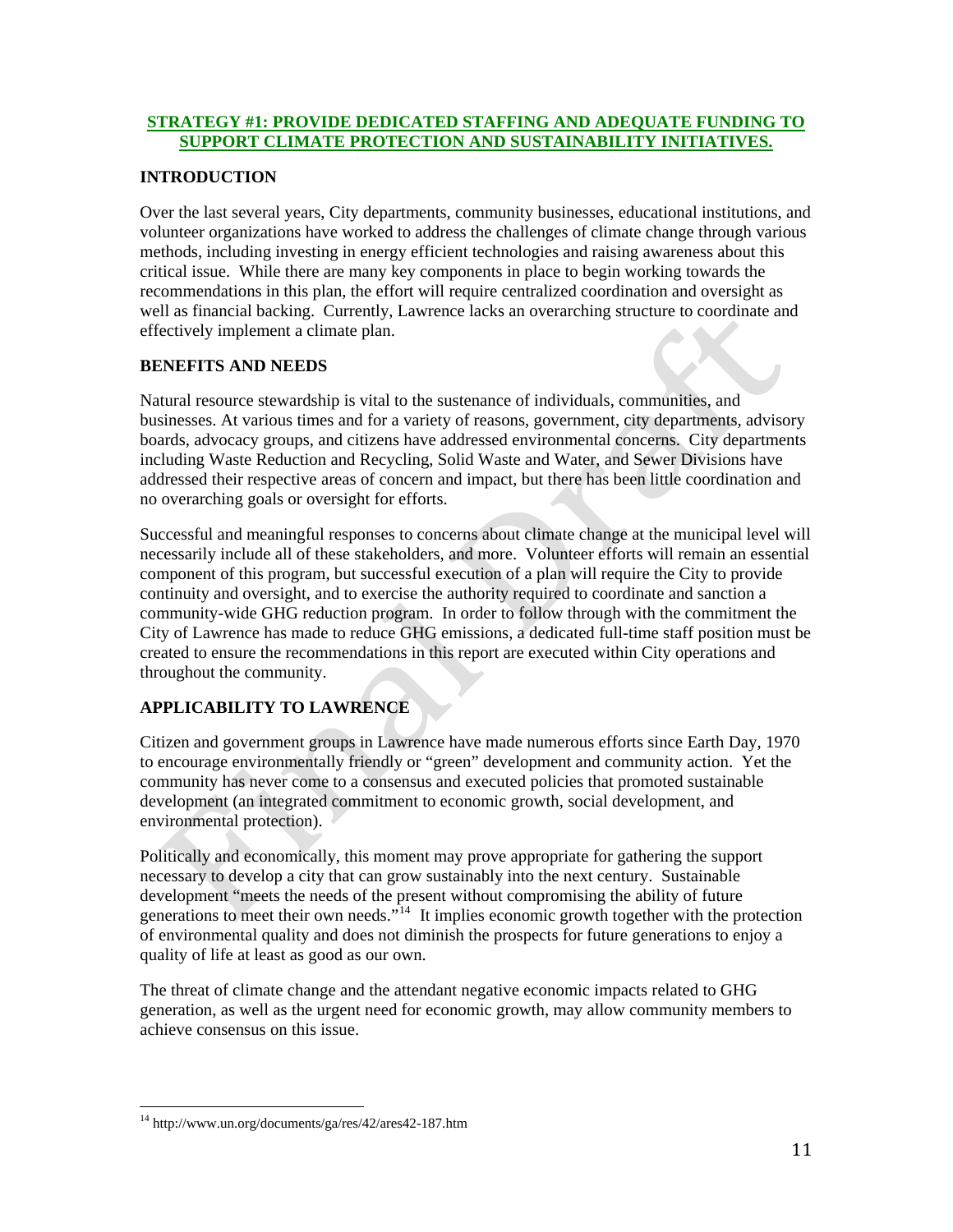#### <span id="page-11-0"></span>**RECOMMENDATIONS**

CPTF strongly recommends the creation of a full-time staff position as its highest priority. The task force recognizes leadership is the cornerstone of successful implementation of the remaining suggested strategies, as reflected in the success factors of like programs in similar communities. The amount of time required to successfully implement this climate plan will depend on the adequate staffing and funding City government gives to achieving these goals.

CPTF suggests that the climate advisor report directly to the City Manager, and serve as a resource to City staff, the Chamber of Commerce, and community members to facilitate actions that will result in GHG emissions reductions. This staff person will meet regularly with all City departments and City advisory boards to identify existing practices and develop strategies for implementing additional sustainability initiatives into municipal operations, as well as advise the City Manager, City Commission, and Planning Commission on issues of sustainability. This individual will also coordinate with stakeholder groups and community members to develop, approve, and promote education and outreach materials and community-wide efforts. Stakeholder and community groups shall include staff and volunteers from educational institutions, the business community, neighborhood associations, hospital/medical groups, civic, social, and religious organizations, and other volunteer networks assisting with this effort.

In establishing a Sustainability Director, Lawrence would join many other cities across the nation that have made this commitment, including Fayetteville, Arkansas; Flagstaff, Arizona; Kansas City, Missouri; Durham, North Carolina; Corvallis, Oregon; and LaCrosse, Wisconsin.[15](#page-11-0)

Most critically, adequate funding must be provided to successfully implement this plan. This includes budgeting for a staff salary that is commensurate with similar City of Lawrence administrative positions and municipal sustainability or climate coordinator positions in peer communities, along with operational costs for producing and maintaining an education and outreach program. Under the new 2009 stimulus infrastructure bill, Kansas could receive approximately \$317 million for transportation and tens of millions for energy conservation and renewable energy. Staff is currently researching the program requirements for energy conservation block grants and identifying city projects that may be eligible for funding. In addition, the position may pay for itself in energy-saving practices implemented in city operations. CPTF recommends the City of Lawrence explore opportunities for sustainable and predictable sources of funding for this effort. Examples of funding sources can be found in Appendix C.

<sup>&</sup>lt;sup>15</sup> Fayetteville, Arkansas. http://www.accessfayetteville.org/government/sustainability/index.cfm;

[http://www.accessfayetteville.org/government/sustainability/documents/Sustainability\\_Coordinator\\_job\\_descrip..pdf](http://www.accessfayetteville.org/government/sustainability/documents/Sustainability_Coordinator_job_descrip..pdf); LaCrosse, Wisconsin. [http://www.co.la-crosse.wi.us/solidwaste/docs/Newsletters/June08.pdf;](http://www.co.la-crosse.wi.us/solidwaste/docs/Newsletters/June08.pdf) Durham, North Carolina.

[http://www.greenpolicy.us/index.php?title=Durham%2C\\_NC\\_Creating\\_a\\_Sustainability\\_Coordinator\\_Position;](http://www.greenpolicy.us/index.php?title=Durham%2C_NC_Creating_a_Sustainability_Coordinator_Position) Corvallis, Oregon. [http://www.ci.corvallis.or.us/index.php?option=com\\_content&task=view&id=1825&Itemid=2099;](http://www.ci.corvallis.or.us/index.php?option=com_content&task=view&id=1825&Itemid=2099) Flagstaff, Arizona. <http://www.flagstaff.az.gov/Archive.asp?ADID=596>

Kansas City, Missouri. http://www.kcmo.org/manager.nsf/web/emsmanual?opendocument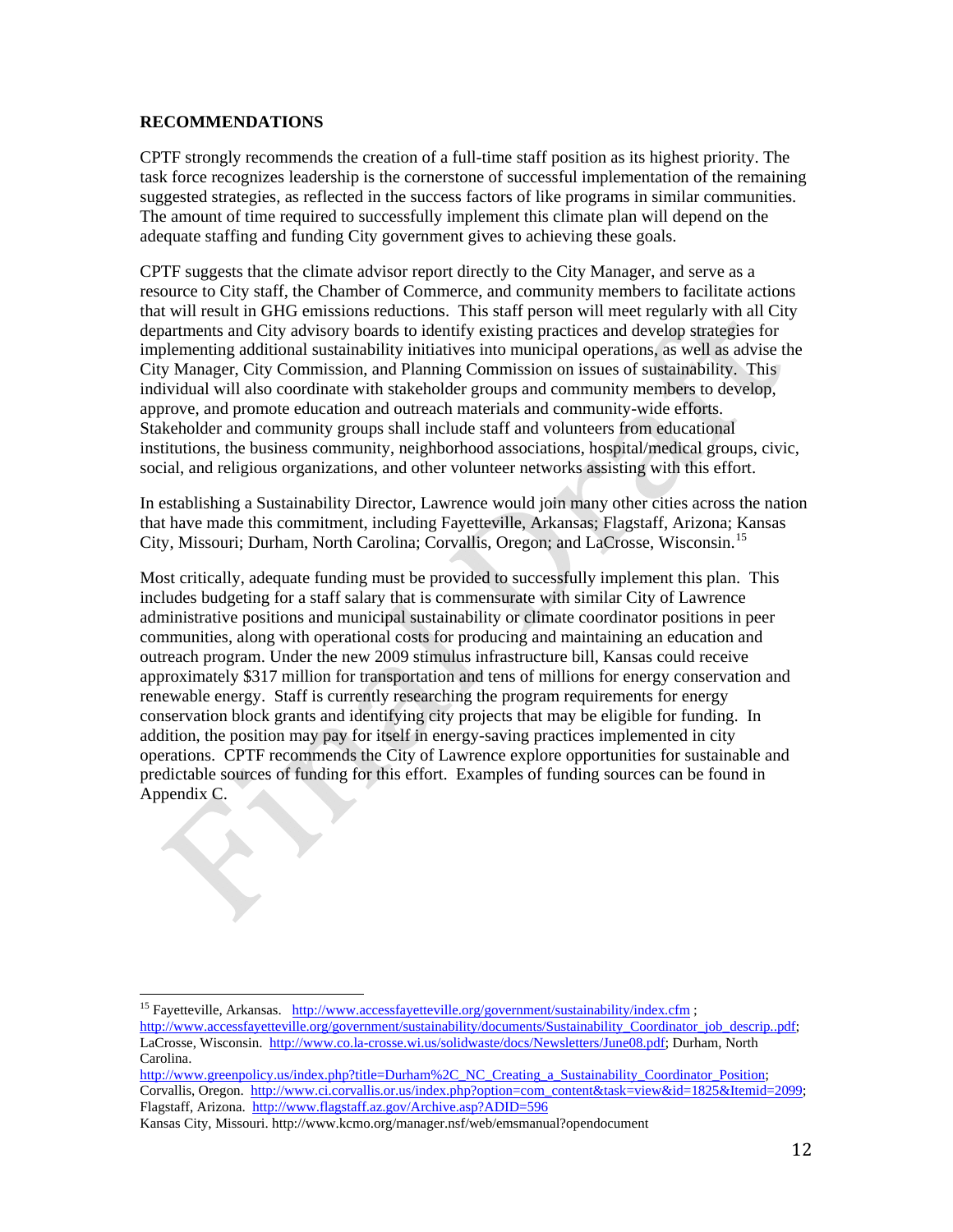## <span id="page-12-0"></span>**STRATEGY #2: STRENGTHEN ENERGY CONSERVATION POLICIES AND BUILDING STANDARDS**

#### **INTRODUCTION**

The Alliance to Save Energy has determined current energy use in buildings represents 39% of all energy use in the United States, superseding both industrial or transportation usage.<sup>[16](#page-12-0)</sup> Annually, buildings are responsible for 38% of  $CO<sub>2</sub>$  emissions, 40% of energy use, and 70% of electricity use annually.<sup>[17](#page-12-0)</sup> A recent study by the McKinsey Global Institute found that increased efficiency in buildings, industry, transportation, and energy production could meet almost all increased energy demand in the United States while preventing more than 1.5 billion tons of GHG emissions.<sup>[18](#page-12-0)</sup>

## **BENEFIT AND NEED**

In an interview with Forbes magazine, energy expert Amory Lovins called energy-efficiency "the largest, cheapest, safest, cleanest, fastest way to provide energy services."<sup>[19](#page-12-0)</sup> Efficiency is the least expensive, most effective means of reducing the long-term cost of decreasing GHG emissions. In addition to emissions reductions, energy conservation reduces operating costs for homes, businesses, and municipal services. Historically, energy prices have trended upward. Certain fuels, natural gas, for example, have exhibited significant price volatility. Both volatility and increasing prices have clear negative effects for businesses, individuals, and organizations alike. Energy efficiency is the best way to reduce emissions, extend energy supplies, and insulate consumers from price fluctuations. Standards and incentives will encourage stakeholders to invest in projects that will conserve energy over the long term.

The U.S. Energy Information Administration (EIA) in its 2008 Annual Energy Outlook (AEO 2008) projects that electricity consumption in the U.S. residential, commercial, and industrial sectors will grow at an annual rate of 1.07% from 2008 through 2030. Energy efficiency programs have potential to realistically reduce this growth rate to 0.83% per year from 2008 through 2030. Under an ideal set of conditions conducive to energy efficiency programs, this growth rate can be reduced to as low as 0.68% per year.

## **APPLICABILITY TO LAWRENCE**

Within Lawrence, electricity accounts for 64% of GHG emissions, the result of the energy used to heat, cool, ventilate, light, and operate buildings throughout the City. The City of Lawrence 2009 Budget in Brief report attributes a large part of the projected 3.9% increase in expenditures over [20](#page-12-0)08 to "rising commodities costs, mainly fuel, electricity, and natural gas."<sup>20</sup> A reduction in the amount of energy required to perform these tasks is not only the least expensive and most efficient way to begin to reduce GHG emissions, but may reduce some of the projected municipal costs for 2009.

Recent utility data provided by city staff for the major city buildings (City Hall, Lawrence Arts Center, Community Health Building, and the Fire Medical #1 Building) reflects a 3.8% decrease in the overall cost for energy (electric and natural gas) from 2006 to 2007. This data indicates that natural gas consumption for the major city buildings increased by 10%

 $^{16}$  http://www.ase.org/content/article/detail/4096

<sup>&</sup>lt;sup>17</sup> http://www.ase.org/section/\_audience/policy<br><sup>18</sup> http://www.mckinsey.com/mgi/publications/Curbing\_Global\_Energy/index.asp<br><sup>19</sup> http://www.forbes.com/2008/07/03/energy-efficiency-biz-energy\_cx\_al\_0707efficiency\_lovins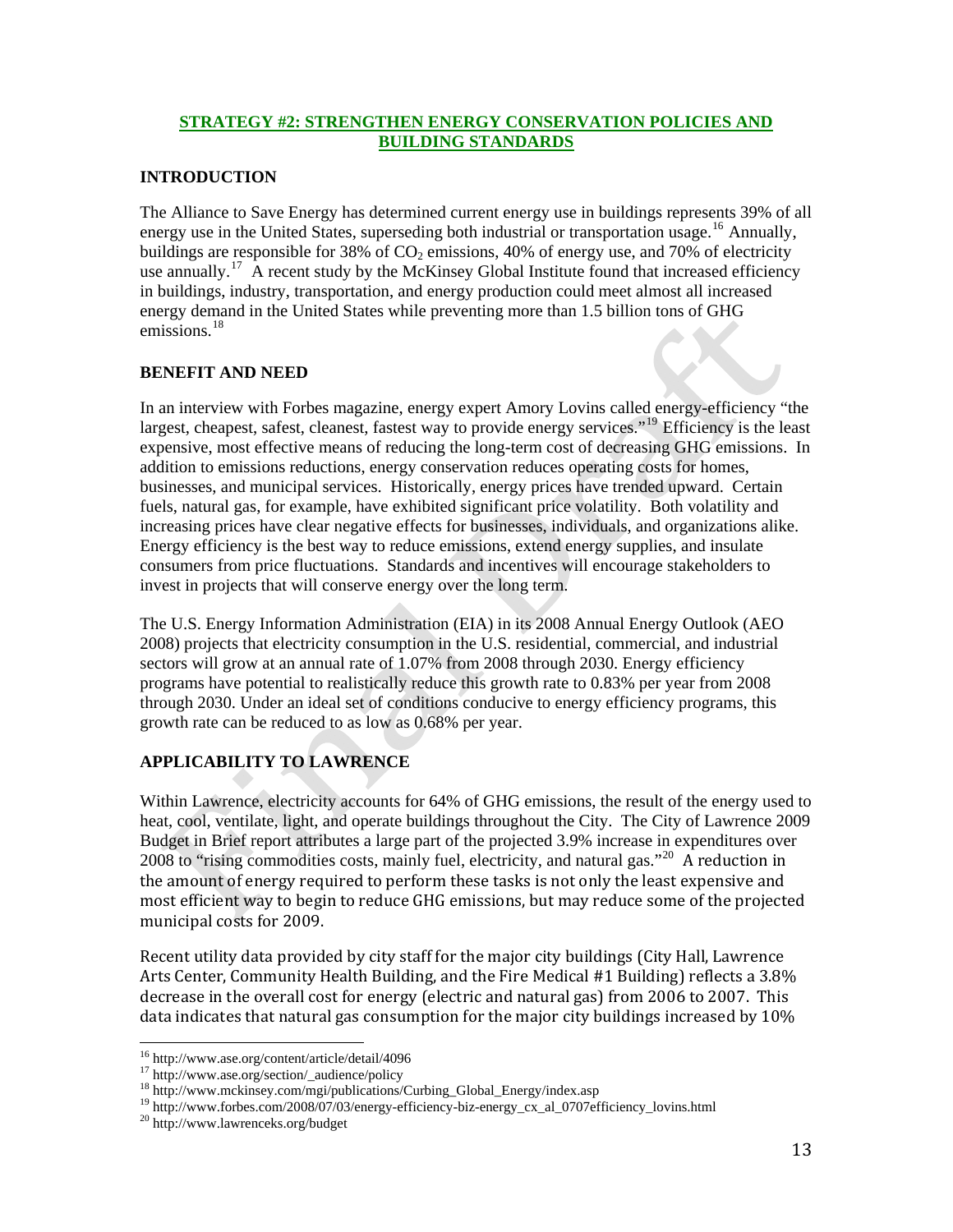<span id="page-13-0"></span>from 2006 to 2007. (This was mainly due to a colder wint[er](#page-13-0) which had 23% more heating degree days in 2007 (4969 HDD) than 2006 (4021 HDD)).<sup>21</sup> The utility data when compared with the actual weather tends to indicate that implemented energy conservation measures are reducing consumption and GHG emissions. Electrical consumption was down 5.7% from 2006 to 2007. This accounted for all the dollar savings the City has seen from 2006 to 2007. Establishing policies and incentives to encourage conservation will, over the long-term, extend savings to every sector of the community.

## **RECOMMENDATIONS**

CPTF recommends that the City undertake the following:

- 1) Collaborate with local utilities to make citizens aware of existing efficiency programs, incentives, and assistance.
- 2) Develop new incentive-based programs specifically for Lawrence residents and businesses as part of the comprehensive education and outreach program (see Strategy #5). Such programs should include incentives for energy efficient buildings and the practice of effective energy conservation.
- 3) Enhance current building codes to increase energy efficiency in new construction and remodeling work. Codes should require the use of high-efficiency systems and longer lasting construction materials (to reduce lifecycle energy costs).
- 4) Implement tax abatements and other incentives, as well as strengthened enforcement, to drive these changes.

Detailed suggested actions are listed in Appendix .

<sup>&</sup>lt;sup>21</sup> NOAA Climate Data East Central Kansas,<http://www7.ncdc.noaa.gov/CDO/CDODivisionalSelect.jsp>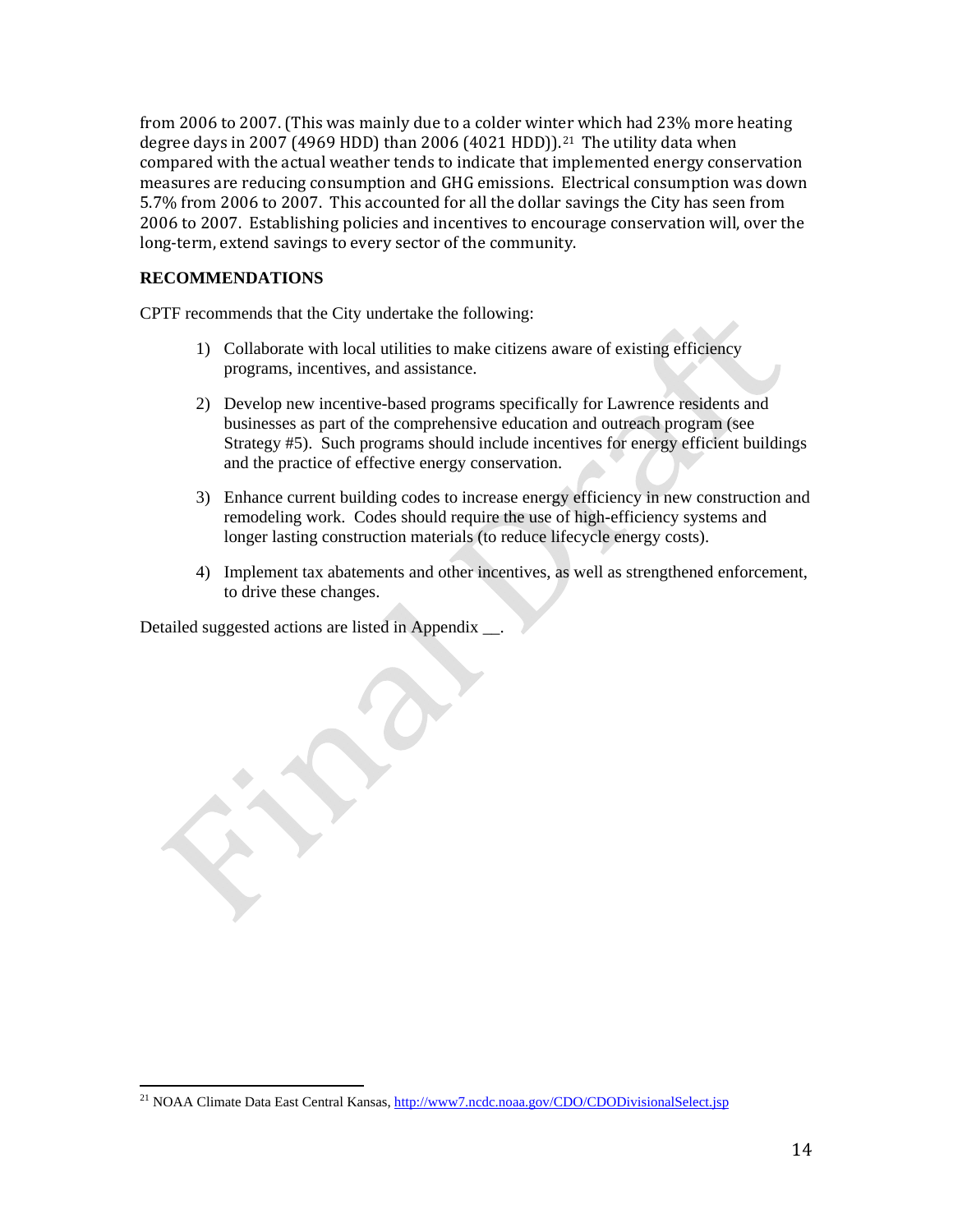## <span id="page-14-0"></span>**STRATEGY #3: INCORPORATE THE GOAL OF REDUCING GREENHOUSE GAS EMISSIONS INTO LAND USE PLANNING.**

## **INTRODUCTION**

The reduction of vehicle miles traveled and associated greenhouse gas emissions are, in part, dependent on the location of goods and services relative to the location of a community's residents and businesses. Land use planning policies, regulations, and incentives can reduce the need for single-occupancy vehicles and increase the use of alternative modes of transportation. By creating quality places that allow people to live, work, and play via multiple modes of travel, the number of vehicle miles traveled can be reduced. Maximizing urban infill and investment in the vitality of the urban core can also reduce fuel burned by slowing the rate of urban sprawl and making walking, biking and public transit more appealing and feasible. Planned green space and preservation of the existing tree canopy will also offset some of the GHG emissions created.

## **BENEFITS AND NEEDS**

Land use planning is a powerful tool available to the City of Lawrence where requirements and incentives for thoughtful and comprehensive design of new and existing development can have an effect on GHG emissions generated in the City. By focusing on efficient and sustainable land use and a compact urban form, the City guides its growth and development in a way that minimizes the use of fossil fuels by the City and its citizens.

## **APPLICABILITY TO LAWRENCE**

Lawrence already has many walkable neighborhoods in and around our historic downtown, and with continued investment, these can continue to thrive. The recent adoption of the SmartCode by the City of Lawrence builds on this strength of our community by offering an alternative to the conventional development process and encouraging the design of sustainable and pedestrianoriented developments in our community. The principles outlined in the SmartCode should allow Lawrence to implement many of the recommendations contained in the Climate Protection Plan. Additionally, the size and demographics of Lawrence support the adoption of a Complete Streets policy in new and existing developments as part of the planning process. Complete Streets is a planning term used to describe a way of designing streets that incorporates users of all modes of travel (drivers, cyclists, pedestrians, transit users), of all ages and abilities.

## **RECOMMENDATIONS**

CPTF recommends that the City utilize the planning process to assist the community in energy conservation and GHG emission reductions. This includes development of land use and planning policies, regulations, and incentives that support more energy efficient means of transportation and reduce reliance on personal automobiles. CPTF also asks that the City consider the effects of development activities, transportation system decisions, and long-range planning on climate change, when drafting Chapter 16, a new environmental chapter, for Horizon 2020. Updates to the City's long-range transportation plan, Transportation 2030, should include these considerations, as well.

 Specific examples of the types of planning strategies that the CPTF believes the City should consider are included in Appendix D.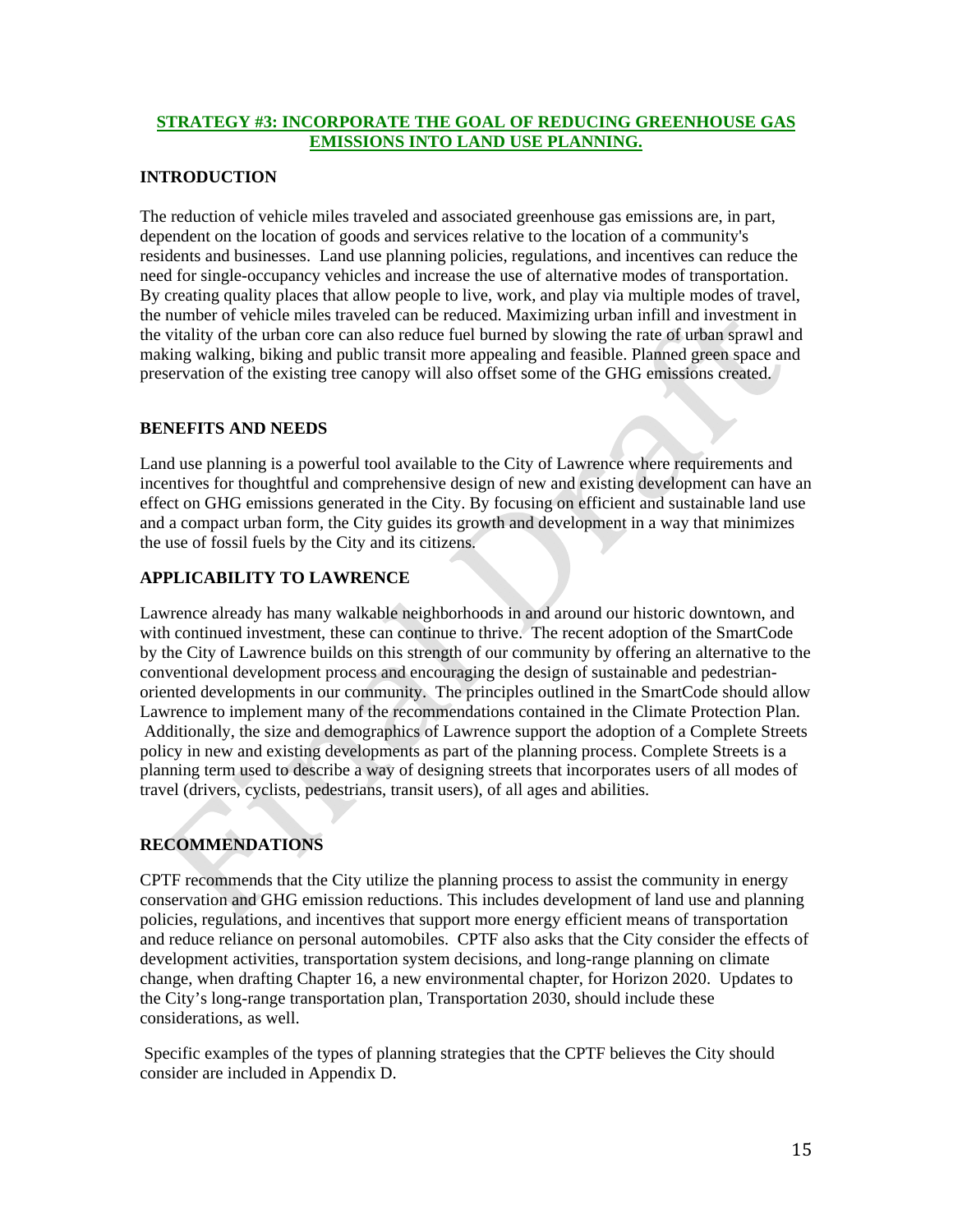## <span id="page-15-0"></span>**STRATEGY #4: DEVELOP TRANSPORTATION POLICIES AND PROGRAMS TO CONSUME LESS ENERGY AND REDUCE EMISSIONS**

## **INTRODUCTION**

According to the United States Environmental Protection Agency (EPA), transportation is the fastest-growing source of U.S. GHGs, accounting for 47 percent of the net increase in total U.S. emissions since 1990.<sup>[22](#page-15-0)</sup> Transportation is also the largest end-use source of carbon dioxide (CO<sub>2</sub>), the most prevalent greenhouse gas. The combustion of traditional gasoline is the primary cause of vehicular emissions, however, tailpipe emissions are an increasing cause for concern that can be remedied through vehicle technologies and low-carbon fuels.

## **BENEFIT AND NEED**

Lawrence can benefit significantly from developing transportation policies and programs that encourage community members to consume less energy and reduce emissions. The use of public transportation generates only half as much  $CO<sub>2</sub>$  and nitrogen oxide, per passenger mile, as does the use of private vehicles.<sup>[23](#page-15-0)</sup> Increasing the availability, convenience, and use of public transportation not only reduces GHG emissions and produces a cleaner environment, but it also affords our country greater energy independence.<sup>[24](#page-15-0)</sup> Additionally, Lawrence households that use public transit, rather than a private vehicle, can save over \$6,000 per year.<sup>[25](#page-15-0)</sup>

## **APPLICABILITY TO LAWRENCE**

In a recent vote, Lawrence citizens demonstrated overwhelming support for their public transit system, with 74% of voters favoring a 0.2% sales tax to fund continuation and enhancement of the Lawrence Transit System (the "T"). However, the T only addresses transportation concerns within city limits. According to the 2000 Census, roughly 25% of Lawrence's work force commutes out-of-town,<sup>[26](#page-15-0)</sup> creating significant opportunities for carpooling and inter-community mass transit.

## **RECOMMENDATIONS**

The climate protection plans of many cities focus on reducing the number of miles that the community's vehicles travel. Yet, greenhouse gases are emitted when vehicles idle as well as travel. With that in mind, CPTF transportation recommendations are designed to *reduce the amount of fuel the vehicles burn* in Lawrence both in City operations and community use. CPTF recommends the following:

1) Continue to support, enhance and promote public transit and work with local and regional partners to develop and enhance services that integrate public transportation into a regional transportation plan.

<sup>&</sup>lt;sup>22</sup> http://www.epa.gov/OMS/climate/index.htm<br><sup>23</sup> http://www.publictransportation.org/reports/asp/energy.asp<br><sup>24</sup> Public Transportation's Contribution to U.S. Greenhouse Gas Reduction Science Applications International Corporation for the American Public Transportation<br>http://www.apta.com/research/info/online/documents/climate\_change.pdf

 $\frac{25 \text{ http://www.publictransportation.org/news/features/070109 energy report.asp}}{25 \text{ Ut. S. Census Bureau, Census } 2000, \text{Summary File 3, Table P27.}$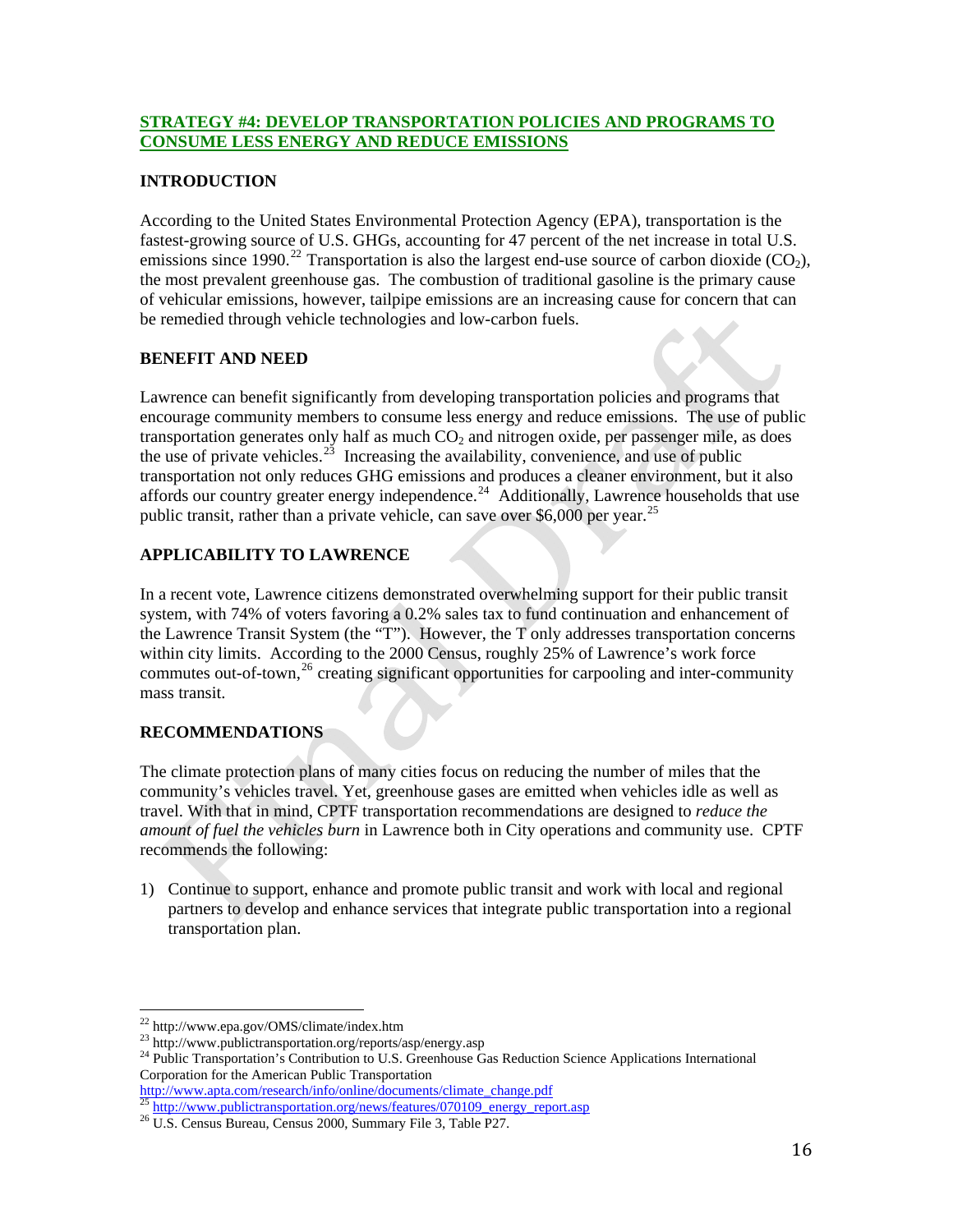- 2) Create education and outreach programs (see Strategy #5) that encourage and facilitate behaviors that reduce fuel use, such as car-pooling, biking, and walking, and where possible implement policies and ordinances that reinforce these behaviors. Specific strategies are included in Appendix E.
- 3) Develop and implement policies that reduce idling. Specific actions are detailed in appendices, including transportation planning, intelligent transportation systems, and traffic management tools.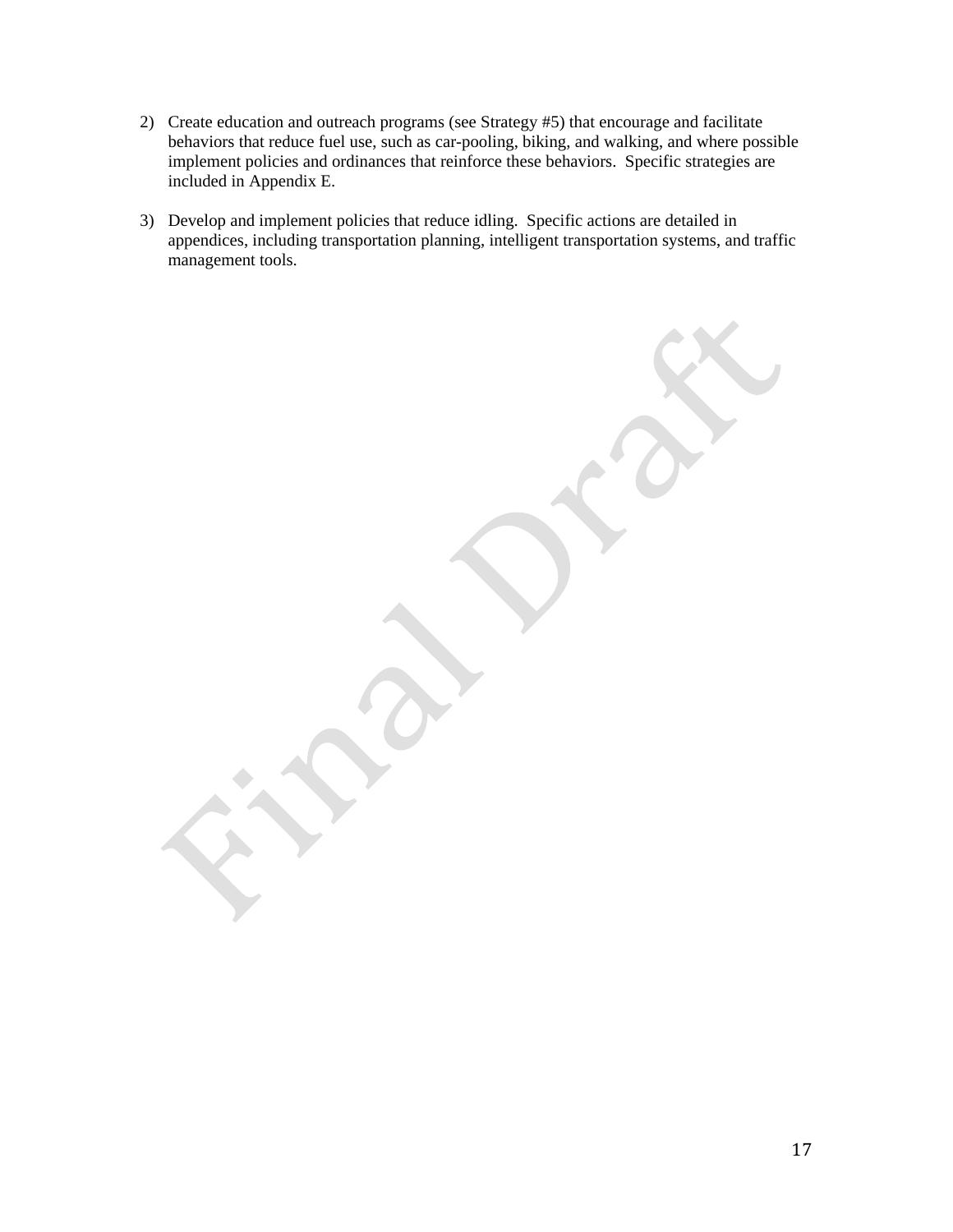## <span id="page-17-0"></span>**STRATEGY #5: ESTABLISH OUTREACH AND EDUCATION PROGRAMS ON EMISSIONS REDUCTION ISSUES**

## **INTRODUCTION**

Individuals, businesses, and governments are increasingly aware of the economic and environmental impacts of climate change and, increasingly, wish to reduce their greenhouse gas emissions. The biggest barrier to implementation is a lack of awareness on how to do so in an impactful and cost-effective manner. Providing education and outreach regarding climate change is critical not only to making this GHG reductions efforts successful, but perhaps equally important to making them simpler, easier, and more accessible. For example, energy conservation is an easy and cost-effective first step to GHG emissions reductions. Educating the community about new technologies, new policies and how they can help save money and save the planet can enable inspiring and substantive climate change and sustainability action. Providing a consistent and ubiquitous message to the community through education and outreach is a critical step towards changing long-held habits and fostering transformation.

## **BENEFITS AND NEEDS**

Education and outreach ensure that the community as a whole shares an understanding of climate protection and sustainability. Perhaps more importantly, education and outreach provide citizens with tools for change, including information about personal actions and the cumulative impact of those actions. Through education and outreach, citizens may access useful websites, tools, contractors, vendors, and programs. When combined with the appropriate resources, education creates a culture of awareness that can support and encourage community-wide efforts.

Education and outreach complement the other recommendations in this report by making the general public aware of strategies for reducing GHG emissions, connecting individuals and businesses with resources to help them implement change, and providing motivation for the community to work together to achieve a common emissions reduction goal.

## **APPLICABILITY TO LAWRENCE**

Education and outreach campaigns have been successfully implemented in our community to address environmental and cultural issues. For example, the City of Lawrence Waste Reduction and Recycling (WRR) division provides information to community members through media, public events, and online resources.<sup>[27](#page-17-0)</sup> The Lawrence community has also joined together to promote specific efforts, such as the City of the Arts campaign in 1999-2000. When paired with expert resources available through Haskell University, The University of Kansas, Unified School District #497, and local and state environmental and conservation organizations, the City of Lawrence has the potential to develop a high quality education and outreach program that addresses the specific needs and concerns of our community.

## **RECOMMENDATIONS**

CPTF recommends the development of a comprehensive education and outreach program that not only raises awareness about the local impacts of climate change and possible solutions, but also connects the community with the resources necessary to implement changes within their homes, businesses, and institutions. The general tone of the program should be to reward those that make significant progress and set the example for the community.

 <sup>27</sup> [www.lawrencerecycles.org](http://www.lawrencerecycles.org/)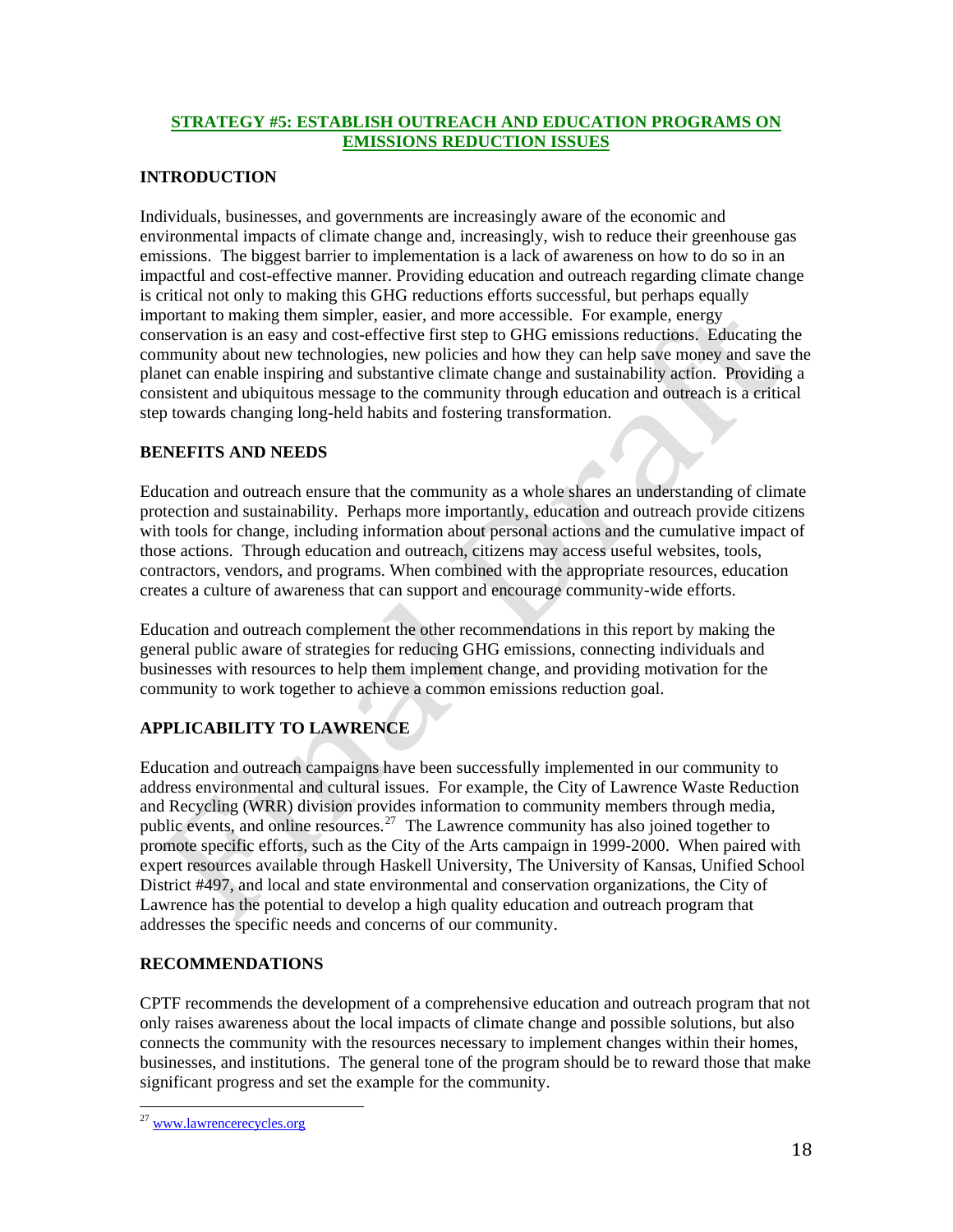The program should include a centralized marketing campaign with a coordinated look and feel to ensure a consistent message. The campaign should feature materials and initiatives developed by and for target audiences within the community. Potential target audiences include residents (through direct contact and contact with religious, civic, and social organizations), businesses, non-profit organizations, and educational institutions.

Education and outreach materials may inspire voluntary behavior change and increase buy-in for City-wide GHG reductions efforts. For example, numerous studies and practices show that energy efficiency and conservation strategies are implemented most quickly and most fully when peers influence one another, so the program should engage stakeholders to motivate and activate their peers throughout Lawrence. CPTF suggests educational efforts extend to K-12 curricula. Additional information can be found in Appendix F.

An effective public outreach program should incorporate a range of social marking tools (see *Fostering Sustainable Behavior*, McKenzie-Mohr & Smith, 1999) including but not limited to:

- A public commitment from individuals to participate in a reduction program
- Social networking in the form of a "block leader" or other peer-to-peer network for distributing information and encouraging participation in reduction programs
- Incentives for participation in the program (financial or otherwise)
- Regular feedback on progress towards the community goal

As part of this effort, CPTF recommends the establishment of a community-wide logo to be used throughout websites, brochures, advertisements, press releases, and other communications disseminated by related stakeholder groups thereby reinforcing consistent branding of the City of Lawrence climate change effort. While many stakeholder groups may wish to retain their own branding, a shared, consistent logo on any community climate change publications would signify cross-community collaboration on this issue and could be vetted by the City of Lawrence Communications Director or designated sustainability staff.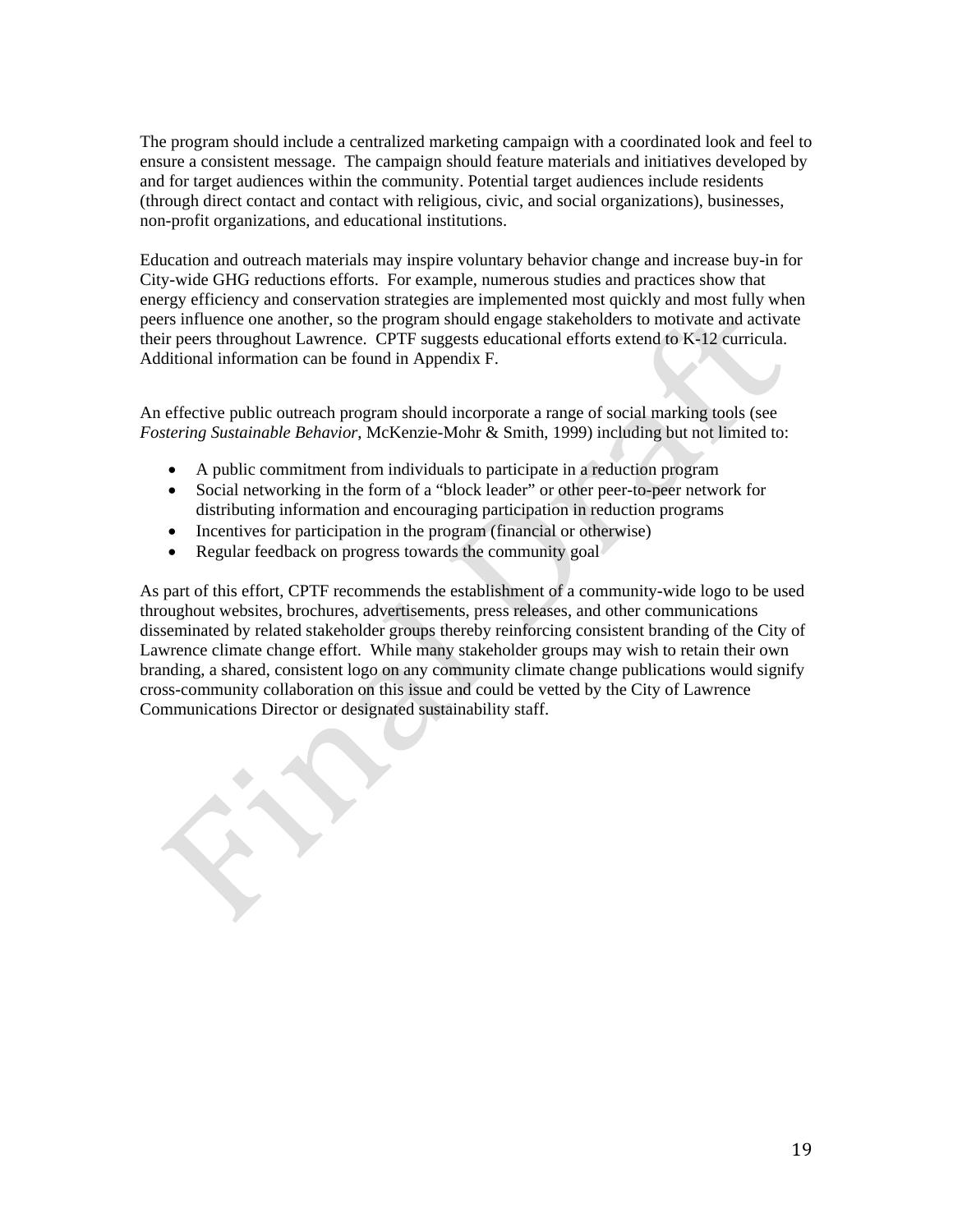## <span id="page-19-0"></span>**STRATEGY #6: EXPAND SOURCE REDUCTION AND WASTE REDUCTION PROGRAMS AND INITIATIVES**

## **INTRODUCTION**

The manufacture, distribution and use of products – as well as management of the resulting waste – all result in greenhouse gas emissions. Waste prevention and recycling reduce greenhouse gases associated with these activities by reducing methane emissions and saving energy.<sup>[28](#page-19-0)</sup> The disposal of solid waste produces greenhouse gas emissions through the anaerobic decomposition of waste in landfills (which produces methane) and the transportation of waste to disposal sites. The disposal of material also typically indicates replacement by new products, which require additional fossil fuel and raw materials.<sup>[29](#page-19-0)</sup> By preventing the initial generation of waste (source reduction) and strategically managing the waste that occurs, we can minimize the creation of greenhouse gasses.

## **BENEFITS AND NEEDS**

Waste reduction and recycling are potent strategies for reducing greenhouse gases. According to the U.S. EPA, waste mitigation strategies can:

- Reduce emissions from energy consumption. Recycled materials typically require less energy than making goods from virgin materials. Waste prevention is even more effective because less energy is needed to extract, transport, and process raw materials and to manufacture products when people reuse things or when products are made with less material. (When energy demand decreases, fewer fossil fuels are burned and less  $CO<sub>2</sub>$  is emitted to the atmosphere.)
- Curtail emissions from incinerators. Incinerator emissions typically include carbon monoxide, sulfur dioxide and the greenhouse gas nitrous oxide, plus small amounts of mercury, lead, and dioxin. Diverting certain materials from incinerators through waste prevention and recycling limits the emission of greenhouse gasses and air other air pollutants into the atmosphere.
- Reduce methane emissions from landfills. Waste prevention and recycling (including composting) divert organic wastes from landfills, reducing the methane released when these materials decompose.
- Increase storage of carbon in trees. Forests take large amounts of  $CO<sub>2</sub>$  out of the atmosphere and store it in wood, in a process called carbon sequestration. Waste prevention and recycling of paper products can leave more trees standing, continuing to assimilate  $CO<sub>2</sub>$  from the atmosphere.<sup>[30](#page-19-0)</sup>

## **APPLICABILITY TO LAWRENCE**

Two percent of local GHG emissions are attributable to waste, both by type of emissions (electricity, natural gas, transportation, and waste) and by sector (commercial, residential, industrial, transportation, waste). The City of Lawrence operates solid waste collection for residential, commercial, and industrial customers. A variety of private companies provide recycling collection and services (collection for residential and commercial/industrial customers as well as drop off). The City of Lawrence also collects grass and leaves from residential

<sup>&</sup>lt;sup>28</sup> http://www.epa.gov/climatechange/wycd/waste/index.html

<sup>29</sup> <http://www.epa.gov/climatechange/wycd/waste/generalinfo.html><br>30 http://www.epa.gov/conserve/tools/payt/tools/factfin.htm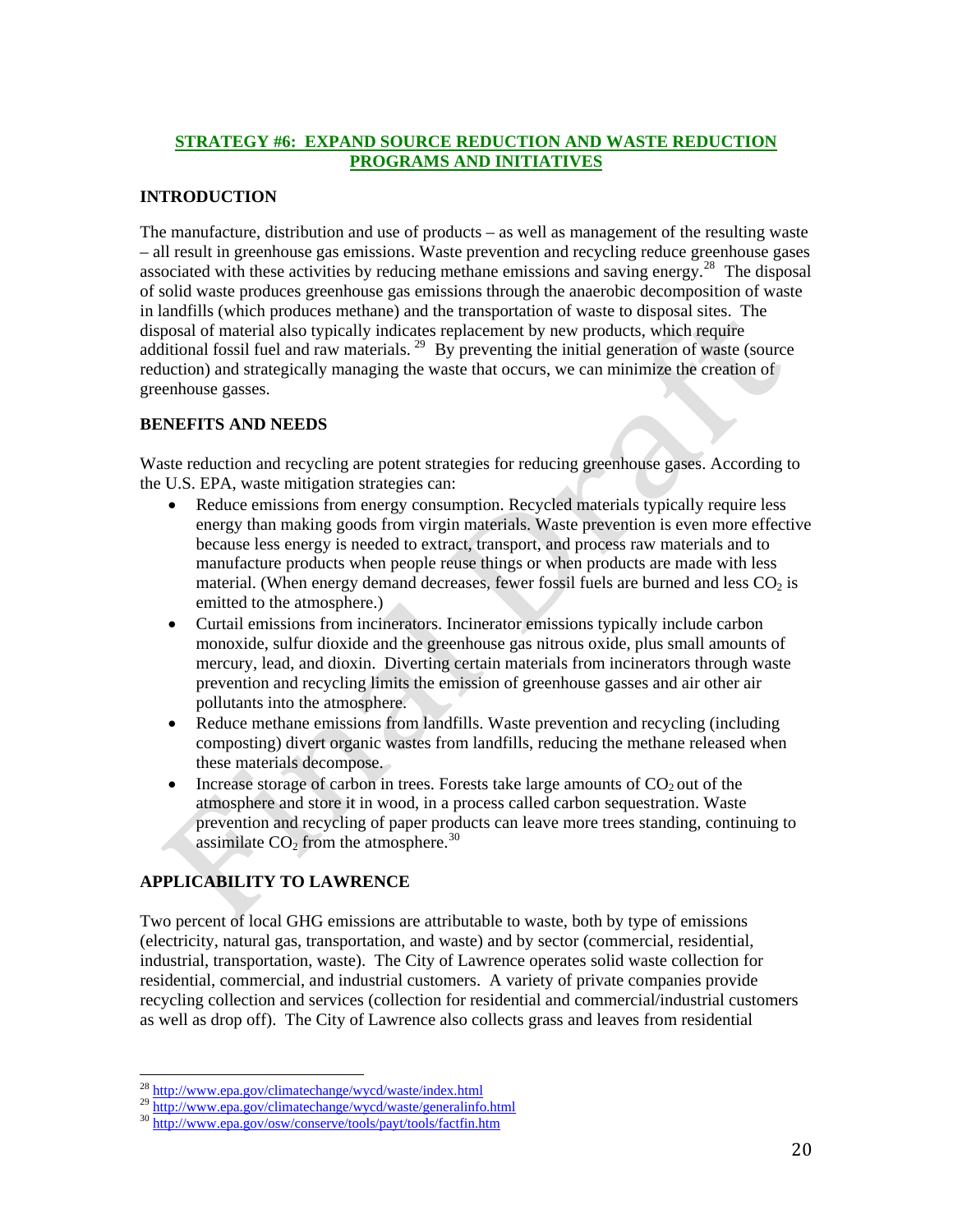customers, and provides drop-off sites for newspapers, cardboard, and mixed paper, and commercial collection services for cardboard and sorted office waste paper.

Landfill services are contracted with Hamm's Landfill located in Jefferson County, a Subtitle D sanitary landfill serving many communities and counties within the state of Kansas. While the collection and treatment of landfill gases would contribute positively toward climate protection, the landfill is not owned by the City or located within the community. Therefore, the most effective and immediate method for emissions reduction is to address the total volume and composition of waste deposited.

## **RECOMMENDATIONS**

In order to achieve meaningful reduction of GHG emissions generated from and by waste, the community must practice source reduction and diversion. Source reduction refers to any change in the design, manufacture, purchase, or use of materials or products (including packaging) to reduce their amount or toxicity before they become municipal solid waste. Source reduction also refers to the reuse of products or materials.

To support GHG reductions and benchmark progress, the CPTF recommends the following target goals for maximum waste generation:

- 2013 (5 year goal): 3.0 lbs per person per day
- 2018 (10 year goal): 2.75 lbs per person per day
- 2023 (15 year goal): 2.25 lbs per person per day (or 50% of EPA national average, generated municipal solid waste)

Waste diversion refers to how waste is managed once it is produced, other than disposal in a landfill. Diversion is not carbon neutral. Suggested streams to target for diversion from landfill or alternative management include:

- Bottles and containers
- Electronic waste
- Food waste management
- Plastic bags
- Move-in / move-out materials
- Co-location of industries and/or by-product synergy

Appendix G contains additional resources on educational strategies for source reduction.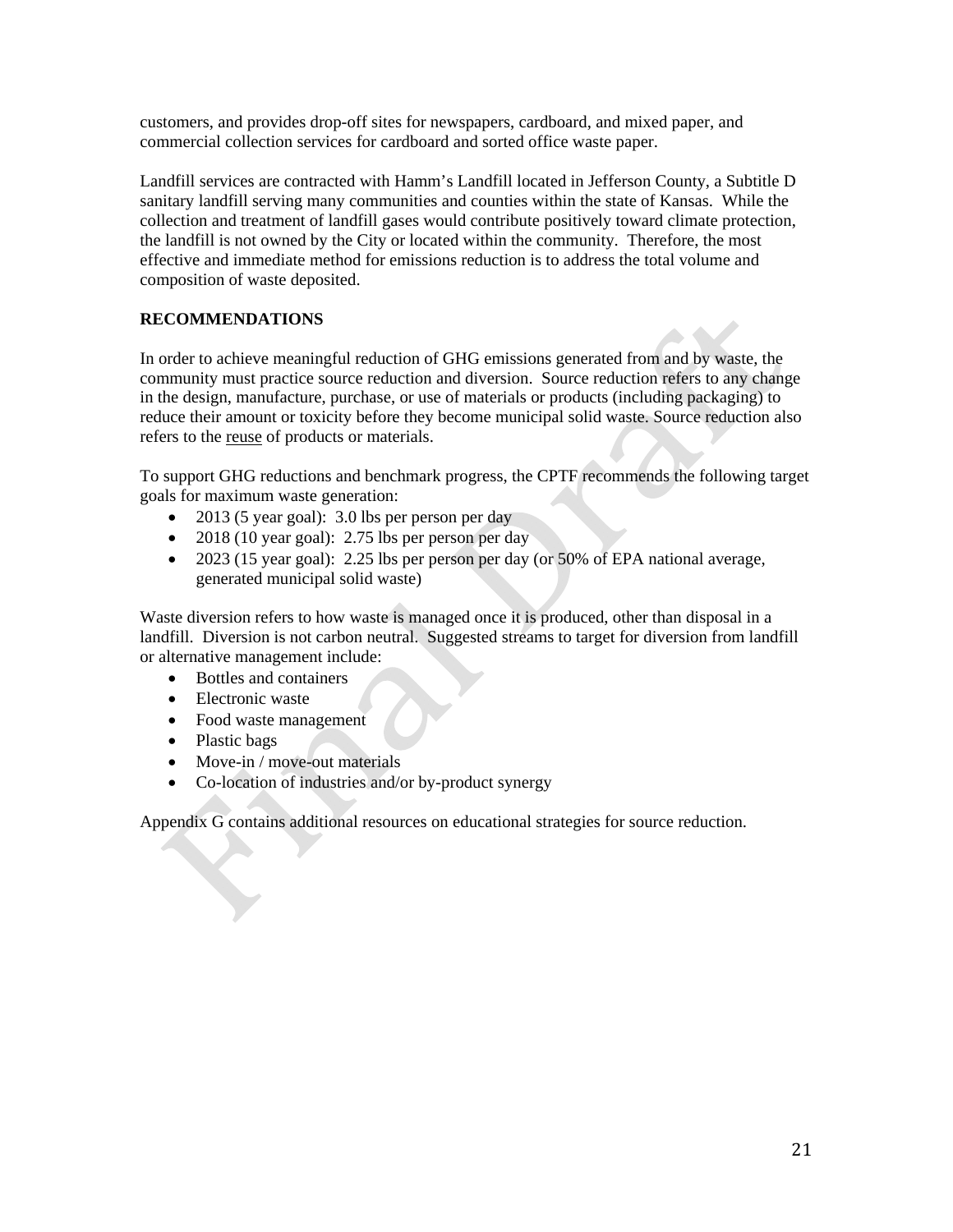## <span id="page-21-0"></span>**STRATEGY #7: EXERCISE LEADERSHIP BY PRIORITIZING EFFORTS TO REDUCE GREENHOUSE GAS EMISSIONS IN MUNICIPAL OPERATIONS**

## **INTRODUCTION**

Local governments control and oversee many of the day-to-day activities that determine the amount of energy used and waste generated by their communities. For example, local governments make land use and development decisions that determine the density and physical layout of communities, which influence vehicle miles traveled. They adopt building codes that determine the energy efficiency of residential and commercial buildings; and determine the existence and adequacy of public transportation and alternative transportation systems (foot and bike paths) that, in turn, inform the degree to which citizens must rely on personal automobiles. The most impactful way to encourage citizen action is for municipal governments and primary contributors to GHG emissions to lead by example and prioritize city emissions reductions.

## **BENEFITS AND NEED**

The consistent success factor in institutional implementation of sustainability initiatives is acceptance and engagement from those in leadership positions. Therefore, the most important place for the City of Lawrence to start its climate protection efforts is in municipal operations. Municipal operations account for 34% of commercial GHG emissions generated by the City. This provides an opportunity for Lawrence leadership to inspire widespread change, reduce operation costs, and gain leverage in reaching out to the community for support for the City's other climate protection policies.

## **APPLICABILITY TO LAWRENCE**

According to the 2008 Budget Report, the University of Kansas, Lawrence Public Schools and the City of Lawrence are the  $1<sup>st</sup>$ ,  $3<sup>rd</sup>$  and  $4<sup>th</sup>$  largest employers in the city, respectively. This creates an opportunity for the City to initiate energy conservation strategies that touch a great number of employees involved in municipal operations. While capital improvements will play a large role in reducing the City's contribution of greenhouse gases, encouraging a culture of awareness will be just as vital, as outlined in the prior section on outreach and education (Strategy #5).

## **RECOMMENDATIONS**

As leaders in the community, CPTF recommends that municipal operations and major institution take steps to both mitigate and adapt to the impacts of climate change. CPTF recognizes comprehensive emissions reductions require active participation by all community members, including residential, commercial, industrial, and institutional entities.

Mitigation of climate change is the effort to reduce the emission of GHG in to the atmosphere; adaptation to climate change is the effort to prepare municipal decision-making and infrastructure for the likelihood that some change will occur, regardless of how effective mitigation strategies are. The International Council for Local Environmental Initiatives (ICLEI) has provided a basic outline for reducing GHG emissions from government operations, including recommendations for lighting, buildings, procurement, water, waste, fleet, and power supply.<sup>[31](#page-21-0)</sup>

Detailed suggestions from the CPTF are listed in Appendix H. Recognizing there are significant lags in replacing existing infrastructure owned and operated by the City, this prioritized list of

<sup>&</sup>lt;sup>31</sup> [http://www.colorado.gov/energy/in/uploaded\\_pdf/Best\\_PracticesLocalGov.pdf.](http://www.colorado.gov/energy/in/uploaded_pdf/Best_PracticesLocalGov.pdf)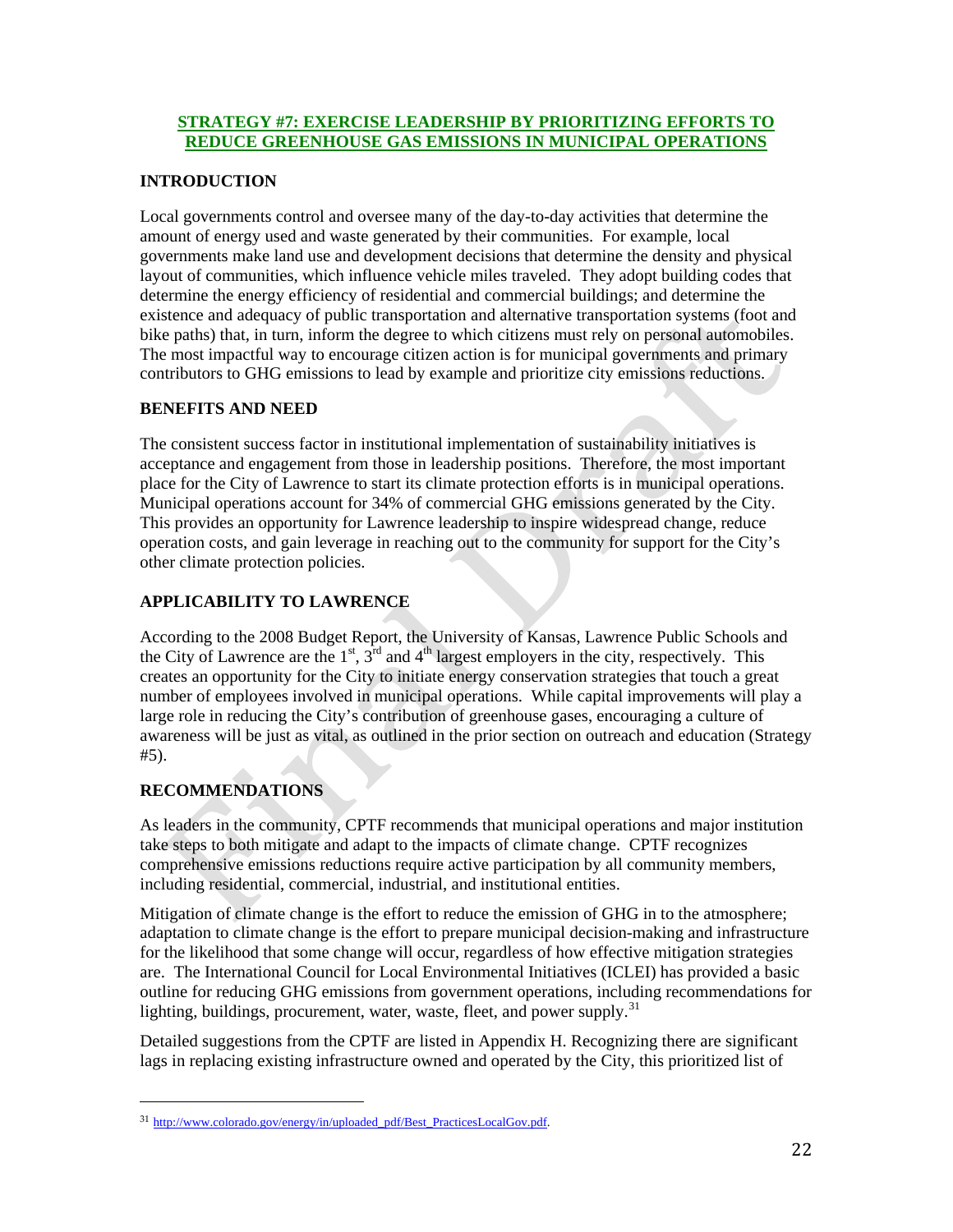policies emphasizes upgrades and increased efficiency first, and replacement only after sufficient capital depreciation has occurred.

CPTF hopes this culture of change will inspire institutions, businesses, and residents to also employ climate mitigation strategies.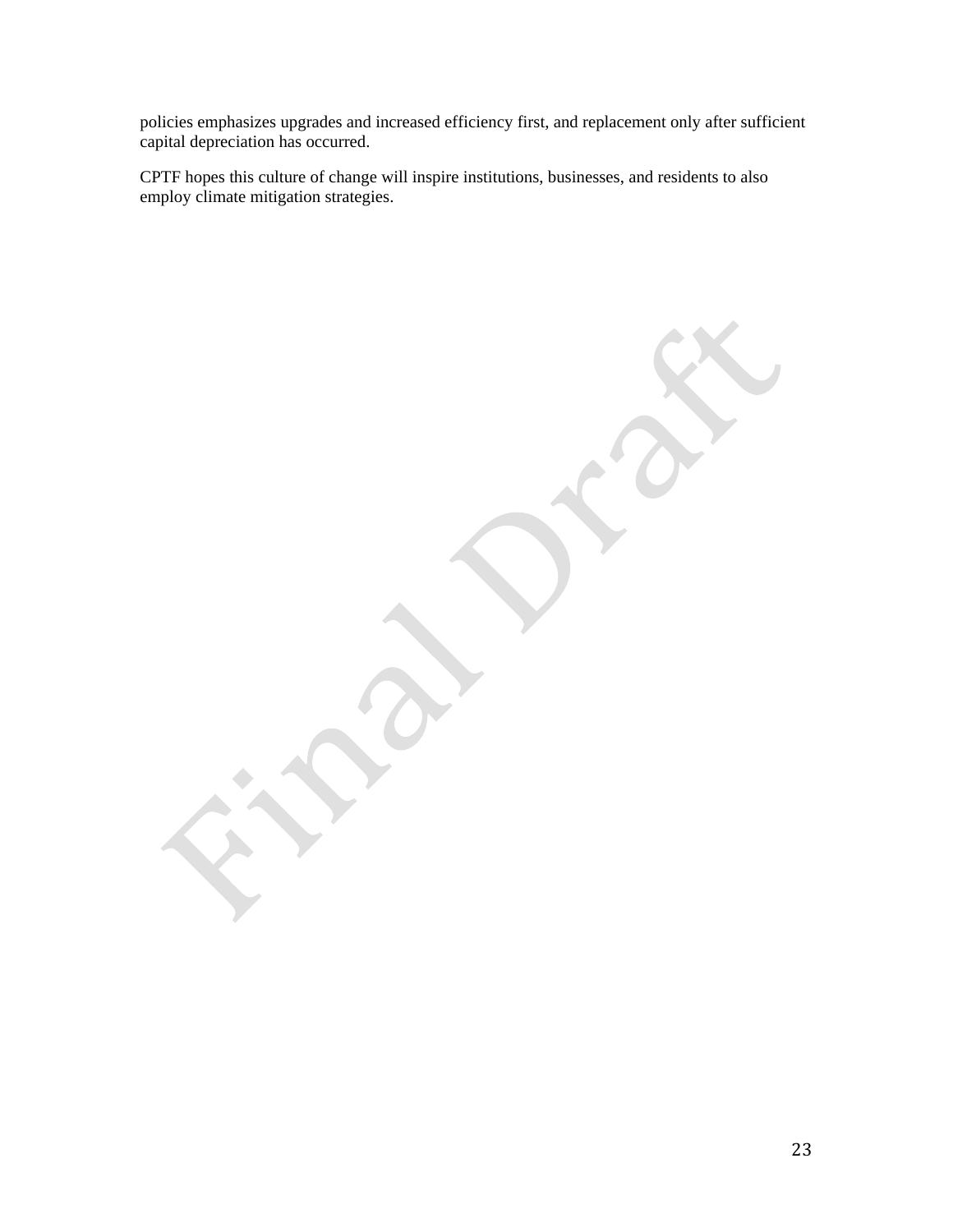## **CONCLUSION**

## <span id="page-23-0"></span>**SUMMARY**

In summary, the CPTF believes that the City of Lawrence can recognize cost savings through the reduction of local GHG emissions, attract environmentally friendly businesses to the area, and help Lawrence establish a leadership role in climate risk mitigation in Kansas.

Politically and economically, this moment may prove appropriate for gathering the support necessary to develop a city that can grow sustainably into the next century and "meet the needs of the present without compromising the ability of future generations to meet their own needs." $32$ Sustainable growth implies economic growth together with the protection of environmental quality and does not diminish the prospects for future generations to enjoy a quality of life at least as good as our own. Climate change and the attendant negative economic impacts related to GHG generation threaten our natural resources and financial future.

CPTF believes engaged leadership is the cornerstone of successful climate mitigation and therefore recommends the creation of a full-time staff position as its highest priority. We recognize the budget allocations for 2009 are complete but recommend funding for a climate change/ sustainability staff person in 2010. In the interim, we suggest existing staff engage in the aforementioned strategy to ensure critical time for action is not lost.

Due to their engagement in this effort and their familiarity with the subject, the Task Force further suggests that select members of CPTF work groups remain active in the strategic implementation of these efforts and participate in future climate change strategies.

CPTF extends thanks to the City Commission for sanctioning the development of the Task Force and subsequent climate plan. We hope we have served the needs of the City of Lawrence well.

## **ADDITIONAL RESOURCES**

This CPTF Climate Protection Report was modeled on the Climate Action Plan for Norman, OK, a city of similar size and demographics to Lawrence, KS. That report, along with additional climate mitigation resources, can be found on the City of Lawrence Climate Protection Task Force web page [\(http://www.lawrenceks.org/climate\\_protection/\)](http://www.lawrenceks.org/climate_protection/).

These additional resources helped guide the thinking of the CPTF and informed this report:

Climate Protection Manual for Cities, Natural Capitalism Solutions

Energy and Environment: A Best Practices Guide, U.S. Conference of Mayors

Kansas: Assessing the Costs of Climate Change, National Conference of State Legislators

Best Practices for Climate Protection: A Local Government Guide, ICLEI

Progress Report on Climate Protection and Phase 1 Recommendations, City of Kansas City, MO Office of Environmental Quality

City of Boulder, Office of Environmental Affairs Climate and Energy Programs Progress Report 2007.

<sup>32</sup> http://www.un.org/documents/ga/res/42/ares42-187.htm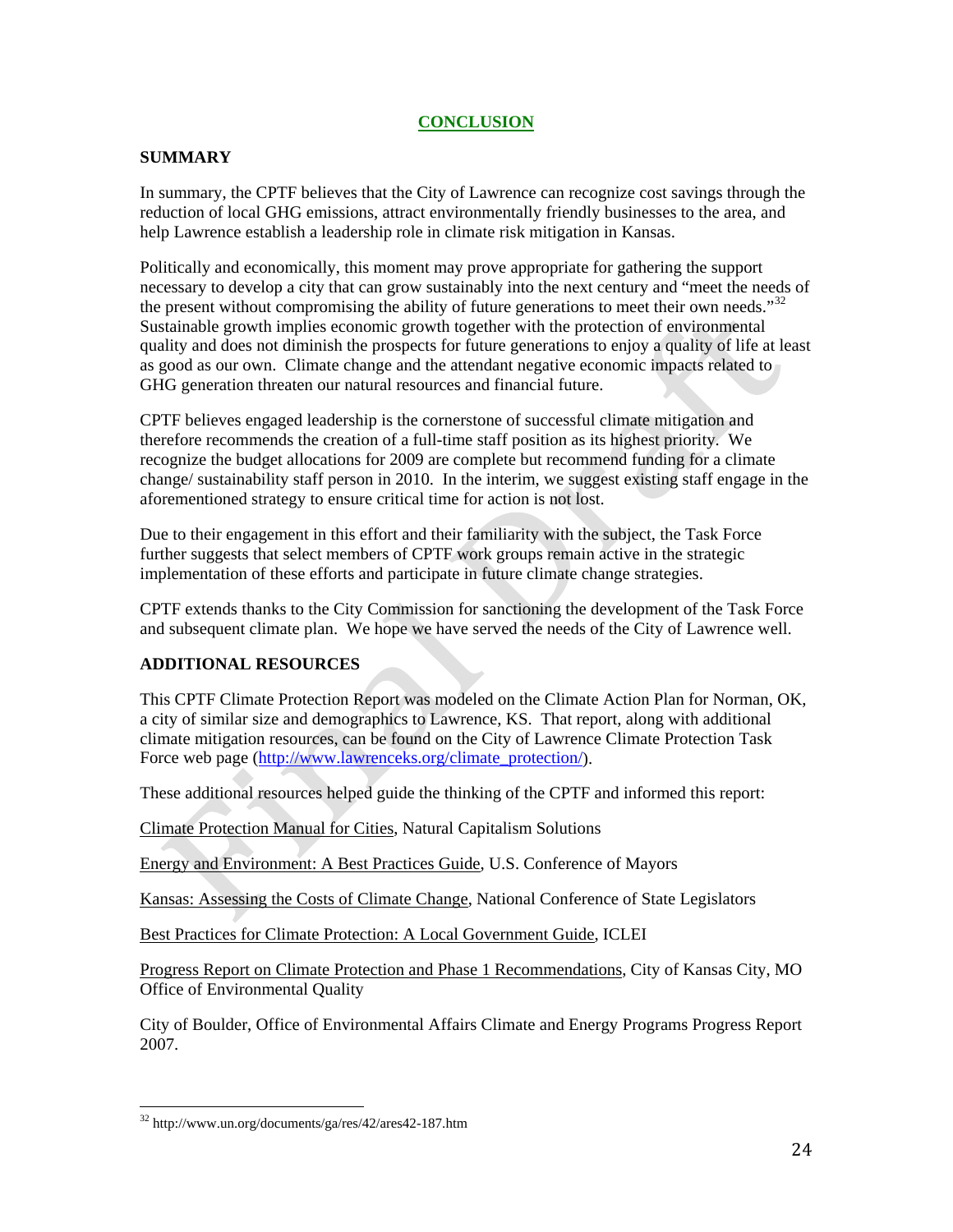## **APPENDIX A: WORKING GROUP MEMBERSHIP**

|  | Policy, Education, & Outreach: |
|--|--------------------------------|
|--|--------------------------------|

| Simran Sethi, Chair     | Sustainability Advisory Board member,           |
|-------------------------|-------------------------------------------------|
|                         | Journalist, and University of Kansas School     |
|                         | of Journalism Visiting Professional Chair       |
| <b>Marty Birrell</b>    | Director, Prairie Park Nature Center            |
| Cynthia Boecker         | <b>Assistant City Manager, City of Lawrence</b> |
| Phil Cauthon            | Editor, Lawrence.com                            |
| <b>Robert Glicksman</b> | Robert W. Wagstaff Distinguished KU             |
|                         | Professor of Law & Participating Faculty,       |
|                         | Center for Research on Global                   |
|                         | Change/Member, Board of Directors of the        |
|                         | <b>Center for Progressive Reform</b>            |
| Derek Helms             | Editor, The Lawrencian                          |
| Sarah Hill-Nelson       | Owner/ Operator Bowersock Mills & Power         |
|                         | Company & Co-Chair, Grow Green Task             |
|                         | Force, Lawrence Chamber of Commerce             |
| Nancy Jackson           | <b>Executive Director, Climate and Energy</b>   |
|                         | Project, The Land Institute                     |
| Gwendolyn Klingenberg   | President, Lawrence Association of              |
|                         | Neighborhoods                                   |
| Lisa Patterson          | Communications Manager, City of Lawrence        |
| <b>Jeff Severin</b>     | Director, University of Kansas Center for       |
|                         | Sustainability                                  |
| <b>Brian Sifton</b>     | Former President of KU Environs, Student in     |
|                         | School of Architecture and Urban Planning       |
| Dr. Daniel Wildcat      | Director, Haskell Environmental Research        |
|                         | Studies Center & Convenor of American           |
|                         | Indian/ Alaska Native Climate Change            |
|                         | <b>Working Group</b>                            |
|                         |                                                 |
|                         |                                                 |

# **Transportation:**

| Carey Maynard Moody (Chair) | Siera Club, KS Chapter                            |  |
|-----------------------------|---------------------------------------------------|--|
| Karen Clawson               | Mid-America Regional Council,                     |  |
|                             | <b>Transportation Planner</b>                     |  |
| <b>Todd Girdler</b>         | Lawrence Douglas County Planning &                |  |
|                             | Development Services, Senior                      |  |
|                             | <b>Transportation Planner</b>                     |  |
| <b>Charles Gruber</b>       | <b>Climate Protection Task Force, Hedges Real</b> |  |
|                             | Estate                                            |  |
| Marian Hukle                | <b>Public Transportation Committee</b>            |  |
| Lisa Pool                   | Mid-America Regional Council,                     |  |
|                             | <b>Transportation Planner III</b>                 |  |
| <b>Bart Rudolph</b>         | Lawrence Douglas County Planning &                |  |
|                             | Development Services, Transportation              |  |
|                             | Planner                                           |  |
| Kyle Schneweis              | <b>KDOT LRTP Project Manager</b>                  |  |
| <b>Steve Stewart</b>        | City of Lawrence, Fleet Manager                   |  |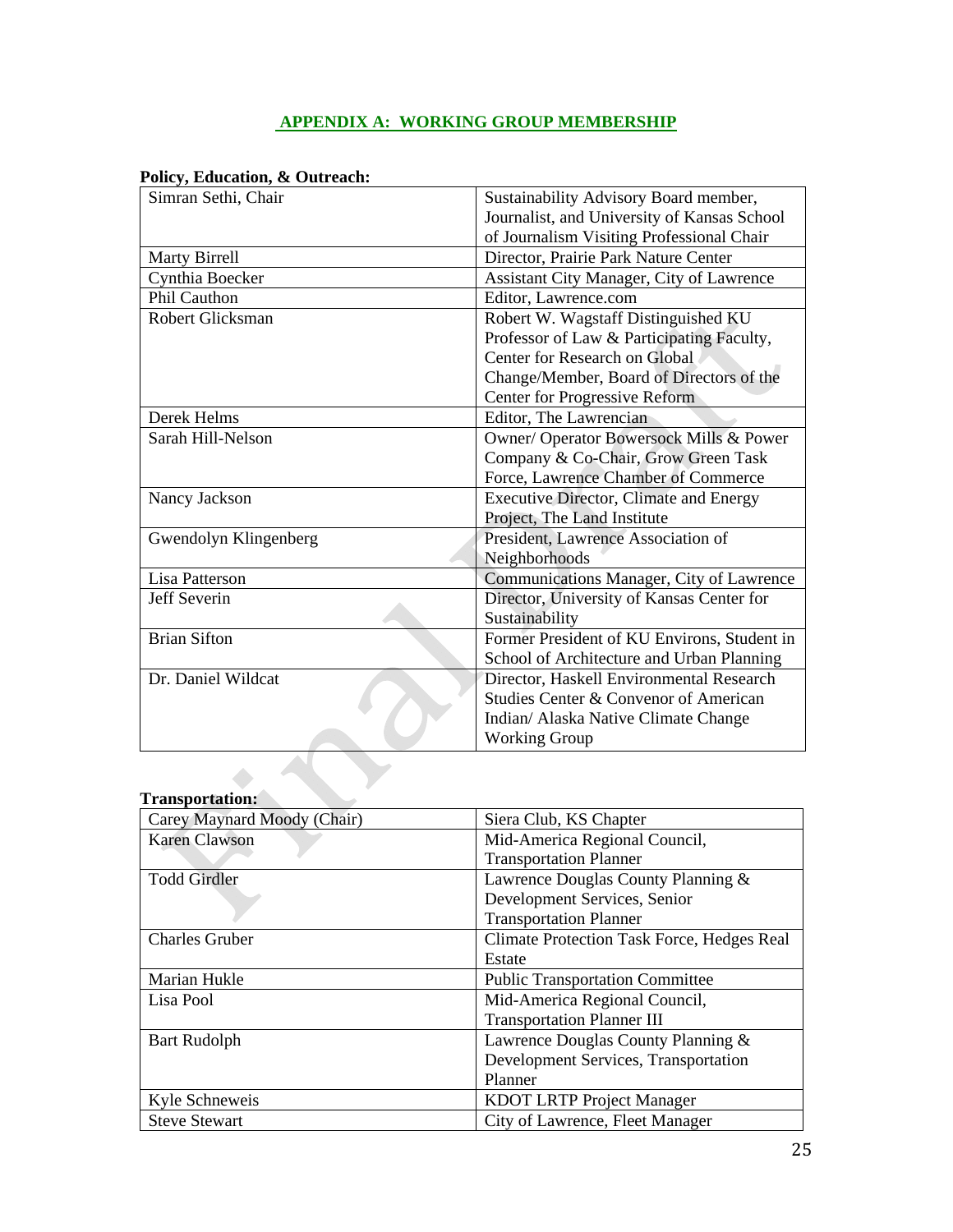## **Waste Management:**

| Susan Rodgers (Chair)  | Hallmark Cards, Environmental, Health, and |
|------------------------|--------------------------------------------|
|                        | Safety Administrator                       |
| <b>Tammy Bennett</b>   | City of Lawrence, Assistant Director of    |
|                        | <b>Public Works</b>                        |
| Dwayne Fuhlhage, CHMM  | Prosoco, Regulatory Affairs Director       |
| Kathy Richardson       | City of Lawrence, WRR Operations           |
|                        | Manager                                    |
| Chris Scafe            | <b>Sunflower Recycling</b>                 |
| <b>Charlie Sedlock</b> | Hamm's Waste Services, Division Manager    |
| <b>Bob Yoos</b>        | City of Lawrence, Solid Waste Manager      |

## **Energy Efficiency and Conservation:**

| <b>Steve Hughes</b>   | Hughes Consulting Engineering, PA,        |
|-----------------------|-------------------------------------------|
|                       | President / Engineer,                     |
| <b>Steve Bennett</b>  | City of Lawrence, Building and Structures |
|                       | Manager                                   |
| David Dunfield        | Treanor Architects, PA, Architect         |
| James Dunn            | Apartment owner, landlord                 |
| Ron Durflinger        | Durflinger Homes, Inc., Contractor        |
| John Geist            | USD 497, Building Support Services        |
|                       | Supervisor                                |
| Joe King              | Architect                                 |
| Larissa Long          | Black Hills Energy, Senior Manager,       |
|                       | <b>External Affairs</b>                   |
| Chad Luce             | Westar Energy, Customer and Community     |
|                       | <b>Relations Manager</b>                  |
| <b>Barry Walthall</b> | City of Lawrence, Building Safety Manager |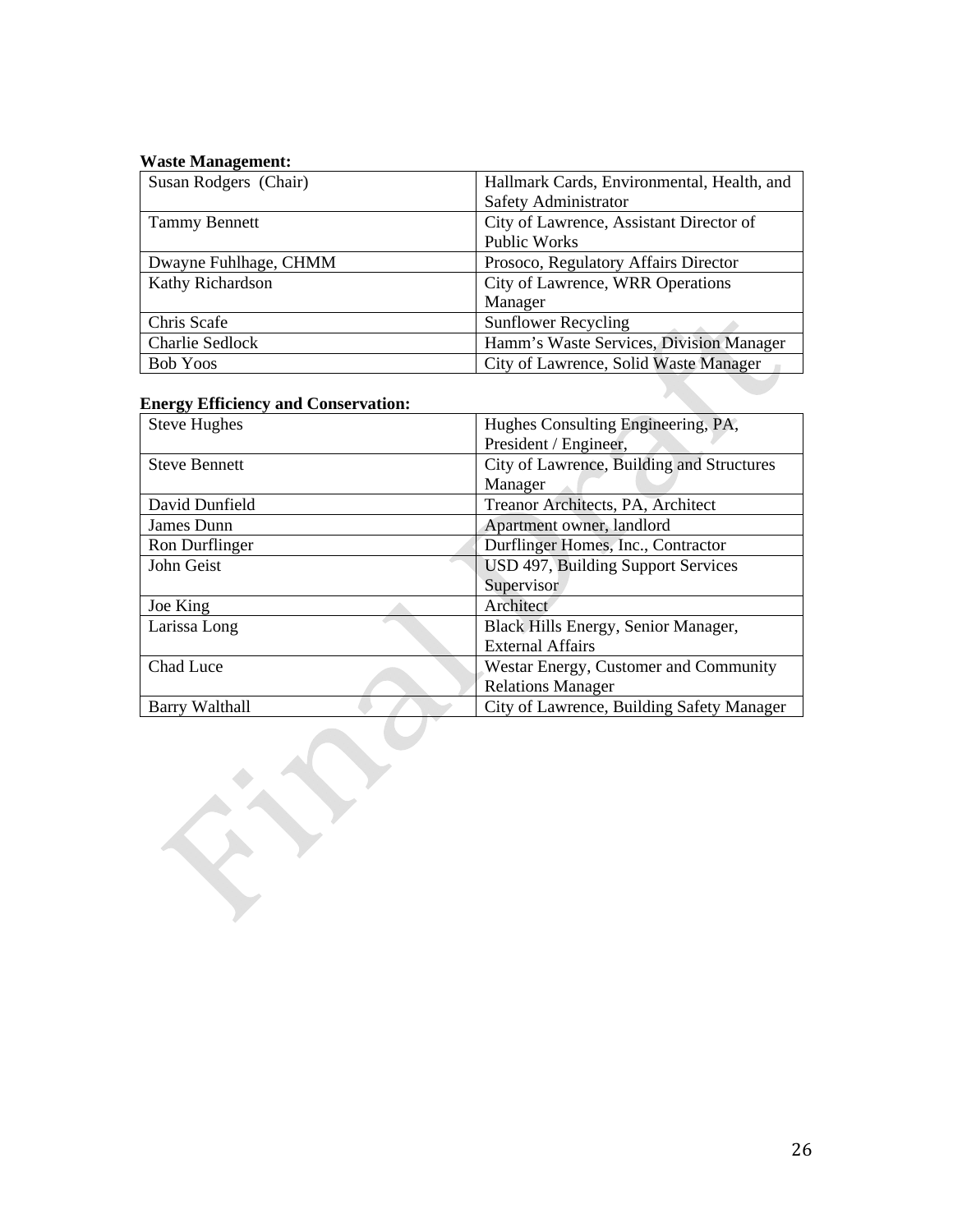<span id="page-26-0"></span>**APPENDIX B: GREENHOUSE GAS INVENTORY**

## **GREEN HOUSE GAS INVENTORY**



City of Laurence

PREPARED BY THE CITY OF LAWRENCE

17 MARCH 2008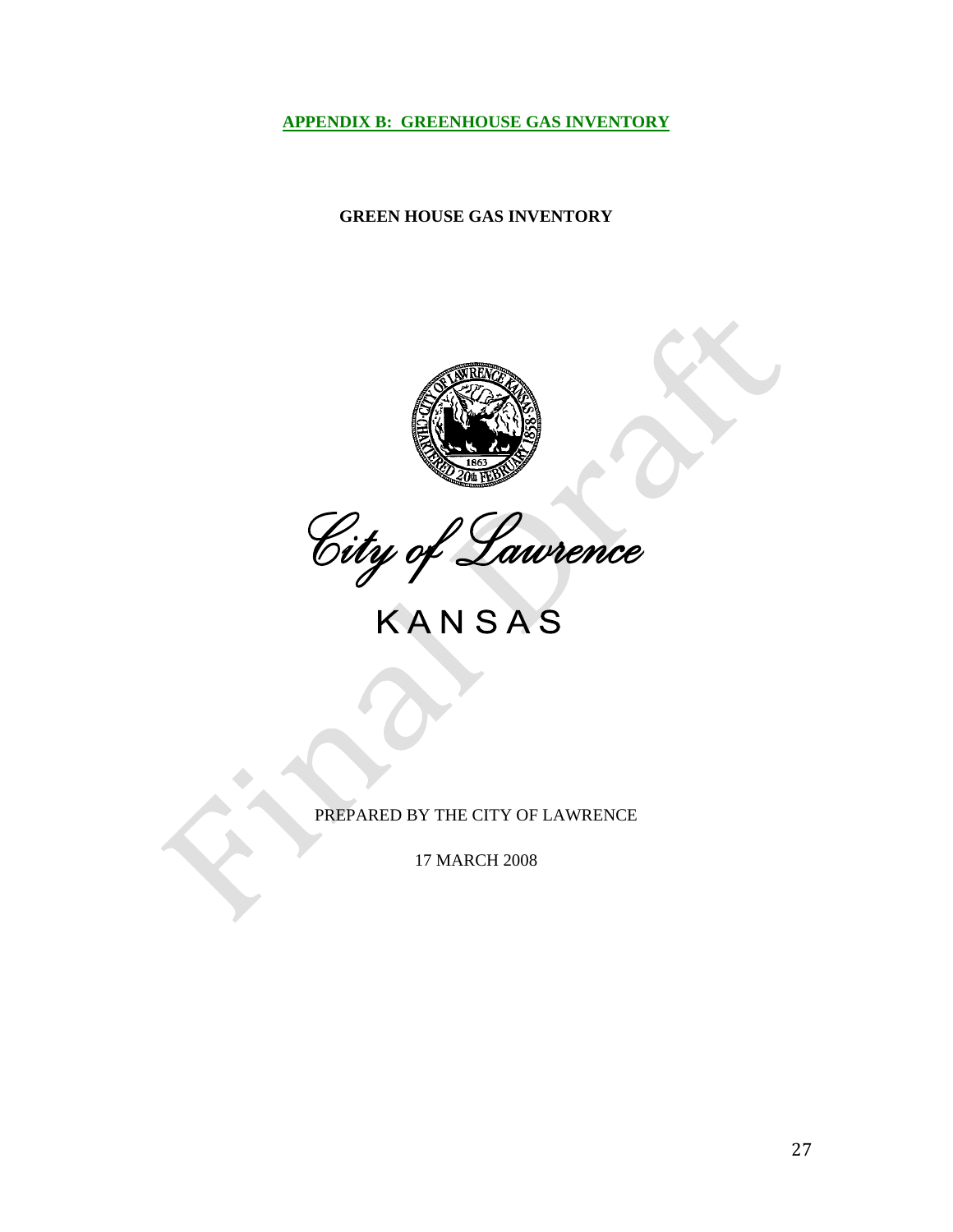## EXECUTIVE SUMMARY GREENHOUSE GAS INVENTORY

This summarizes the City of Lawrence's involvement with the International Council for Local Environmental Initiatives (ICLEI) and their City's for Climate Protection (CCP) campaign. By subscribing to ICLEI in 2007, the city joined forces with over 715 cities, towns, counties, and their associations worldwide. In addition, ICLEI provides many resources and support for its members to reduce green house gases within their communities. The CCP program's goals are to achieve significant reductions in domestic greenhouse gas emissions by assisting local governments in taking action to reduce emissions and realize multiple benefits for their communities – thinking globally, while acting locally.

Local governments play a vital role in climate change efforts because they directly influence and control decision making that can reduce emissions. Local policies and regulations regarding land use and development, energy efficient building codes, recycling programs, and public transit options all affect local air quality as well as the global climate.

ICLEI developed 5 milestones to help facilitate local governments efforts in reducing green house gas emissions. Through these five milestones, local agencies are able to quantify, implement, and track measures to reduce green house gas emissions within their communities. The outlined program includes:

- 1. Green House Gas Emissions Inventory
- 2. Adoption of an Emissions Reduction Target for the Forecast Year
- 3. Development of a Local Action Plan
- 4. Implementation of Policies & Measures
- 5. Monitoring & Verifying Results

Included in the report is the green house gas inventory for the City of Lawrence. ICLEI provides access to software designed to simplify the emissions analysis. The Clean Air and Climate Protection Software (CACPS) also allows users to forecast future annual emissions based on predicted growth rates for various sectors. Furthermore, CACPS is capable of tracking various measures implemented to reduce green house gas emissions over time.

The following table summarizes the annual green house gas emissions in the City of Lawrence for the given years:

| Year |                            | 1990      | 1995      | 2000      | 2005      |
|------|----------------------------|-----------|-----------|-----------|-----------|
|      | Equivalent $CO2$<br>Tonnes | 2,241,690 | 2,400,703 | 2,431,863 | 1,661,047 |

Table 1.1 – Community Summary

The internationally accepted unit of measure for  $CO<sub>2</sub>$  is equivalent metric tons or tonnes of  $CO<sub>2</sub>$ . Table 1.1 – Community Summary indicates a 30% decrease in green house gas emissions from the year 1995 to 2005.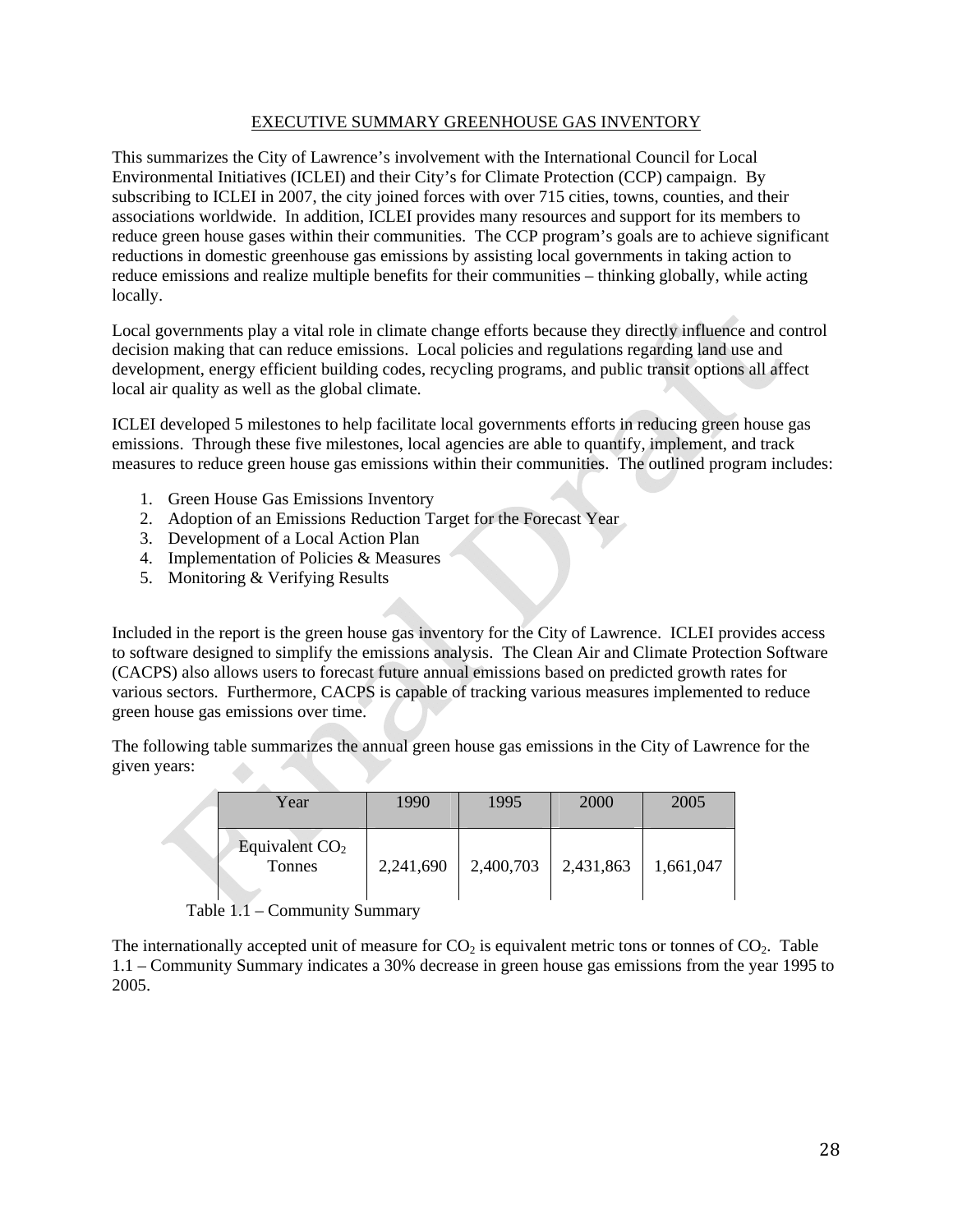#### METHODOLOGY

The green house gas inventory breaks down into two different sections, community and government. The CACPS software allows local governments to track emissions for the community as a whole and the city's operations separately. Each module is then broken down into specific segments:

- Community
	- Residential
	- **Commercial**
	- **Industrial**
	- **Transportation**
	- **Waste**
	- **Other**
- Government
	- **Buildings**
	- **•** Vehicle Fleet
	- Employee Commute
	- Streetlights
	- Water/Sewage
	- **Waste**
	- **Other**

For the community green house gas inventory, citywide data was collected for local electricity and natural gas consumption, annual vehicle miles traveled (VMT) within the city limits of Lawrence, annual landfill contributions, and other green house gases otherwise not accounted for in the preceding fields.

The government module allows governing bodies to quantify the green house gas contributions associated with operating city owned buildings, city fleets, water and sewage facilities, streetlights, landfill contributions, and any other green house gases not otherwise accounted for. The government section makes up a portion of the overall community's green house gases; by tracking government operations specifically, officials are better able to implement and track green house gas reduction measures. Officials are also able to determine cost savings and payback periods using the software features.

Each category converts inputs into equivalent annual tonnes of  $CO<sub>2</sub>$ . The CACPS software includes emissions and conversion factors to convert different utility measures into green house gas equivalents. For example, annual kilowatt-hours are converted into tonnes of  $CO<sub>2</sub>$  based on the average electricity generation methods in the area and their subsequent emissions. It should also be noted that the software analyzes point of use emissions, not life cycle emissions – that is, the software accounts for emissions created or as a result of actions taking place within the city limits. Even though a cubic foot of natural gas consumed a significant amount of energy to reach Lawrence, the only emissions accounted for in this survey are those associated with converting the cubic foot of natural gas into energy while in the city limits of Lawrence.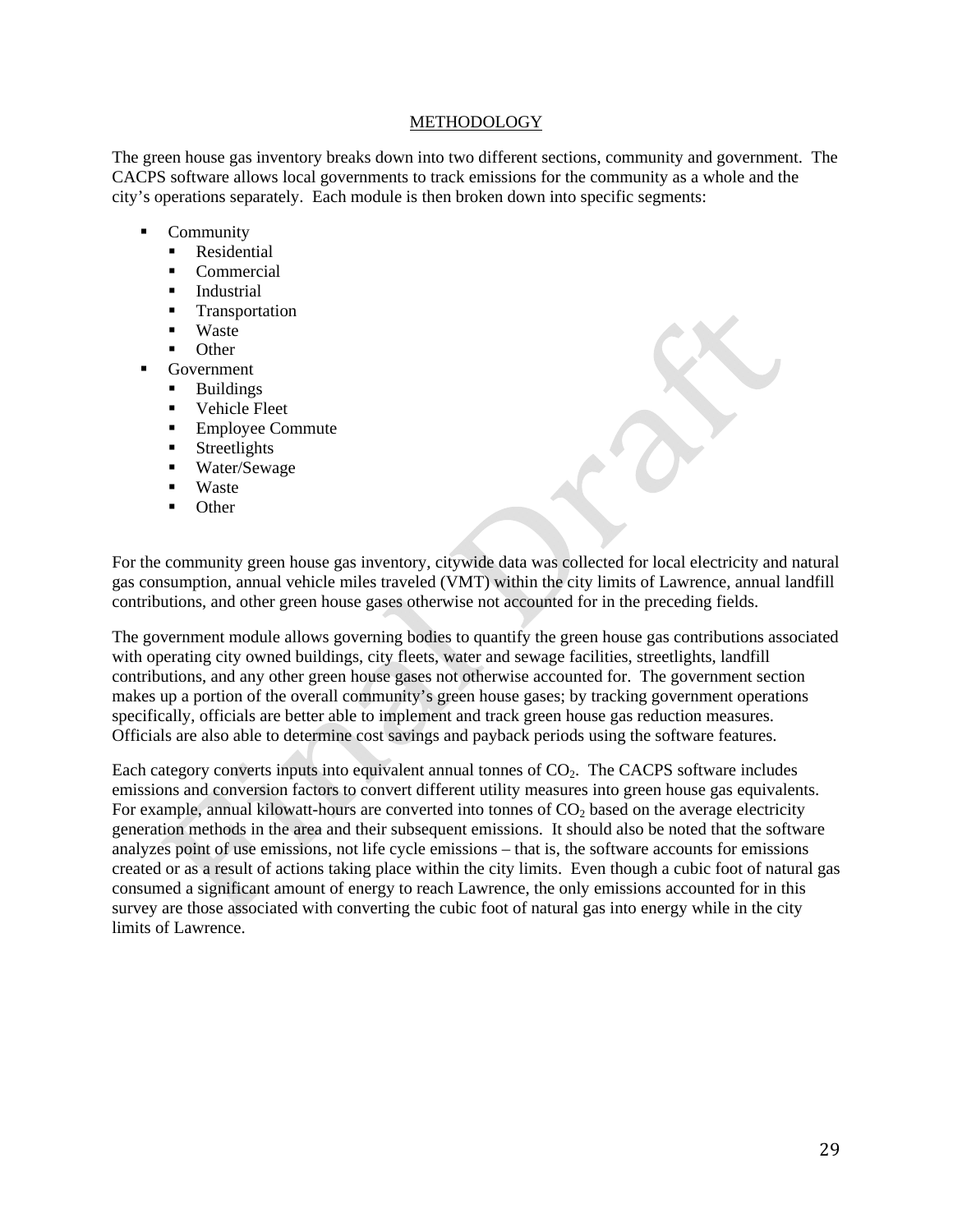## **RESULTS**

## COMMUNITY:

The following data and graphs summarize the green house gas inventory for the City of Lawrence for selected years.

| Year                                            | 1990      | 1995      | 2000      | 2005      |  |
|-------------------------------------------------|-----------|-----------|-----------|-----------|--|
| Equivalent $CO2$<br>Tonnes                      | 2,241,690 | 2,400,703 | 2,431,863 | 1,661,047 |  |
| Equivalent CO <sub>2</sub><br>Tonnes per capita | 34.17     | 32.70     | 30.36     | 18.76     |  |

Table 1.2 – Equivalent Tonnes of  $CO<sub>2</sub>$  & Tonnes per capita



Figure 1.2 – 1995 Emissions Sources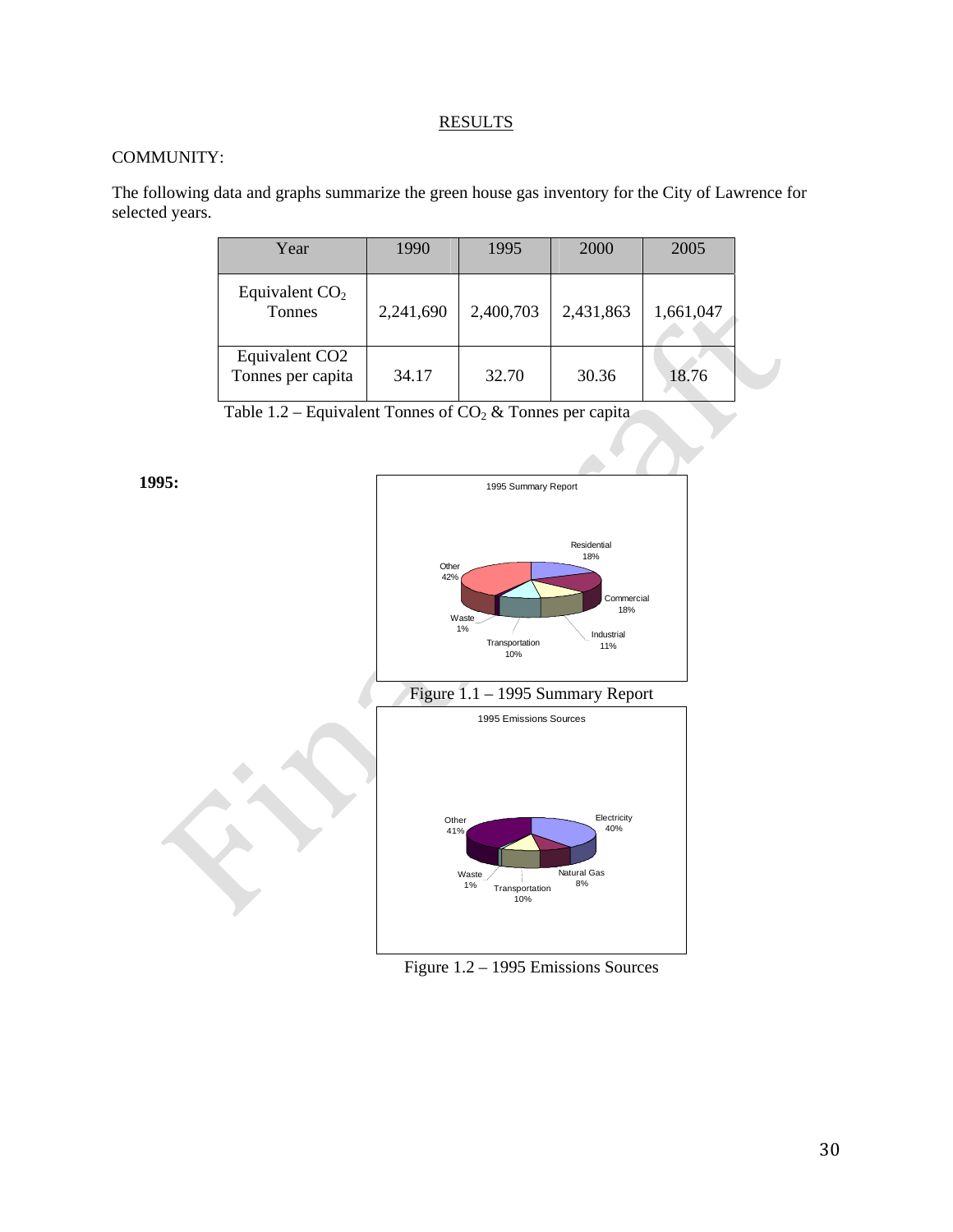

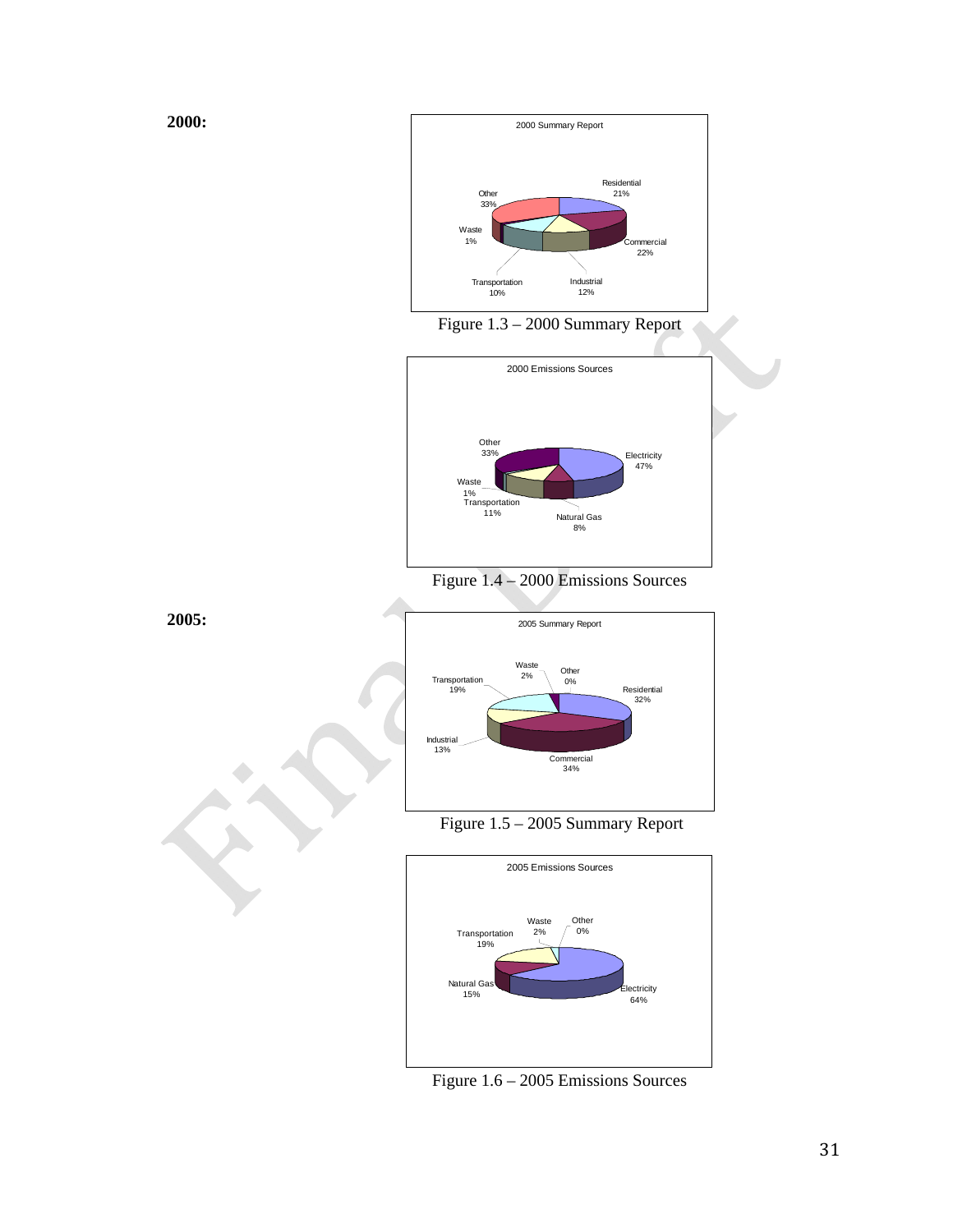Figure 1.1 – 1995 Summary Report through Figure 1.6 – 2005 Emissions Source summarizes the emissions inventories for each five year milestone from 1995 to 2005. A significant shift can be seen in the 'other' sector between the year 2000 and 2005; this data is provided by the Kansas Department of Health and Environment. It primarily encompasses emissions created by industrial processes that would not be included through gas consumption (i.e. methane or nitrous oxide production). The reduction can be attributed to the closing of the Farmland plant in east Lawrence. This and other measures already implemented by the City of Lawrence and its residents have contributed to a reduction in overall green house gas emissions in the city of Lawrence.

With a base year selected, ICLEI's "business as usual" growth model can be analyzed. The "business as usual" model reflects how emissions would be expected to increase as a community grows, without addressing any green house gas emission reductions. However, by adopting a 7% decrease from this trend, a community can decrease its emissions significantly. See Figure 1.7 – Emissions Trends, for a representation of this model.



Please see *GHG Report Appendix I* for a more complete summary of yearly data.

## GOVERNMENT:

An emissions inventory was also conducted for the City of Lawrence's government operations. However, all of the data necessary to benchmark emissions was not available prior to 2001. Insufficiencies exist in the reporting of electricity consumption. The CACPS software requires utility breakdowns into three different categories: buildings, water and sewage, and streetlights. While total electricity consumption exists, future records should be broken down to reflect consumption amongst the three categories. This will also help officials to develop initiatives that will benefit the community the most by targeting less efficient facilities. Table  $1.3$  – Government Tonnes of  $CO<sub>2</sub>$  by Source and Figure  $1.8$  – Government Summary reflect a rough comparison of government created tonnes of  $CO<sub>2</sub>$  between 2001 and 2005. The data reflects a 20% increase in emissions from 2001 to 2005.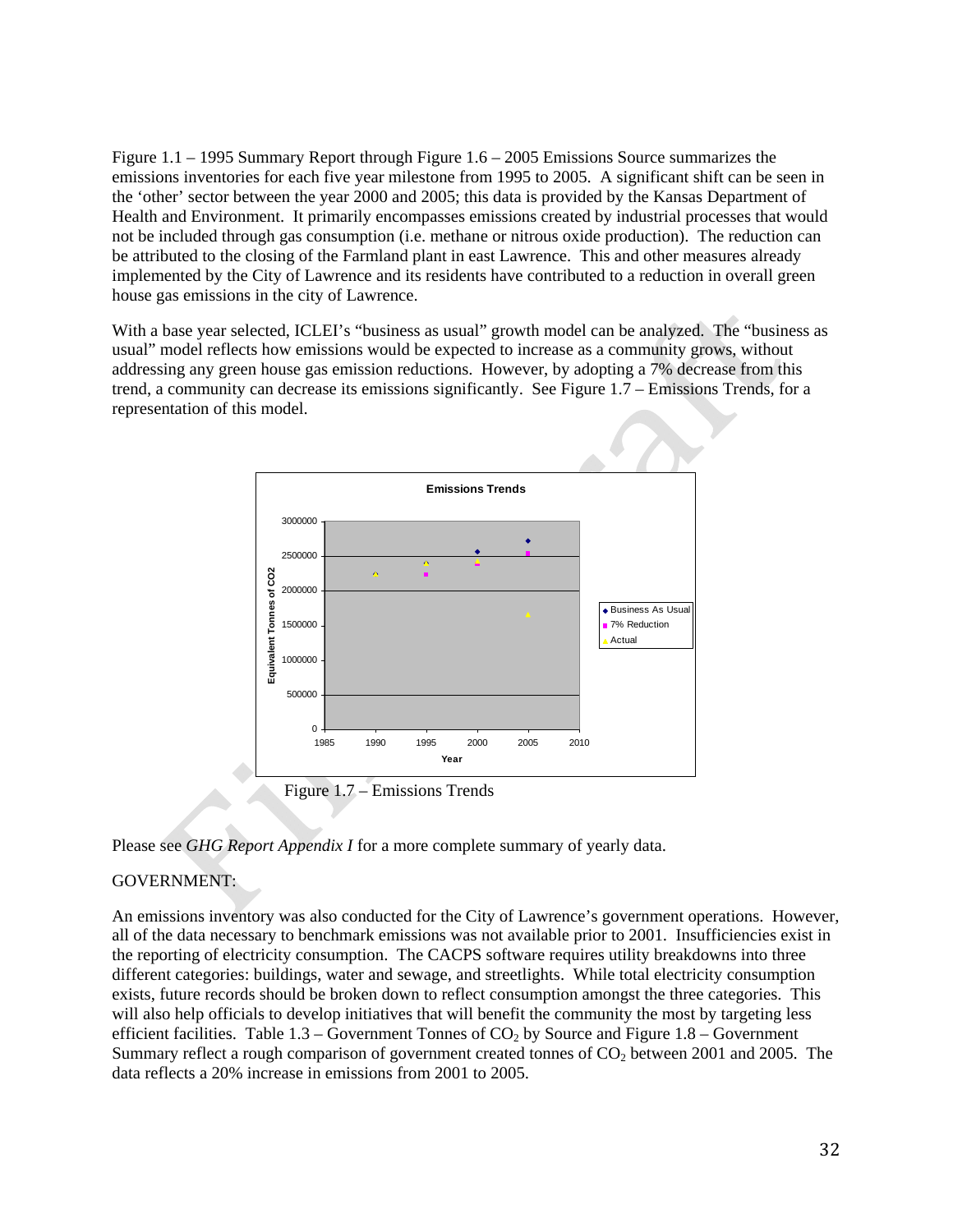| Year               | 2001   | 2005   |
|--------------------|--------|--------|
| Electricity        | 27,914 | 35,921 |
| Diesel             | 1,782  | 2,156  |
| Gasoline           | 1,908  | 2,131  |
| <b>Natural Gas</b> | 20,219 | 24,719 |
| <b>Total</b>       | 51,823 | 64,927 |

Table  $1.3$  – Government Tonnes of  $CO<sub>2</sub>$  by Source



Figure 1.8 – Government Summary

While the government data makes up a portion of the community's total emissions, it is important to benchmark and track government emissions. Through adopting specific measures to make all government facilities more efficient, the city can reduce its utility costs while improving the local environment. The City of Lawrence also has the ability to set an example for the community's residents and surrounding cities.

Many initiatives have already begun at the government level, including but not limited to, (electric) hybrid and flex-fuel cars, replacing incandescent light bulbs with compact fluorescents, more efficient T8 fluorescent lighting strips, and light emitting diode (LED) traffic signals. Due to insufficient data, the exact realization of these benefits cannot be quantified.

Please see *GHG Report Appendix II* for a more complete summary of yearly government data.

## *GHG Report: APPENDIX I*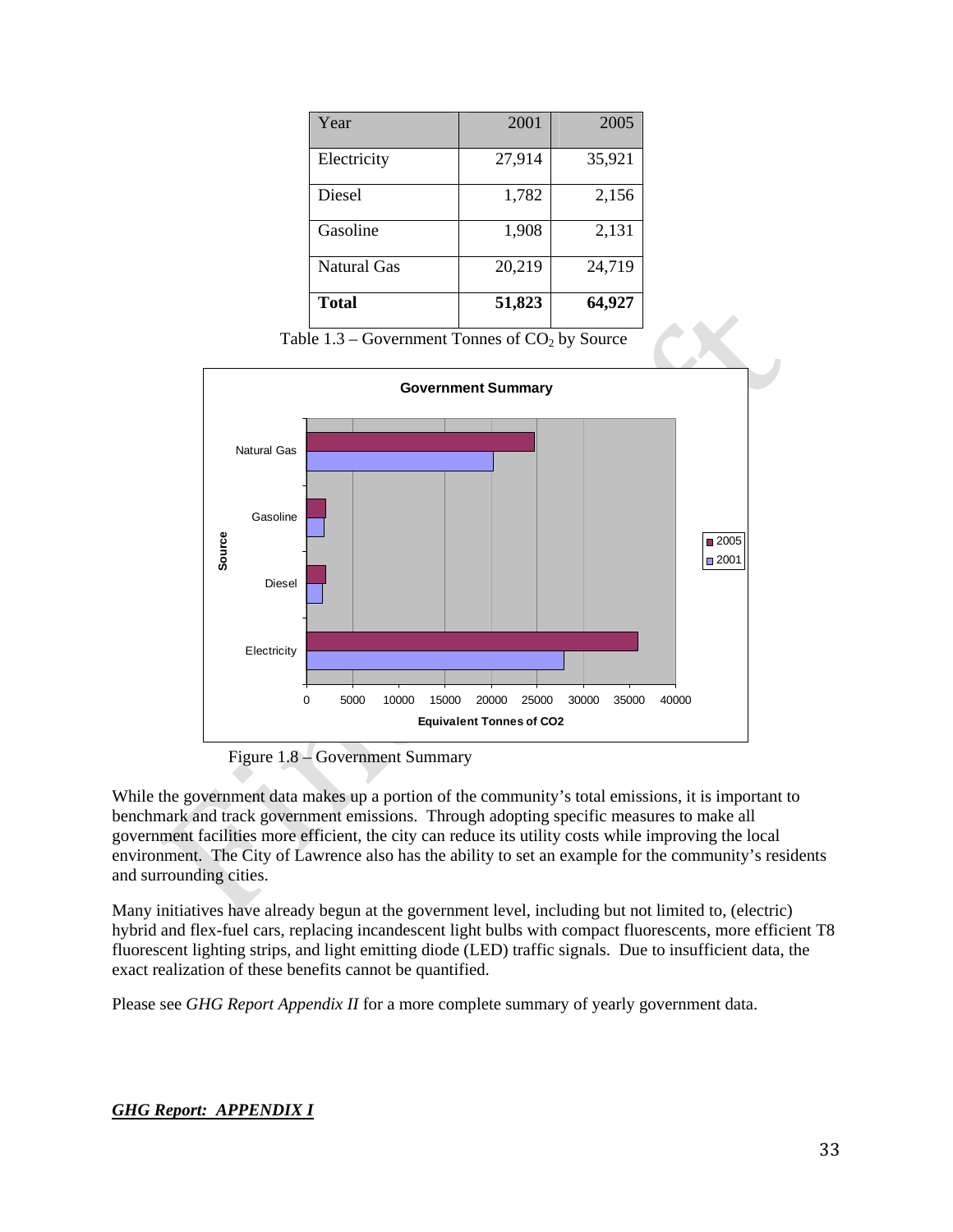Community module

Government module

Emissions by benchmark year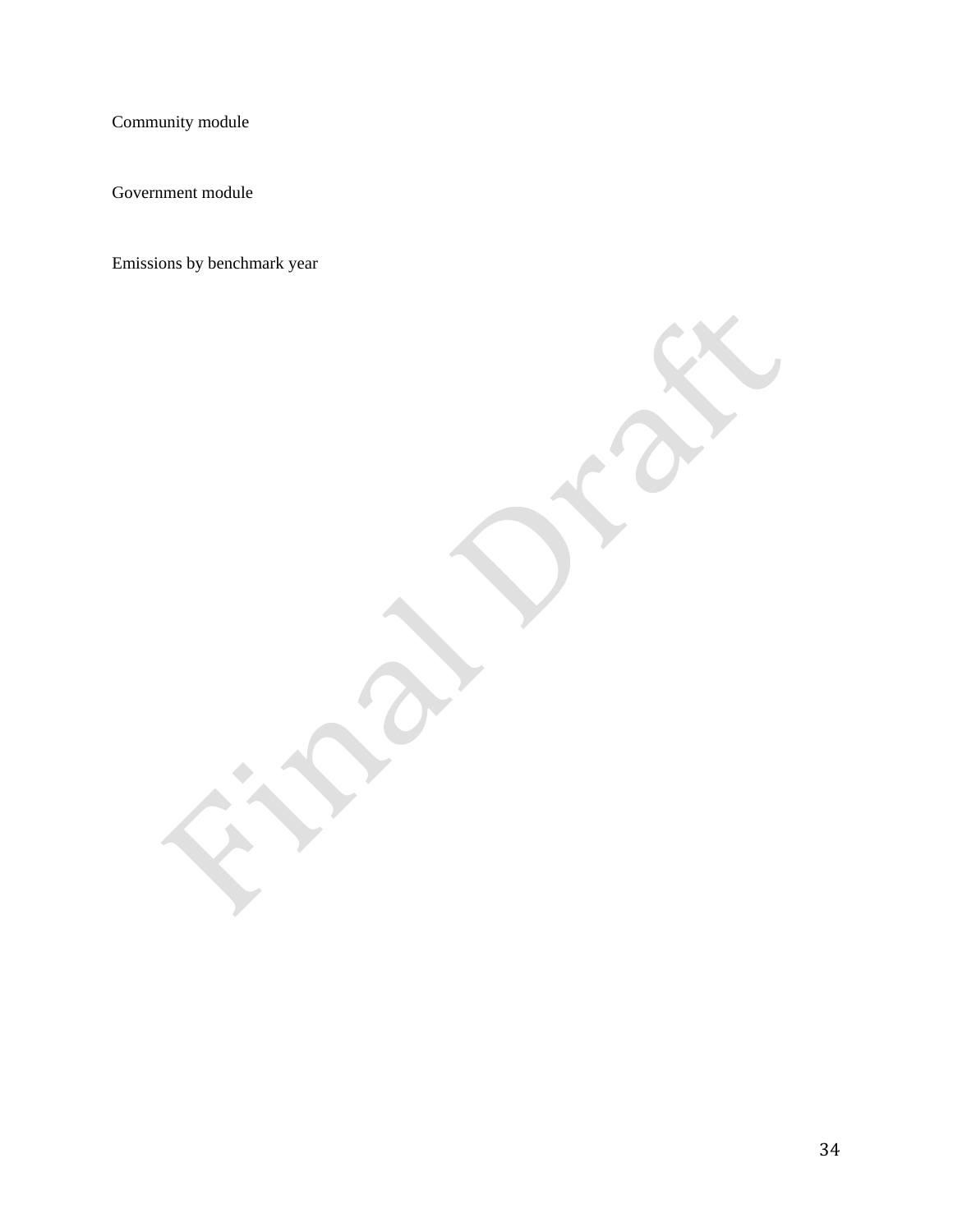## **COMMUNITY MODULE**

| Year | Electricity<br>(kWh) | Residential Commercial<br>Electricity<br>(kWh) | Industrial<br>Electricity<br>(kWh) | Residential<br>Gas (DTH) <sup>a</sup> | Commercial<br>Gas (DTH) <sup>a</sup> | <b>Industrial Gas</b><br>$(DTH)^a$ | Annual VMT | Waste<br>(Tons) | <b>MSW</b><br>Recycled<br>(Tons) | Other<br>(Tons $CO2$ ) <sup>b</sup> | Population |
|------|----------------------|------------------------------------------------|------------------------------------|---------------------------------------|--------------------------------------|------------------------------------|------------|-----------------|----------------------------------|-------------------------------------|------------|
| 1990 | 220960786            | 325438558                                      | 264908716                          | 2282201°                              | 591900°                              | 70675 <sup>c</sup>                 | 289692470  | 21470           |                                  | 1110656                             | 65608      |
| 1991 |                      |                                                |                                    |                                       |                                      | $\overline{\phantom{a}}$           | 313294100  | 34018           | $\overline{\phantom{a}}$         |                                     | 66738      |
| 1992 | 214688249            | 336724558                                      | 245872155                          | 2282201                               | 591900                               | 70675                              | 334124285  | 37213           |                                  |                                     | 68141      |
| 1993 | 247644348            | 352533993                                      | 239964231                          | 2760113                               | 715849                               | 85474                              | 337301245  | 48430           |                                  | --                                  | 69642      |
| 1994 | 258520249            | 367152742                                      | 245219418                          | 2509087                               | 650744                               | 77701                              | 339105440  | 49894           | --                               | --                                  | 71328      |
| 1995 | 272069349            | 384453033                                      | 252312895                          | 2688220                               | 697203                               | 83248                              | 349651020  | 51333           | 18852                            | 1094754                             | 73419      |
| 1996 | 281432020            | 399826063                                      | 260816460                          | 3000814                               | 778276                               | 92928                              | 382055355  | 55444           | --                               |                                     | 74780      |
| 1997 | 299687617            | 417945167                                      | 273906280                          | 2559644                               | 663856                               | 79266                              | 389605015  | 58440           |                                  | --                                  | 78128      |
| 1998 | 328118268            | 444278547                                      | 271356485                          | 2220696                               | 575948                               | 68770                              | 400300245  | 59764           | 20000                            | --                                  | 79186      |
| 1999 | 320940916            | 453310247                                      | 244576646                          | 2207970                               | 572648                               | 68376                              | 408272210  | 62532           | 21000                            | $\overline{\phantom{a}}$            | 80839      |
| 2000 | 355309871            | 476497849                                      | 267484198                          | 2522363                               | 654187                               | 78112                              | 447380500  | 64286           | 21500                            | 887528                              | 80098      |
| 2001 | 355261185            | 482759613                                      | 216066406                          | 2284020                               | 592372                               | 70731                              | 447380500  | 68664           | 23278                            |                                     | 81457      |
| 2002 | 372199531            | 483971279                                      | 182418951                          | 2466338                               | 639657                               | 76377                              | 418609375  | 67784           | 25566                            | --                                  | 83495      |
| 2003 | 372008477            | 485815013                                      | 161444472                          | 2668945                               | 692204                               | 82651                              | 433780235  | 68731           | 28342                            | --                                  | 85282      |
| 2004 | 363789152            | 487134755                                      | 164388374                          | 2497339                               | 647697                               | 77337                              | 520690750  | 71589           | 29640                            | --                                  | 87184      |
| 2005 | 395799160            | 505050987                                      | 168063260                          | 2523738                               | 654544                               | 78154                              | 537687705  | 71221           | 27473                            |                                     | 88541      |
| 2006 | 397580268            | 506138279                                      | 167689907                          | 2237072                               | 580196                               | 69277                              | 551959570  | 75361           |                                  | --                                  | 89176      |
| 2007 |                      |                                                |                                    |                                       |                                      |                                    |            |                 |                                  |                                     |            |
| 2008 |                      |                                                |                                    |                                       |                                      |                                    |            |                 |                                  |                                     |            |
| 2009 |                      |                                                |                                    |                                       |                                      |                                    |            |                 |                                  |                                     |            |
| 2010 |                      |                                                |                                    |                                       |                                      |                                    |            |                 |                                  |                                     |            |
| 2011 |                      |                                                |                                    |                                       |                                      |                                    |            |                 |                                  |                                     |            |
| 2012 |                      |                                                |                                    |                                       |                                      |                                    |            |                 |                                  |                                     |            |
| 2013 |                      |                                                |                                    |                                       |                                      |                                    |            |                 |                                  |                                     |            |
| 2014 |                      |                                                |                                    |                                       |                                      |                                    |            |                 |                                  |                                     |            |
| 2015 |                      |                                                |                                    |                                       |                                      |                                    |            |                 |                                  |                                     |            |
| 2016 |                      |                                                |                                    |                                       |                                      |                                    |            |                 |                                  |                                     |            |
| 2017 |                      |                                                |                                    |                                       |                                      |                                    |            |                 |                                  |                                     |            |
| 2018 |                      |                                                |                                    |                                       |                                      |                                    |            |                 |                                  |                                     |            |
| 2019 |                      |                                                |                                    |                                       |                                      |                                    |            |                 |                                  |                                     |            |

 $\mathrm{^a}$  Total annual consumption breakdown into classes based on historical percentages - see notes for details

<sup>b</sup> Other category consists of Farmland Industries Pollutants - Information provided by KDHE

 $\degree$  1990 numbers are not available -- conservatively used 1992 data for 1990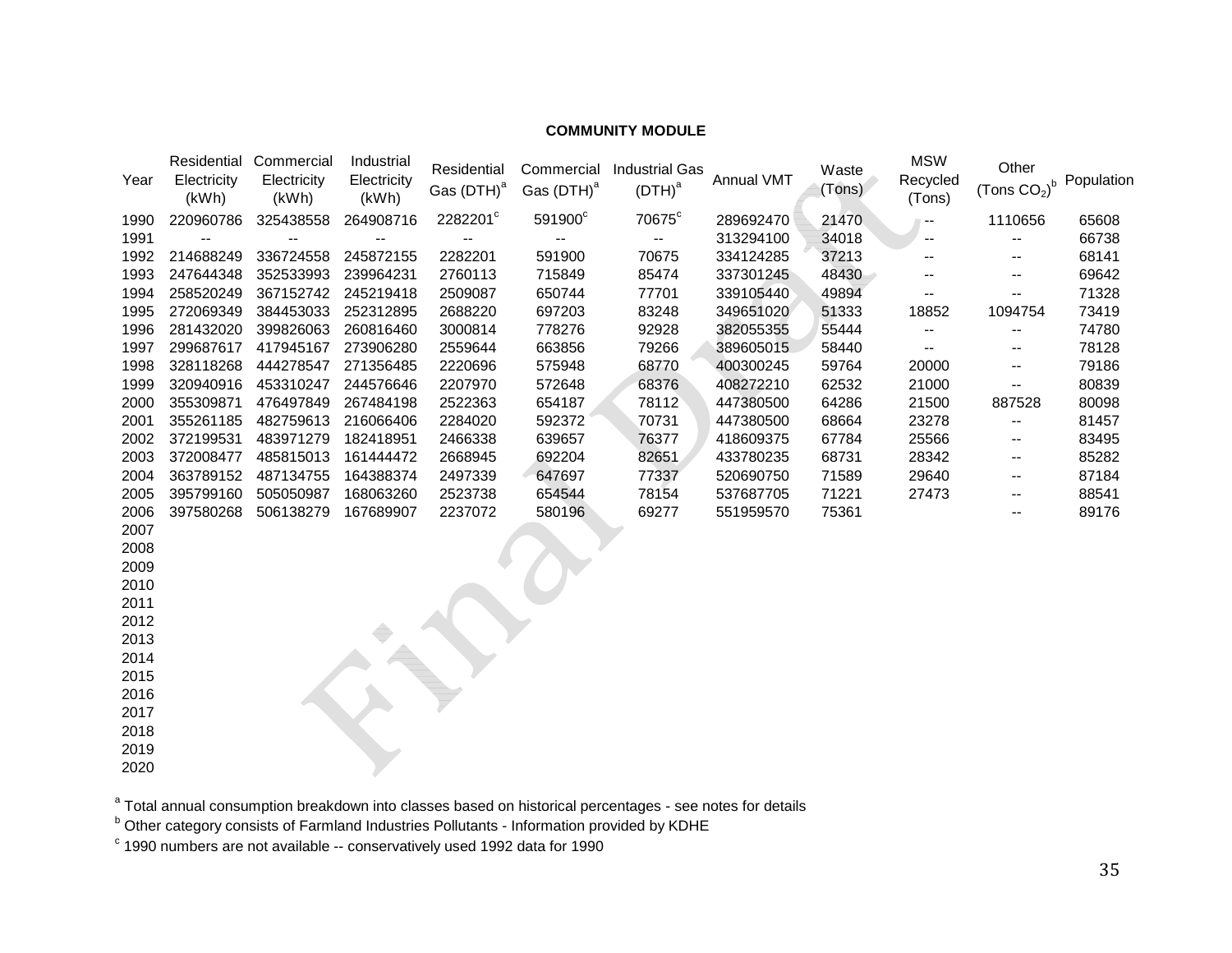## **GOVERNMENT MODULE**

| Year | Total<br>Electricity<br>(kWh) | <b>Building</b><br>Electricity<br>(kWh) | Green<br>Energy<br>(kWh) | <b>Building</b><br>Gas (DTH) | Unleaded<br>(gallons) | Vehicle Fleet- Vehicle Fleet-<br>Diesel<br>(gallons) | Streetlights<br>(kWh) | Water<br>/Sewage<br>(kWh) | Waste<br>(Tons)             | Other<br>(Tons $CO2$ ) |
|------|-------------------------------|-----------------------------------------|--------------------------|------------------------------|-----------------------|------------------------------------------------------|-----------------------|---------------------------|-----------------------------|------------------------|
| 1990 |                               |                                         |                          |                              |                       |                                                      | 3817527               |                           |                             |                        |
| 1991 |                               |                                         |                          |                              |                       |                                                      |                       |                           |                             |                        |
| 1992 | --                            |                                         |                          |                              | 182118                | 121570                                               | 3848832               |                           |                             |                        |
| 1993 | --                            |                                         |                          | --                           | 180372                | 129142                                               | 3934975               |                           |                             |                        |
| 1994 | --                            |                                         |                          | --                           | 165768                | 129563                                               | 3960010               |                           |                             |                        |
| 1995 |                               |                                         |                          |                              | 168929                | 135090                                               | 3958185               |                           | INCLUDED IN COMMUNITY TOTAL |                        |
| 1996 |                               |                                         |                          | --                           | 181753                | 144472                                               | 4331536               |                           |                             |                        |
| 1997 |                               |                                         |                          | --                           | 186577                | 166035                                               | 4667326               |                           |                             |                        |
| 1998 |                               |                                         |                          | --                           | 193792                | 175532                                               | 4798992               |                           |                             |                        |
| 1999 |                               |                                         |                          |                              | 196572                | 186778                                               | 4786970               |                           |                             |                        |
| 2000 |                               |                                         |                          |                              | 209474                | 210964                                               | 4744667               |                           |                             |                        |
| 2001 | 22468032                      |                                         | 674041                   | 360745                       | 216920                | 207397                                               | 4740653               |                           |                             |                        |
| 2002 | 24476411                      |                                         | 734292                   | 371683                       | 226476                | 215394                                               | 4746834               |                           |                             |                        |
| 2003 | 26331029                      |                                         | 789931                   | 415893                       | 222728                | 218989                                               | 4858580               |                           |                             |                        |
| 2004 | 31356918                      |                                         | 940708                   | 429920                       | 226418                | 229251                                               | 4811355               |                           |                             |                        |
| 2005 | 31489640                      |                                         | 944689                   | 441038                       | 227486                | 233382                                               | 4700109               |                           |                             |                        |
| 2006 | 31124793                      |                                         | 933744                   | 426476                       | 212685                | 235043                                               | 4667284               |                           |                             |                        |
| 2007 |                               |                                         |                          | 441223                       |                       |                                                      |                       |                           |                             |                        |
| 2008 |                               |                                         |                          |                              |                       |                                                      |                       |                           |                             |                        |
| 2009 |                               |                                         |                          |                              |                       |                                                      |                       |                           |                             |                        |
| 2010 |                               |                                         |                          |                              |                       |                                                      |                       |                           |                             |                        |
| 2011 |                               |                                         |                          |                              |                       |                                                      |                       |                           |                             |                        |
| 2012 |                               |                                         |                          |                              |                       |                                                      |                       |                           |                             |                        |
| 2013 |                               |                                         |                          |                              |                       |                                                      |                       |                           |                             |                        |
| 2014 |                               |                                         |                          |                              |                       |                                                      |                       |                           |                             |                        |
| 2015 |                               |                                         |                          |                              |                       |                                                      |                       |                           |                             |                        |
| 2016 |                               |                                         |                          |                              |                       |                                                      |                       |                           |                             |                        |
| 2017 |                               |                                         |                          |                              |                       |                                                      |                       |                           |                             |                        |
| 2018 |                               |                                         |                          |                              |                       |                                                      |                       |                           |                             |                        |
| 2019 |                               |                                         |                          |                              |                       |                                                      |                       |                           |                             |                        |

2019 2020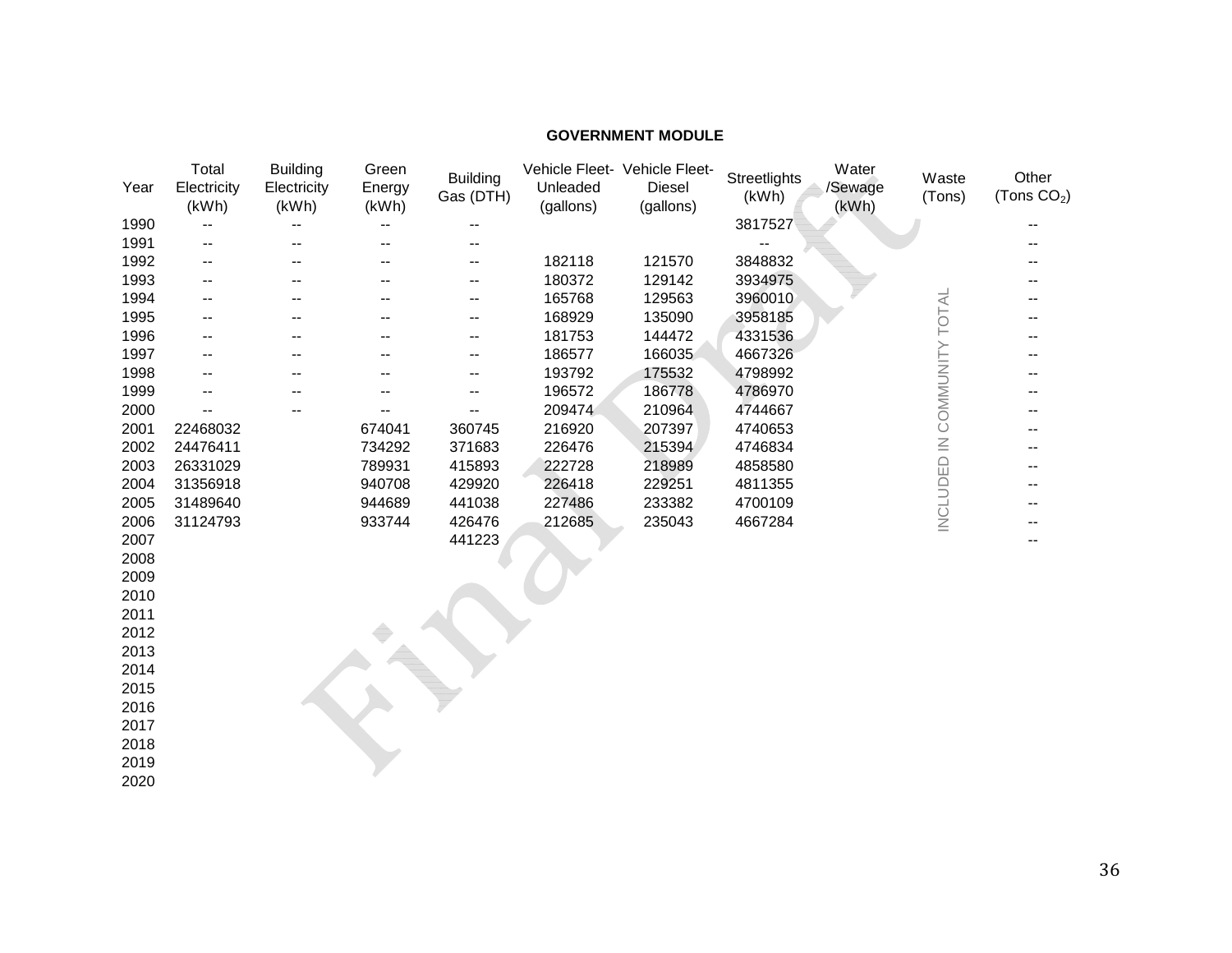## **Year 1990** Emissions by Sector

|                | Equiv $CO2$ | Equiv $CO2$ % | Energy    |
|----------------|-------------|---------------|-----------|
|                | tonnes      |               | (MMBtu)   |
| Residential    | 361,966     | 16.1%         | 3,082,224 |
| Commerical     | 374,775     | 16.7%         | 1,714,514 |
| Industrial     | 281,562     | 12.6%         | 976,221   |
| Transportation | 204,501     | 9.1%          | 2,614,269 |
| Waste          | 11,316      | 0.5%          |           |
| Other          | 1,007,570   | 44.9%         |           |
| Total          | 2,241,690   | 100%          | 8,387,228 |

#### Emissions by Source

|                    | Equiv $CO2$ | Equiv CO <sub>2</sub> % | Energy    |
|--------------------|-------------|-------------------------|-----------|
|                    | tonnes      |                         | (MMBtu)   |
| Carbon Dioxide     | 1,007,570   | 44.9%                   |           |
| <b>Diesel</b>      | 32,216      | 1.4%                    | 409,329   |
| Gasoline           | 172,285     | 7.7%                    | 2,204,939 |
| Electricity        | 849,936     | 37.9%                   | 2,768,969 |
| <b>Natural Gas</b> | 168,367     | 7.5%                    | 3,003,990 |
| Waste              | 11,316      | 0.5%                    |           |
| Total              | 2,241,690   | 100%                    | 8,387,227 |
|                    |             |                         |           |

| Year<br><b>Emissions by Sector</b> | 1995 |                       |                         |                   |
|------------------------------------|------|-----------------------|-------------------------|-------------------|
|                                    |      | Equiv $CO2$<br>tonnes | Equiv $CO2$ %           | Energy<br>(MMBtu) |
| Residential                        |      | 435,692               | 18.1%                   | 3,616,784         |
| Commerical                         |      | 441,834               | 18.4%                   | 2,009,329         |
| Industrial                         |      | 268,992               | 11.2%                   | 944,384           |
| Transportation                     |      | 233,986               | 9.7%                    | 2,991,999         |
| Waste                              |      | 27,055                | 1.1%                    |                   |
| Other                              |      | 993,144               | 41.4%                   |                   |
| Total                              |      | 2,400,703             | 100%                    | 9,562,496         |
| <b>Emissions by Source</b>         |      |                       |                         |                   |
|                                    |      | Equiv $CO2$           | Equiv CO <sub>2</sub> % | Energy            |
|                                    |      | tonnes                |                         | (MMBtu)           |
| Carbon Dioxide                     |      | 993,144               | 41.4%                   |                   |
| Diesel                             |      | 37,127                | 1.5%                    | 471,568           |
| Gasoline                           |      | 196,859               | 8.2%                    | 2,520,431         |

| Electricity        | 952.107   | 39.7%   | 3.101.827 |
|--------------------|-----------|---------|-----------|
| <b>Natural Gas</b> | 194.412   | $8.1\%$ | 3.468.671 |
| Waste              | 27.054    | $1.1\%$ | н.        |
| Total              | 2.400.703 | 100%    | 9.562.497 |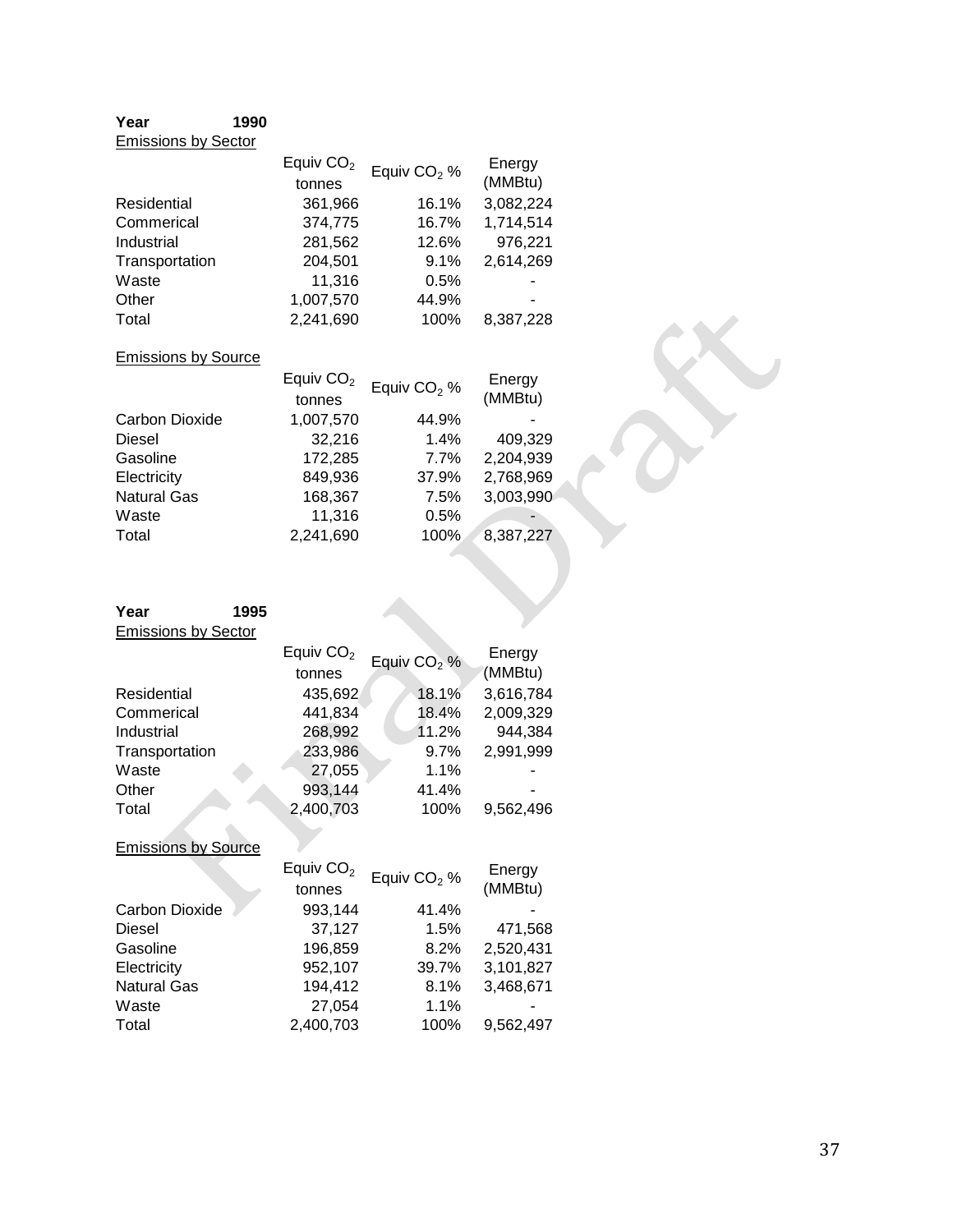## **Year 2000** Emissions by Sector

|                | Equiv $CO2$ | Equiv $CO2$ % | Energy     |
|----------------|-------------|---------------|------------|
|                | tonnes      |               | (MMBtu)    |
| Residential    | 507,075     | 20.9%         | 3,735,025  |
| Commerical     | 527,100     | 21.7%         | 2,280,460  |
| Industrial     | 279,685     | 11.5%         | 991,027    |
| Transportation | 278,970     | 11.5%         | 3,569,203  |
| Waste          | 33,881      | 1.4%          |            |
| Other          | 805,152     | 33.1%         |            |
| Total          | 2,431,863   | 100%          | 10,575,715 |

## Emissions by Source

Waste Total

|                       | Equiv $CO2$ | Equiv CO <sub>2</sub> % | Energy     |
|-----------------------|-------------|-------------------------|------------|
|                       | tonnes      |                         | (MMBtu)    |
| <b>Carbon Dioxide</b> | 805,152     | 33.1%                   |            |
| <b>Diesel</b>         | 46,307      | 1.9%                    | 588,085    |
| Gasoline              | 232,664     | 9.6%                    | 2,981,118  |
| Electricity           | 1,131,442   | 46.5%                   | 3,751,850  |
| <b>Natural Gas</b>    | 182,417     | 7.5%                    | 3,254,662  |
| Waste                 | 33,881      | 1.4%                    | -          |
| Total                 | 2,431,863   | 100%                    | 10,575,715 |
|                       |             |                         |            |

| Year                       | 2005        |                         |            |
|----------------------------|-------------|-------------------------|------------|
| <b>Emissions by Sector</b> |             |                         |            |
|                            | Equiv $CO2$ | Equiv CO <sub>2</sub> % | Energy     |
|                            | tonnes      |                         | (MMBtu)    |
| Residential                | 534,315     | 32.2%                   | 3,874,588  |
| Commerical                 | 547,816     | 33.0%                   | 2,553,547  |
| Industrial                 | 220,702     | 13.3%                   | 1,535,008  |
| Transportation             | 320,678     | 19.3%                   | 4,120,382  |
| Waste                      | 37,536      | 2.3%                    |            |
| Other                      |             | $0.0\%$                 |            |
| Total                      | 1,661,047   | 100%                    | 12,083,525 |
|                            |             |                         |            |
| <b>Emissions by Source</b> |             |                         |            |
|                            | Equiv $CO2$ | Equiv $CO2$ %           | Energy     |
|                            | tonnes      |                         | (MMBtu)    |
| Carbon Dioxide             |             | $0.0\%$                 |            |
| Diesel                     | 55,474      | 3.3%                    | 704,521    |
| Gasoline                   | 265,204     | 16.0%                   | 3,415,861  |
| Electricity                | 1,060,988   | 63.9%                   | 3,648,169  |
| <b>Natural Gas</b>         | 241,845     | 14.6%                   | 4,314,974  |
| Waste                      | 37,535      | 2.3%                    |            |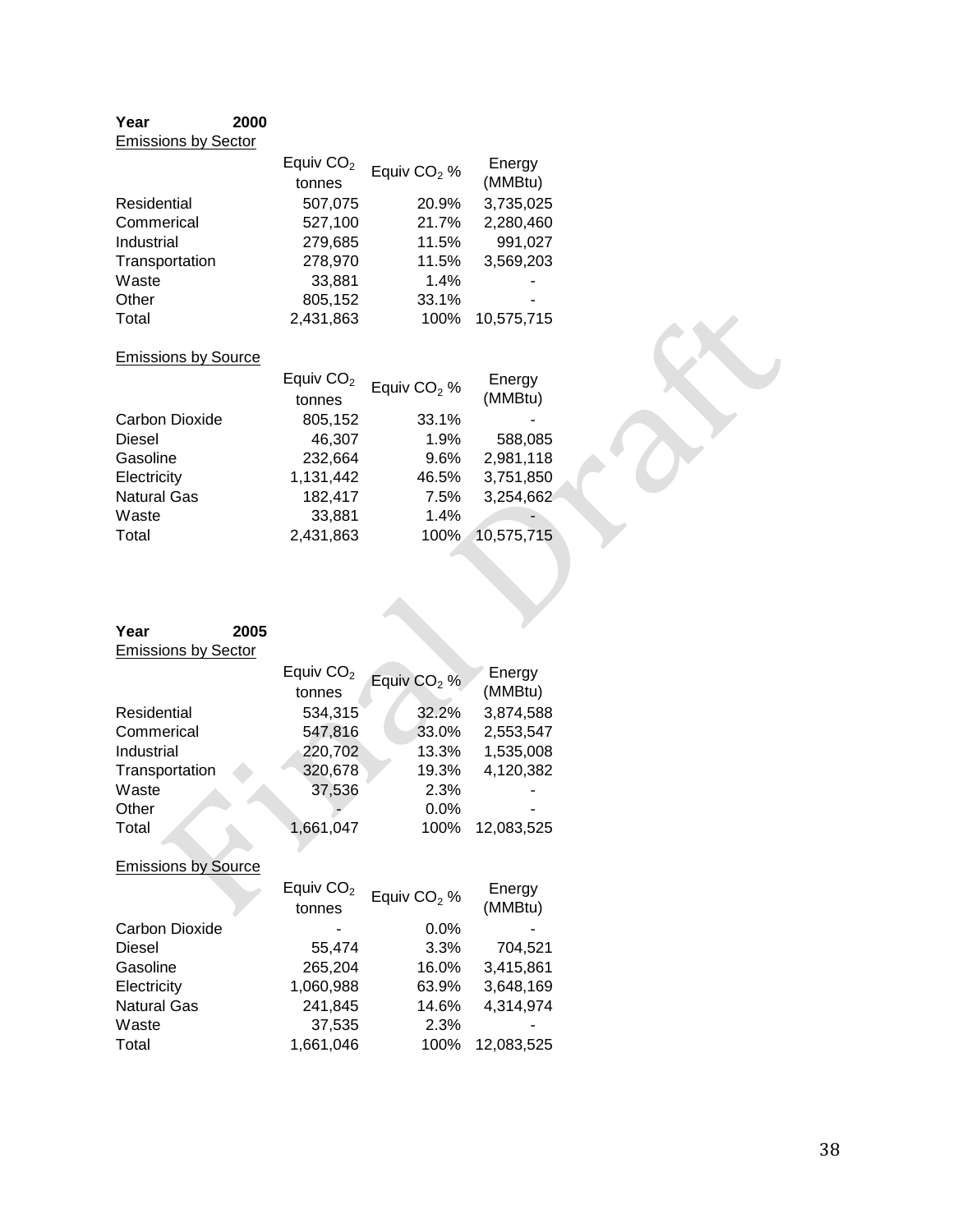## *GHG Report: APPENDIX II*

Appendix II lists contact information for various data collection to aid the green house gas emission survey.

| Company                                      | <b>Contact</b>         | <b>Number</b>            | <b>Email</b>                 |
|----------------------------------------------|------------------------|--------------------------|------------------------------|
| <b>Westar Energy</b>                         | Chad Luce              | 785-575-8134             |                              |
| Aquila Gas - External Affairs<br>Director    | Larissa Long           | 785-832-3918             | larissa.long@aquila.com      |
| (Green Energy Tags)-Zephyr Energy            | Sarah Hill-Nelson      | 785-766-0884             | shillnelson@zephyrenergy.org |
| Kansas Department of Health - Other          | Pat Simpson            | 785-842-4600             |                              |
| Kansas Department of Health - Other          | Will Stone             | 785-296-6427             | wstone@kdhe.state.ks.us      |
| Hamm Landfill - Solid Waste                  | <b>Charlie Sedlock</b> | 785-597-5111<br>ext. 238 |                              |
| City of Lawrence - Solid Waste               | <b>Bob Yoos</b>        | 785-832-3032             | byoos@ci.lawrence.ks.us      |
| City of Lawrence – Transportation<br>Planner | Anson Gock             | 785-832-3155             | agock@ci.lawrence.ks.us      |
| City of Lawrence - Fleet Manager             | <b>Steve Stewart</b>   | 785-832-3020             | sstewart@ci.lawrence.ks.us   |
| KDOT - Traffic & Field Operations<br>(VMT)   | Leif Holiday           | 785-296-2906             | leifh@ksdot.org              |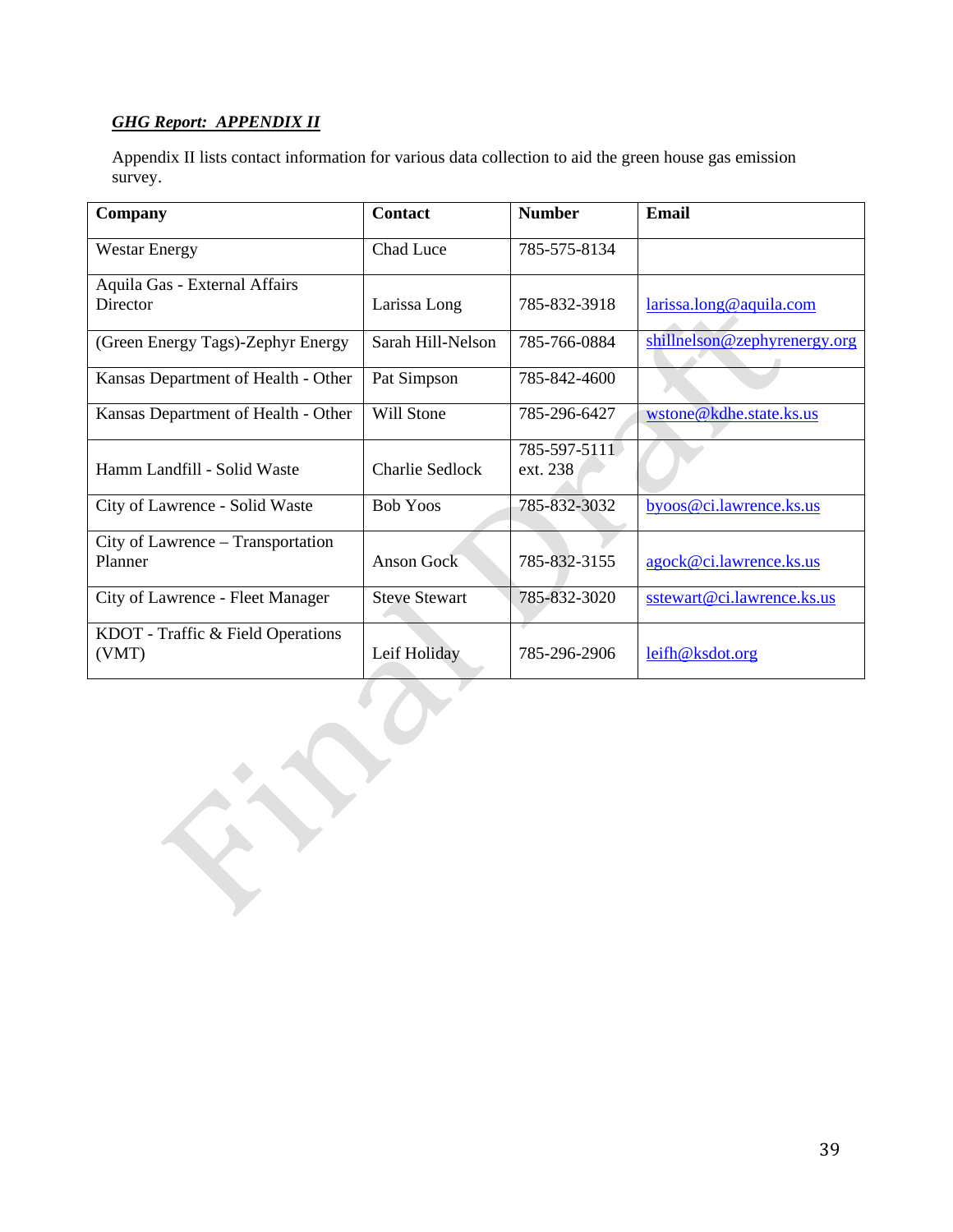## **APPENDIX C: FUNDING STRATEGIES FOR MUNICIPAL SUSTAINABILITY POSITONS**

## **Fayetteville, Arkansas**

The Sustainability Coordinator position is funded just like any other full-time equivalent position through the general fund. Goals of job are grant funding, energy efficiency projects, and developing goals/metrics for City departments.

*Contact: John Coleman, Sustainability Coordinator 479-575-8272, [jcoleman@ci.fayetteville.ar.us](mailto:jcoleman@ci.fayetteville.ar.us)*

## **Flagstaff, Arizona**

The Sustainability Manager position is funded partially through an environmental management fee associated with residential utility bills (water, refuse and recycling). The current fee is \$2 per month and covers roughly 1/5th of total expenses (fully burdened). The fee would need to be in the range of \$6 per month to truly sustain all associated programs. The Environmental Services Division covers the remaining \$1 million+ annual deficit. This is a big discussion with City Council at the moment as the City of Flagstaff is in a 19% budget deficit for next fiscal year.

*Contact: Nicole Woodman, Sustainability Manager 928-779-7685, x 3208, [nwoodman@ci.flagstaff.az.us](mailto:nwoodman@ci.flagstaff.az.us)*

## **Boulder, Colorado**

Specific information on funding of the Sustainability Coordinator position was not confirmed by the time this report was completed. Boulder was the first city in the United States to pass an energy tax on its residents to directly combat global warming. The tax is collected by the local electric utility company based on the amount of electricity used within the community. This energy tax is also referred to as a carbon tax since most of Boulder's electricity comes from the burning of coal, which is directly related to carbon or greenhouse gas emissions. The tax is used to fund the city's Climate Action Plan, which was approved by City Council in June 2006.

## According to the 2006 press release

([http://www.bouldercolorado.gov/index.php?option=com\\_content&task=view&id=6136&Itemid=169\)](http://www.bouldercolorado.gov/index.php?option=com_content&task=view&id=6136&Itemid=169), the average household will pay \$1.33 per month and an average business will pay \$3.80 per month. The tax will generate about \$1 million annually through 2012 when the tax is set to expire. Estimated energy cost savings from implementing the Climate Action Plan are \$63 million over the long term.

*Contacts: Jean Gatzan, Sustainability Coordinator, 303-884-8890, [GatzaJ@bouldercolorado.gov](mailto:GatzaJ@bouldercolorado.gov) Sarah Van Pelt, Office of Environmental Affairs, (303) 441-1914 Yael Gichon, Office of Environmental Affairs, (303) 441-3878* 

## **Johnson County, Kansas**

The Sustainability Officer's salary and benefits are covered by the county's general fund.

*Contact: James Joerke, Sustainability Program Director 913-715-1120, [james.joerke@jocogov.org](mailto:james.joerke@jocogov.org)*

## **Kansas City, Missouri**

The Sustainability Coordinator is a general fund position. There is no dedicated source of funding from any particular tax or other mechanism. Murphey says some cities have assigned energy efficiency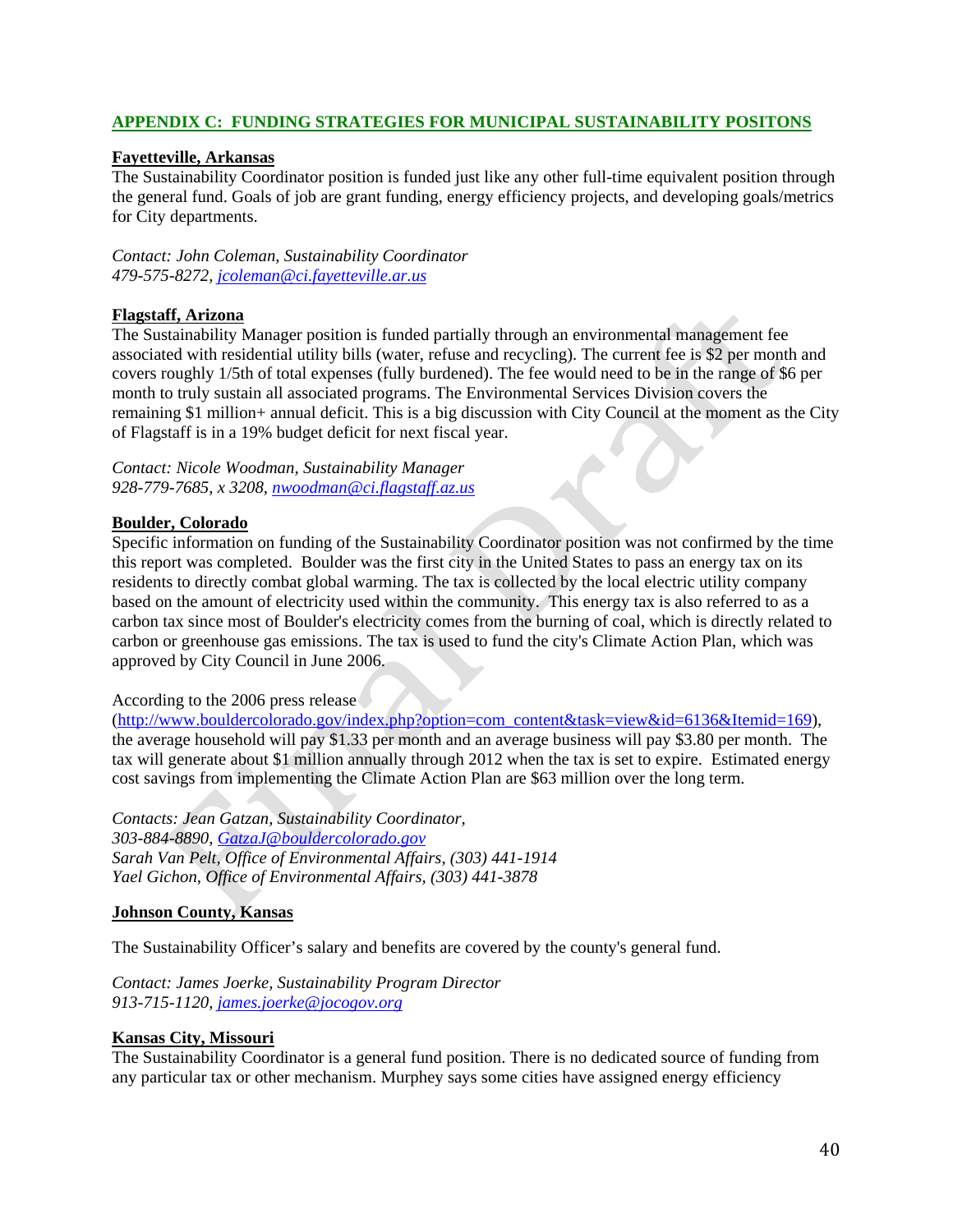responsibilities to their sustainability staff positions with the understanding that the savings in utility costs would more than offset the costs of the positions.

*Contact: Dennis Murphey, Chief Environmental Officer, City of Kansas City, Missouri 816-513-3459, [dennis\\_murphey@kcmo.org](mailto:dennis_murphey@kcmo.org)*

## **Durham, North Carolina**

The Sustainability Manager position is funded out of the general fund for both the county and the city (50/50 split). Because the City of Durham is the only municipality in Durham County, they have a handful of departments that are joint departments.

*Contact: Tobin L. Freid, Sustainability Manager, Durham City-County 919-560-7999, [tfreid@co.durham.nc.us](mailto:tfreid@co.durham.nc.us)*

## **Corvallis, Oregon**

The Sustainability Supervisor position is financed through the City's general fund (mostly gathered through property taxes). There were no additional increases when position was created. The money was already there and would have been spent on something else (there was no budget for the position). Currently the Supervisor only works internally. The position will eventually involve community sustainability, but first the City's goal is to "first make sure the City's house is in order."

*Contact: Linda Lovett, Sustainability Supervisor 541-754-1736, [Linda.Lovett@ci.corvallis.or.us](mailto:Linda.Lovett@ci.corvallis.or.us)*

## **LaCrosse, Wisconsin**

The Sustainability Coordinator position is attached to the solid waste department. The City has its own landfill, and the position is funded through tip fees. The Coordinator's mission is to find savings throughout the County to offset his wages, benefits, and budget. This includes savings at the landfill in disposal costs for the county (bringing in more material than is going out of county) and by creating energy efficiency and alternative energy initiatives that will offset some of LaCrosse's energy expenditures. Right now the Coordinator is about two thirds of the way there and hopes to be completely self-sustaining within his first two years.

*Contact: Nick Nichols, Sustainability Coordinator, La Crosse County [nichols.nick@co.la-crosse.wi.us](mailto:nichols.nick@co.la-crosse.wi.us), 608-789-7812*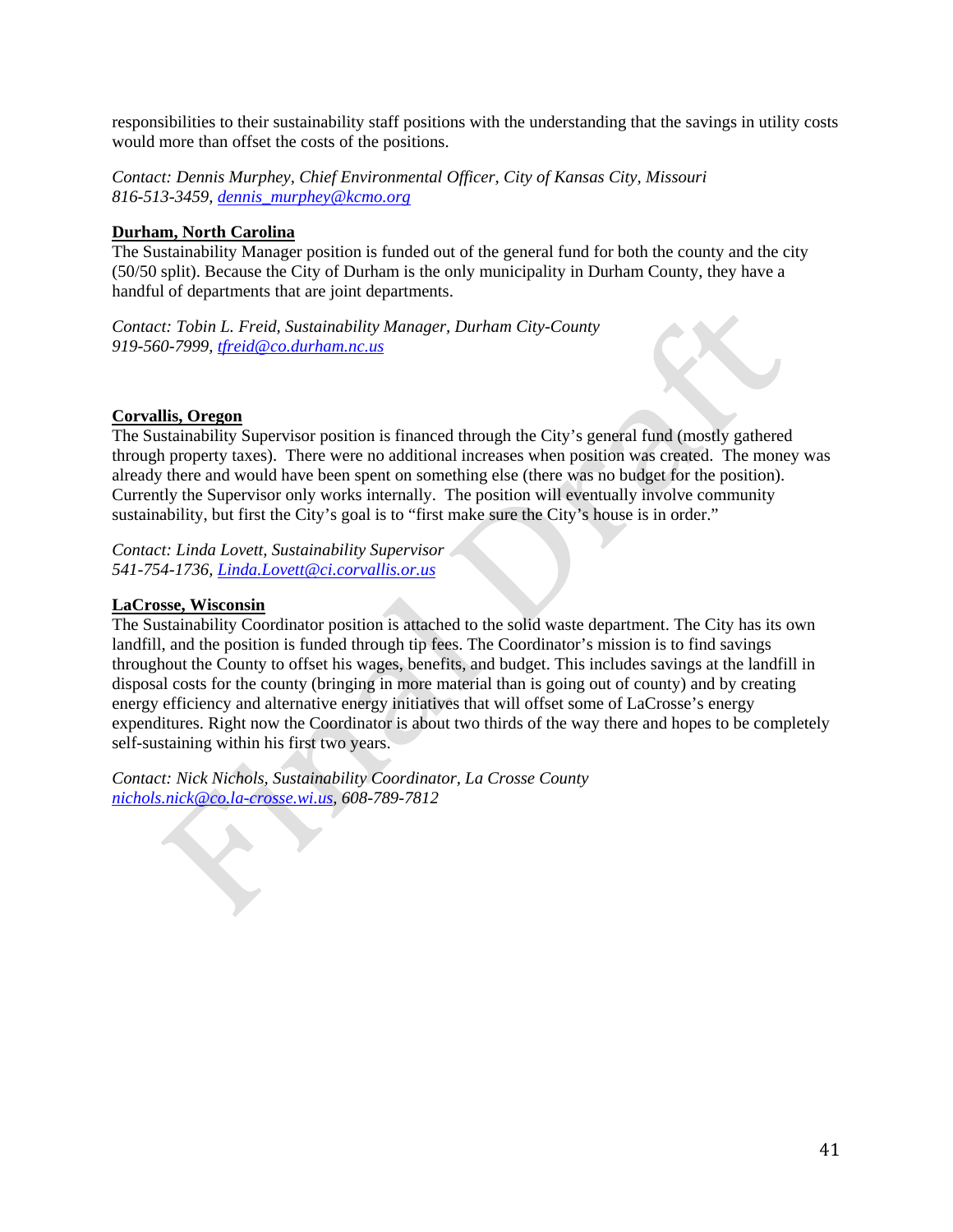## <span id="page-41-0"></span>**APPENDIX D: LAND USE PLANNING STRATEGIES FOR REDUCING GHG EMISSIONS**

The following list contains strategies for reducing greenhouse gas emissions through land use planning and policy development:

- 1. Zone land as transit-oriented development (TOD) near highly used transit stops and incentivize this type of development.
- 2. Review transportation and development projects and long-range plans to assess their contributions to GHG emissions in the city to ensure that we are working towards the target reduction. And set a target for transportation-related emissions.
- 3. F ocus on redevelopment and infill where infrastructure currently exists.
- 4. Incorporate Complete Streets principles in new and existing developments. Complete Streets are designed and operated to enable safe access for all users. Pedestrians, bicyclists, motorists and bus riders are able to safely move along and across a complete street.
- 5. Improve urban design of development projects and roadways to accommodate a multi-modal transportation system. Adoption of a Complete Streets policy could assist in implementation of this recommendation.
- 6. Adopt bicycle/pedestrian level of service standards and guidelines for new dev[elo](#page-41-0)pments, repair crumbling sidewalks and invest in new sidewalk segments to ensure continuity33. Develop street design standards that include bicycle/pedestrian fr[ien](#page-41-0)dly accommodations and repair or retrofit areas of the city where bicycle facilities are now needed  $34$ . Complete the implementati[on](#page-41-0) of a comprehensive network of bicycle facilities identified in the bikeway system map<sup>35</sup>. Continue to mandate and enforce bicycle parking for [new](#page-41-0) development and retrofit other areas, including transit stops, to provide adequate bicycle parking<sup>36</sup>.
- 7. Consider The PLACE<sup>3</sup>S approach to urban planning. PLACE<sup>3</sup>S uses energy as a yardstick to evaluate the efficiency with which we use our land, design our neighborhoods to provide housing and jobs, manage our transportation systems, operate our buildings and public infrastructures, site energy facilities, and use other resources. PLACE<sup>3</sup>S integrates public participation, planning, design, and quantitative measurement into a five step process appropriate for regional and neighborhood-scale assessments.
- 8. Encourage the use of LEED-ND (LEED for Neighborhood Development) $37$ .

 $\frac{33 \text{ http://www.lawrenceplanning.org/t2030/T2030 Chap8.pdf}}{34 \text{ http://www.lawrenceplanning.org/t2030/T2030 Chap8.pdf}$ ,  $\frac{http://www.enhancements.org/download/trb/1538-001.PDF}{http://www.lawrenceplanning.org/t2030/T2030 Chap8.pdf}$  $\frac{http://www.enhancements.org/download/trb/1538-001.PDF}{http://www.lawrenceplanning.org/t2030/T2030 Chap8.pdf}$  $\frac{http://www.enhancements.org/download/trb/1538-001.PDF}{http://www.lawrenceplanning.org/t2030/T2030 Chap8.pdf}$ ,  $\frac{http://www.lawrenceplanning.org/t2030/T2030 Chap8.pdf}{http://www.lawrenceplanning.org/documents/Bike%20Facility%20Map(2006).pdf}$ ,

[http://www.lawrenceplanning.org/t2030/T2030\\_Chap8.pdf](http://www.lawrenceplanning.org/t2030/T2030_Chap8.pdf) )<br>
<sup>36</sup> http://www.lawrenceplanning.org/t2030/T2030\_Chap8.pdf , <http://www.bicyclinginfo.org/engineering/parking.cfm>

<sup>37</sup> http://www.cnu.org/leednd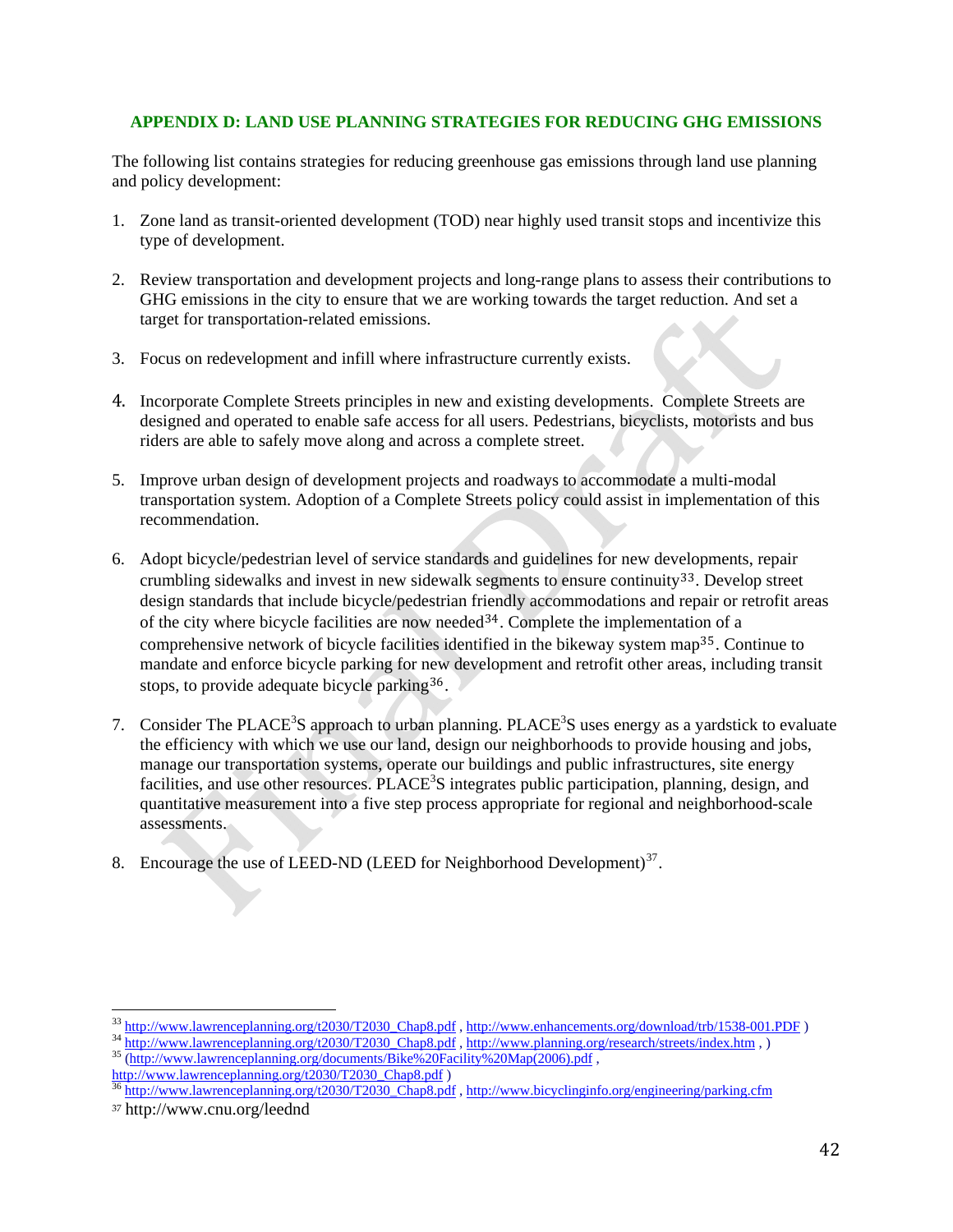## **APPENDIX E: EXAMPLES OF TRANSPORTATION POLICIES AND PROGRAMS**

#### <span id="page-42-0"></span>**Support, enhance and promote public transit:**

- 1) Continue efforts to consolidate the T and KU on Wheels and increase efforts to optimize routes and connectivity with other transportation systems such as Amtrak and the K-10 Connector.<sup>[38](#page-42-0)</sup>
- 2) Provide *transit prioritization traffic flow*, a system providing signal prioritization for buses.
- 3) Coordinate with USD 497 to develop a program for families with school age children to use public transit or coordinate walking school buses.<sup>[39](#page-42-0)</sup>
- 4) In cooperation with Topeka, Mid-America Regional Council (MARC), and Kansas City, develop a regional transit system (a commuter bus or light rail system along the Kaw River corridor).<sup>[40](#page-42-0)</sup>
- 5) Promote public transit with an employer/commuter financial incentive program. Commuter choice programs offer federal tax incentives or employee-paid pretax benefits for public transportation.

## **Promote ride sharing, vanpooling, and other fuel reduction programs throughout the community, along with biking and walking as alternatives to carbon-based transportation:**

- 1) Implement fuel reductions policies and programs for the municipal fleet.
- 2) Avail of the following programs:
	- a. Green Commute Challenge. [41](#page-42-0)
	- b. MARC's Carpool Connection.<sup>[42](#page-42-0)</sup>
	- c. Parking Management.<sup>[43](#page-42-0)</sup>
	- d. State van-pools.<sup>[44](#page-42-0)</sup>
- 3) Develop park-and-ride lots
- 4) Create City-wide, enforceable anti-idling program and policy<sup>[45](#page-42-0)</sup>
- 5) Promote workplace policies that encourage employees to bicycle and walk.<sup>[46](#page-42-0)</sup>
- 6) Establish a goal to become a Bicycle Friendly Community designated at the platinum level from the League of American Bicyclists.<sup>[47](#page-42-0)</sup>
- 7) Provide monitored bike parking at special events.<sup>[48](#page-42-0)</sup>
- 8) Review and modify laws and policies affecting bicyclists and ensure effective procedures are in place for handling violators and for training law enforcement officers.<sup>[49](#page-42-0)</sup>
- 9) Implement a Smart Bike or bicycle-sharing program.<sup>[50](#page-42-0)</sup>
- 10) Review parking requirements in line with some best practices, which includes shared parking for some uses and maximum (not minimum) parking requirements in some instances. (Fewer parking spaces result in less driving.)
- 11) Charge a higher fee for parking.

<sup>&</sup>lt;sup>38</sup> Kansas Long Range Transportation Plan [http://www.kansaslrtp.org/pdf/Final\\_LRTP/KS%20LRTPFinal.Chapter%204.pdf](http://www.kansaslrtp.org/pdf/Final_LRTP/KS%20LRTPFinal.Chapter%204.pdf)

K-10 Connector<http://www.thejo.com/main.aspx?page=schedule-k10><br>
<sup>39</sup> http://www.hastebc.org/public-transit-for-kids<br>
<sup>40</sup> [www.kansastlink.com](http://www.kansastlink.com/)<br>
<sup>41</sup> http://www.marc.org/rideshare/challenge/index.htm<br>
<sup>42</sup> http://marc.green

<sup>&</sup>lt;sup>44</sup><br> <http://www.da.ks.gov/fm/cmp/information/VanPoolCoordinators.htm><br>
<sup>45</sup><br>
http://www.idlefreebc.ca/index.php<br>
<sup>46</sup><br>
http://www.esourceconservation.mb.ca/gci/TDM/, http://onlinepubs.trb.org/onlinepubs/tcrp/tcrp\_webdoc\_22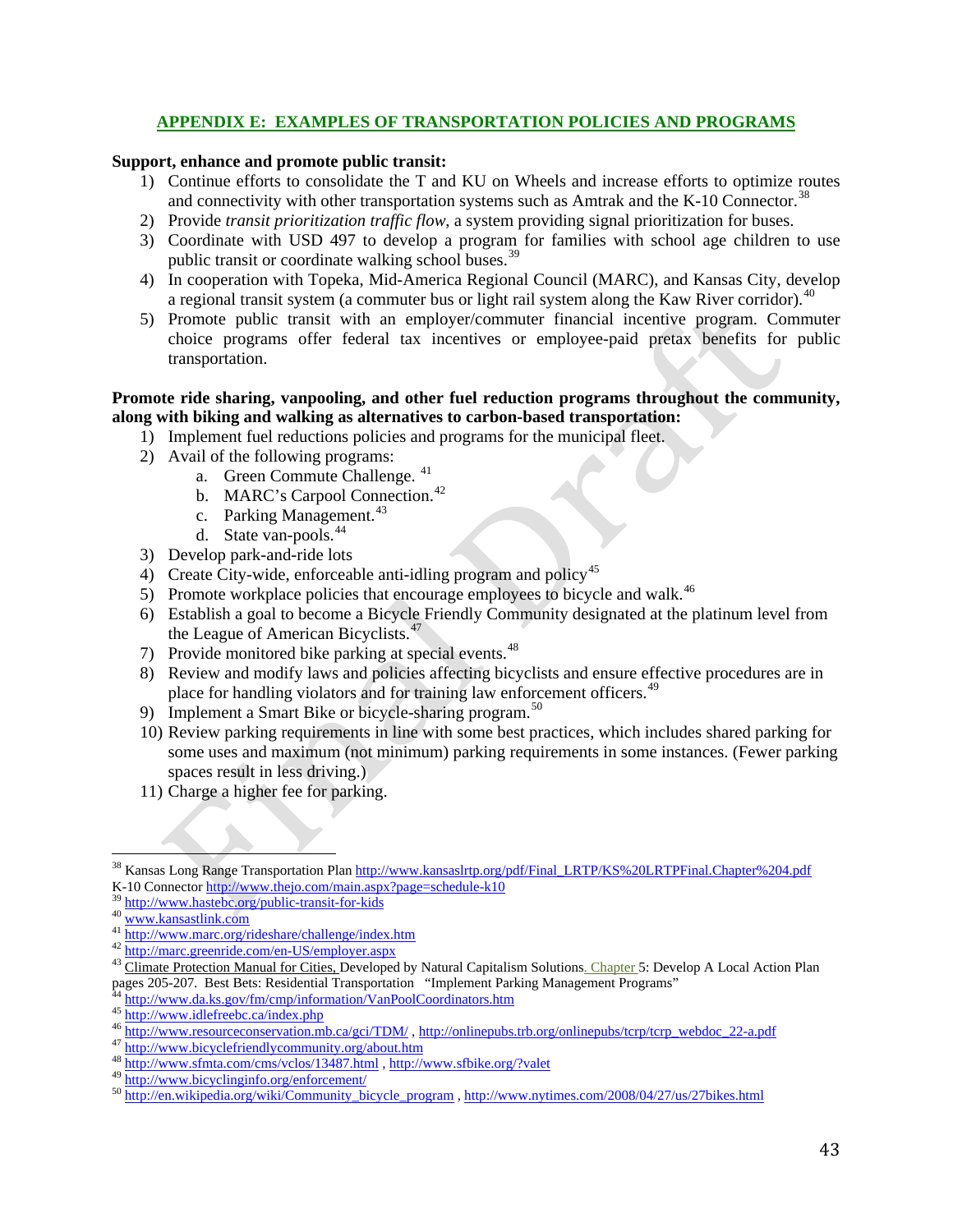## **APPENDIX F: EXAMPLES OF EDUCATION & OUTREACH**

## <span id="page-43-0"></span>**Energy Efficiency and Conservation Education and Outreach**

- 1) Promote programs, incentives, and assistance available through state and federal government, and local utilities.
- 2) Collaborate with local utilities to establish an incentives-based program in Lawrence. As an example, Westar Energy could pattern programs based on those developed by Midwest Energy for Salina, Kansas.
- 3) Develop community incentives (rebates) for building energy efficient buildings and practicing effective energy conservation. Examples include building to LEED standards, weatherization of existing buildings, the purchase of energy efficient appliances and other energy-saving measures
- 4) Develop porch light program that replaces incandescent porch lights with CFLs or other energy efficient light fixtures. ([www.projectporchlight.com](http://www.projectporchlight.com/) )
- 5) Develop a partnership with University of Kansas and Haskell University student organizations and local utilities to provide energy conservation resources to off-campus students, modeled after the Colorado University-Boulder Green Teams Neighborhood Sweep.<sup>[51](#page-43-0)</sup>
- 6) Perform drive by street view infrared scans (detecting poorly insulated homes and inefficient windows) of homes to provide education and incentives to homeowners to improve the energy efficiency of their homes.
- 7) Provide community education on parasitic power usage from computers, monitors, media players, and televisions.
- 8) Develop an online interface for information and resources to include conservation tips; information on incentive-based programs, local contractors and vendors; examples of conservation efforts in the community; and feedback on progress. The Boulder, CO Climate Smart website is a good model (http://www.beclimatesmart.com/).
- 9) Encourage neighborhood groups to assist each other with basic weatherization projects.

## **Source Reduction Education and Outreach**

Suggested focus areas for the next five years should be:

- 1) Paper
- 2) Packaging and containers
- 3) Organics (food waste and yard waste).

## **K-12 Curriculum**

A K-12 curriculum should be developed to be incorporated into the Lawrence School District and be made available online for use by the Lawrence Virtual School and area home schools. Such a curriculum should provide unbiased environmental education on climate and energy that addresses the areas targeted in this report. A partnership between the City of Lawrence, USD #497, the Kansas Association for Conservation and Environmental Education (KACEE) and their Green Schools program, and other stakeholders would ensure that materials developed for the curricula would also help schools meet state science (and other applicable subject) standards and standards for excellence in environmental education.

 <sup>51</sup> http://www.bouldercolorado.gov/index.php?option=com\_content&task=view&id=1120&It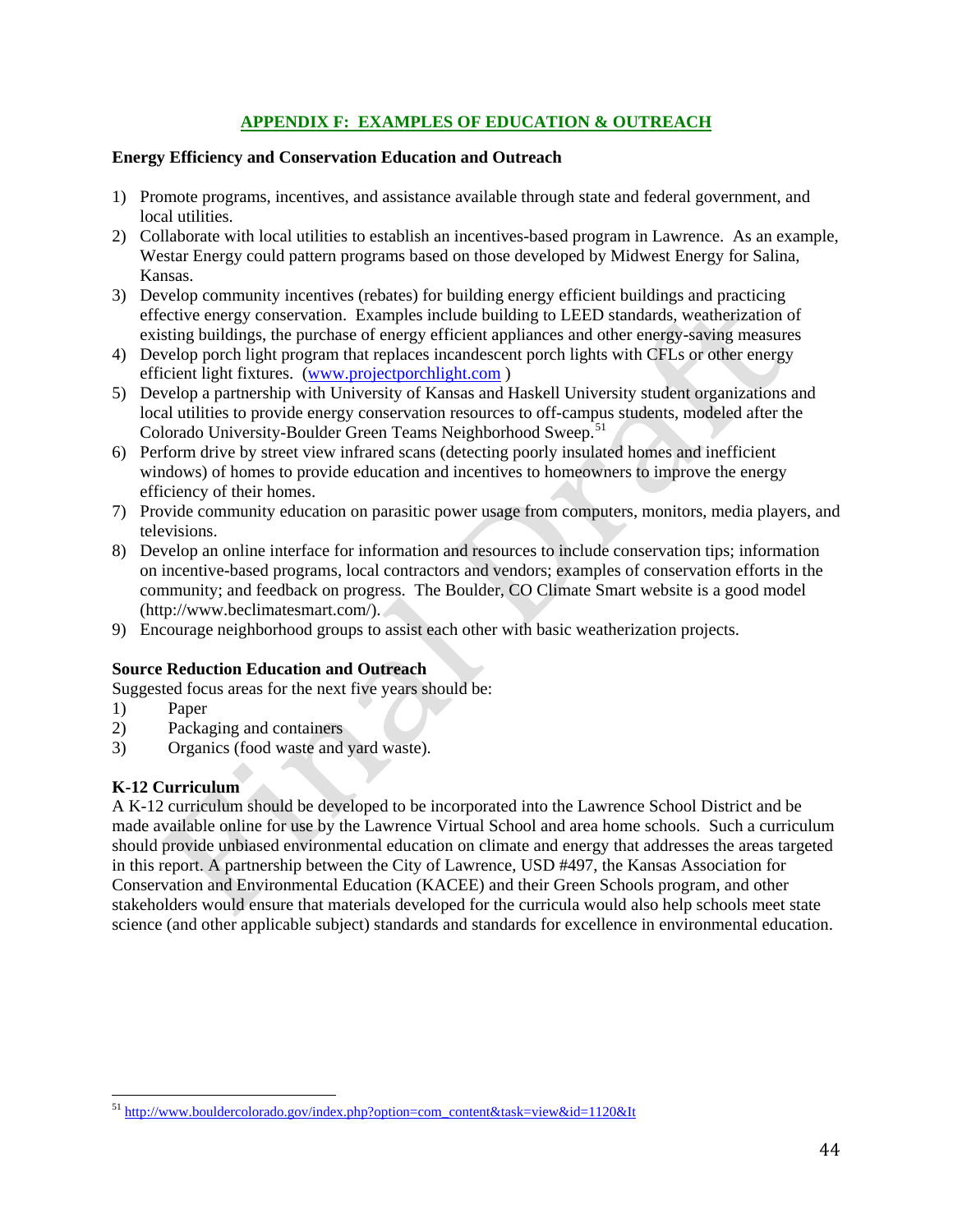## **APPENDIX G: ADDITIONAL RESOURCES FOR SOURCE REDUCTION INFORMATION**

#### [www.epa.gov/osw/conserve/rrr/reduce.htm](http://www.epa.gov/osw/conserve/rrr/reduce.htm)

This site provides information on source reduction and reuse facts and benefits.

#### [www.kansasgreenteams.org](http://www.kansasgreenteams.org/)

This site provides information on state initiatives and local source reduction, reuse and recycling options.

#### [www.epa.gov/osw/inforesources/pubs/source\\_reduction.htm](http://www.epa.gov/osw/inforesources/pubs/source_reduction.htm)

This site contains information on EPA publications covering a wide range of topics from shopping center recycling to recycling industrial materials to composting yard trimmings to electronics reuse and recycling.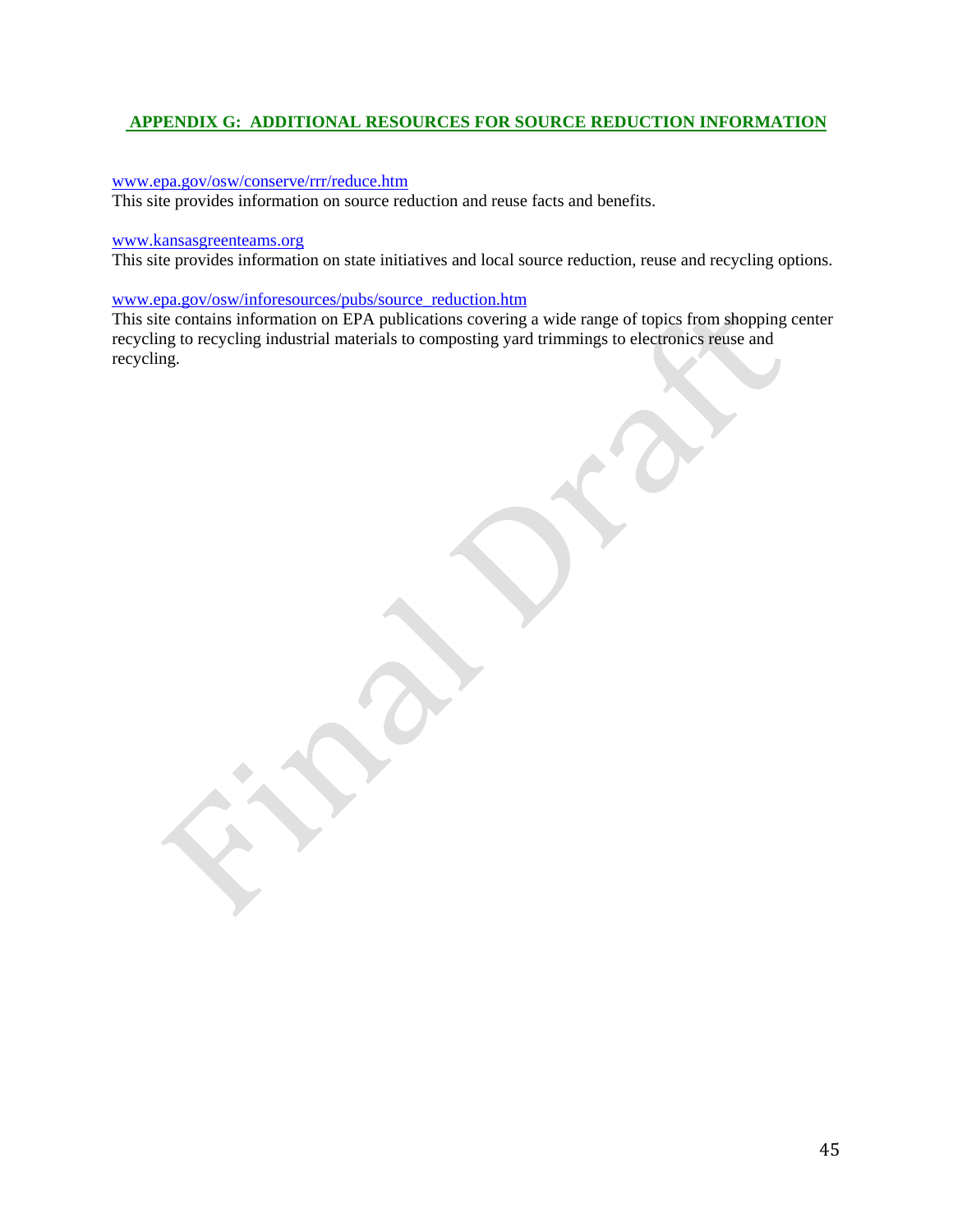## <span id="page-45-0"></span>**APPENDIX H: MITIGATION AND ADAPTATION STRATEGIES FOR MUNICIPAL AND INSTITUTIONAL OPERATIONS**

## **Facilities and Infrastructure**

- 1) Set a goal for reducing energy use in City buildings. Contract with a consulting firm to perform energy audits on City buildings, starting with the highest energy users first. (Audits should be performed every five years.) Upgrades of all lighting, heating/ventilation/air conditioning systems, and building envelopes/insulation should be considered to maximize investment in efficiency. If it is beneficial, consider contracting with an Energy Service Company to provide energy savings guarantees, rather than subcontracting work on a per-job basis.
- 2) As articulated in the City Commission Goals section of the 2009 Operating and Capital Improvements Budget, identify new building standards that require a significant increase in energy efficiency, relative to a comparable building. The United States Green Building Council's Leadership in Energy and Environmental Design (LEED), the American Society of Heating, Refrigerating and Air-Conditioning Engineer's Advanced Energy Design Guides, the Department of Energy's High Performance Buildings, and the City of Tucson's Sustainability Energy Standard all provide representative, high-efficiency standards. New building standards should include, but are not limited to: site orientation that maximizes passive solar heat gain; use of high R-value insulation, high efficiency windows; inclusion of alternative energy sources such as geothermal, photovoltaic and wind; use of reflective roofing materials or rooftop plantings; and high efficiency lighting and HVAC systems.
- 3) In choosing the location for city services, include building energy efficiency and density into the evaluation procedure.
- 4) Remedy the concern expressed in the Greenhouse Gas Inventory that government reporting of electricity consumption is insufficient. Consider providing real time monitoring of energy use at City facilities.
- 5) Increase efforts to change over to light emitting diode (LED) traffic lights, LED or other high efficiency streetlights, and as articulated in the City Commission Goals section of the 2009 Operating and Capital Improvement Budget, implementation of traffic light coordination. (The city has tested two test LED street lights on 9<sup>th</sup> Street and Vermont to determine a standard for city street lights.)
- 6) Develop policies related to turning off electrical devices when not in use, thereby reducing parasitic power usage.
- 7) As articulated in the City Commission Goals section of the 2009 Operating and Capital Improvement Budget and in the interest of long-term infrastructure planning, take into consideration changes in the intensity of design storms when confronting future storm sewer and roadway infrastructure decisions.
- 8) Enhance the City's current energy conservation codes to reduce energy consumption in new construction and remodeling work.<sup>5</sup>
- 9) Modify current International Energy Conservation Code to require that all new residential single family and multi-family domestic hot water heating and comfort heating is done with high efficiency natural gas fired equipment. Natural gas produces  $121-150$  pounds of  $CO<sub>2</sub>$  per million BTUs and electrical power produces  $424-433$  pounds of  $CO<sub>2</sub>$  per million BTUs. This code enhancement should be monitored as more electrical power is produced by renewable systems that have little if any green house gas emissions.

#### **Procurement**

1) Establish a comprehensive environmental procurement policy.

<sup>52</sup> http://www.neep.org/newsletter/1Q2008/codes.html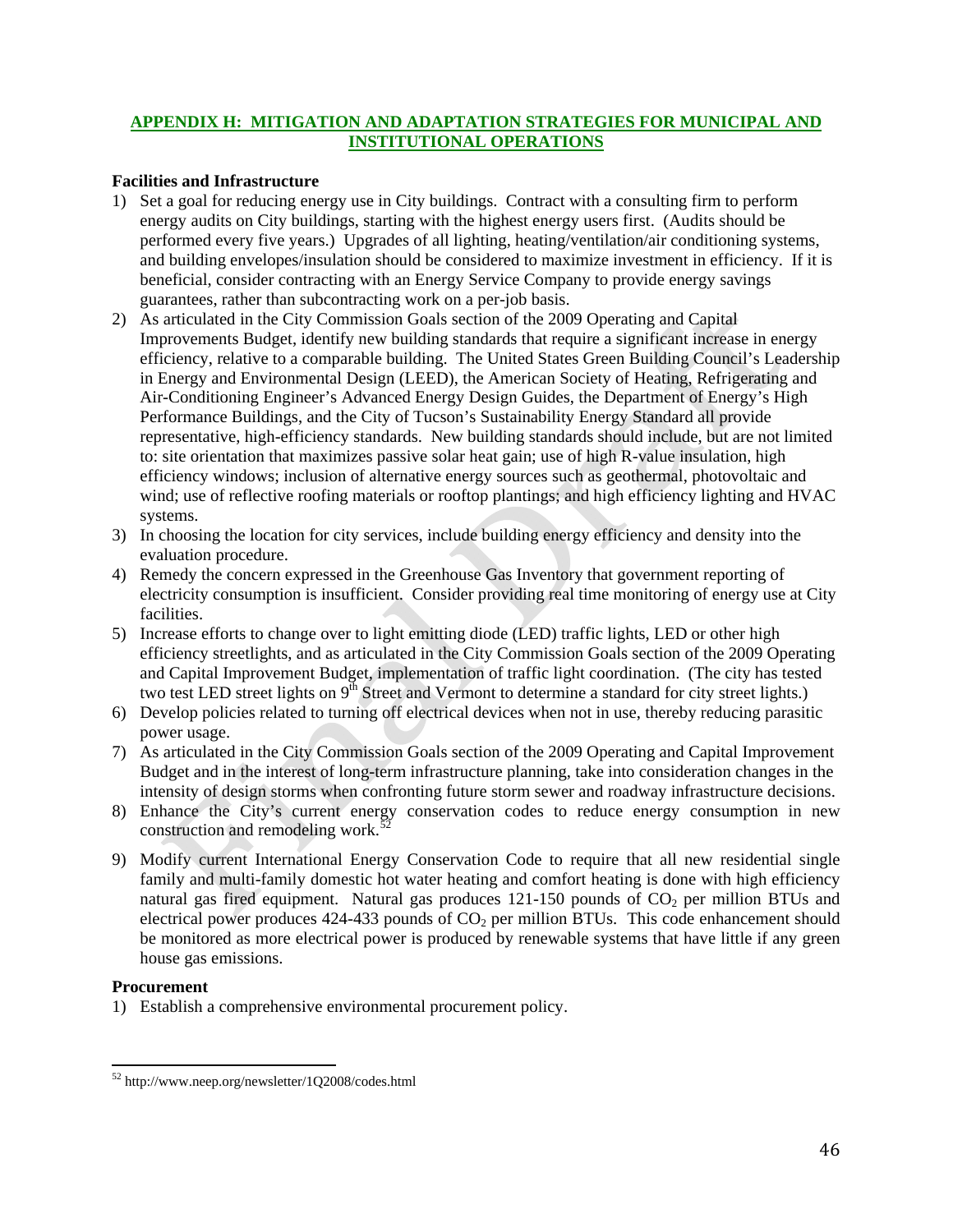- <span id="page-46-0"></span>2) Revise Chapter 10.2.4 of the Purchasing Procedures of the City, further defining "environmentally preferable products"; articulate and codify expectations for all items previously identified and add guidelines for procuring energy efficient appliances (such as those labeled "Energy Star"), vehicles (hybrid, electric, or alternative fuel), and heavy equipment (electric or alternative fuel). Include a cost/benefit analysis using the expected useful life of the item, the energy efficiency it provides, and the expected price of energy.
- 3) Improve performance and maintenance of materials used by the city to extend the useful life of the materials (so that they are not replaced as often). For example, improve the performance of concrete mix for curbing and asphalt for paving to improve durability.

## **Water**

- 1) When the new wastewater treatment plant issue is revisited, articulate to Black and Veatch the city's desire to include expected energy costs over the useful life of the plant in the decision-making matrix. If applicable and feasible, invest in a highly efficient wastewater treatment plant.
- 2) In the interest of long-term water resource planning, take into consideration the expected sedimentation and decreased capacity of Clinton Lake in the next 3 to 4 decades. Concomitantly, higher atmospheric temperatures will lead to increased evaporation from the lake surface and, therefore, some decrease in retention.
- 3) In the interest of long-term water resource planning, consider the effect that increased variability of surface water and river systems will have on the functioning of wastewater treatment plants, storm water sewers, levees, and flood plain development.

## **Waste**

1) Develop waste reduction strategies specific to municipal operations (management practices and the possible development of a localized green team).

## **Fleet**

- 1) Adopt and implement operational policies that minimize fuel consumption in the vehicle fleet by route optimization, idling reduction, maintenance practices and/or other means and document emissions reductions from those policy changes.<sup>5</sup>
- 2) Reduce the overall impact of the Lawrence Police Department by investing in technology that will minimize the need for idling.
	- a) Consider the use of auxiliary power sources and/or power units to operate vehicle accessories and climate controls while the engine is turned off.
	- b) Examine the establishment of police precincts to reduce use of idling patrol cars used as "offices" with computers.
	- c) Equip patrol vehicles with bike racks and increase bike patrols.
	- d) Developing a patrol car take home policy which reduces fuel use
- 3) Reduce the overall impact associated with the collection of waste and recyclables:
	- a) Develop waste management strategies to reduce carbon footprint of collection.
		- b) Increase bio-content of diesel fuel used.

- c) Upsize containers for decreased frequency of collection (evaluation required per site) (ongoing, but important to note).
- d) Optimize collection routes (on-going, but important to note).
- Install necessary infrastructure for converted fleet.<sup>[54](#page-46-0)</sup> 4) Move the public transit and other vehicles away from diesel fuel and toward the cleanest burning fuel, which may include, but not be limited to biodiesel, compressed natural gas (CNG) and electricity.

<sup>&</sup>lt;sup>53</sup> http://<u>oee.nrcan.gc.ca/communities-government/transportation/municipal-communities/reports/index.cfm?attr=28<br><sup>54</sup> http://www.netl.doe.gov/publications/proceedings/08/clean-cities-ca/pdfs/6.25Wed/Lindholm%20-%20Clean%</u> [http://www.informinc.org/FS\\_ST\\_NYC\\_Refuse.pdf](http://www.informinc.org/FS_ST_NYC_Refuse.pdf)